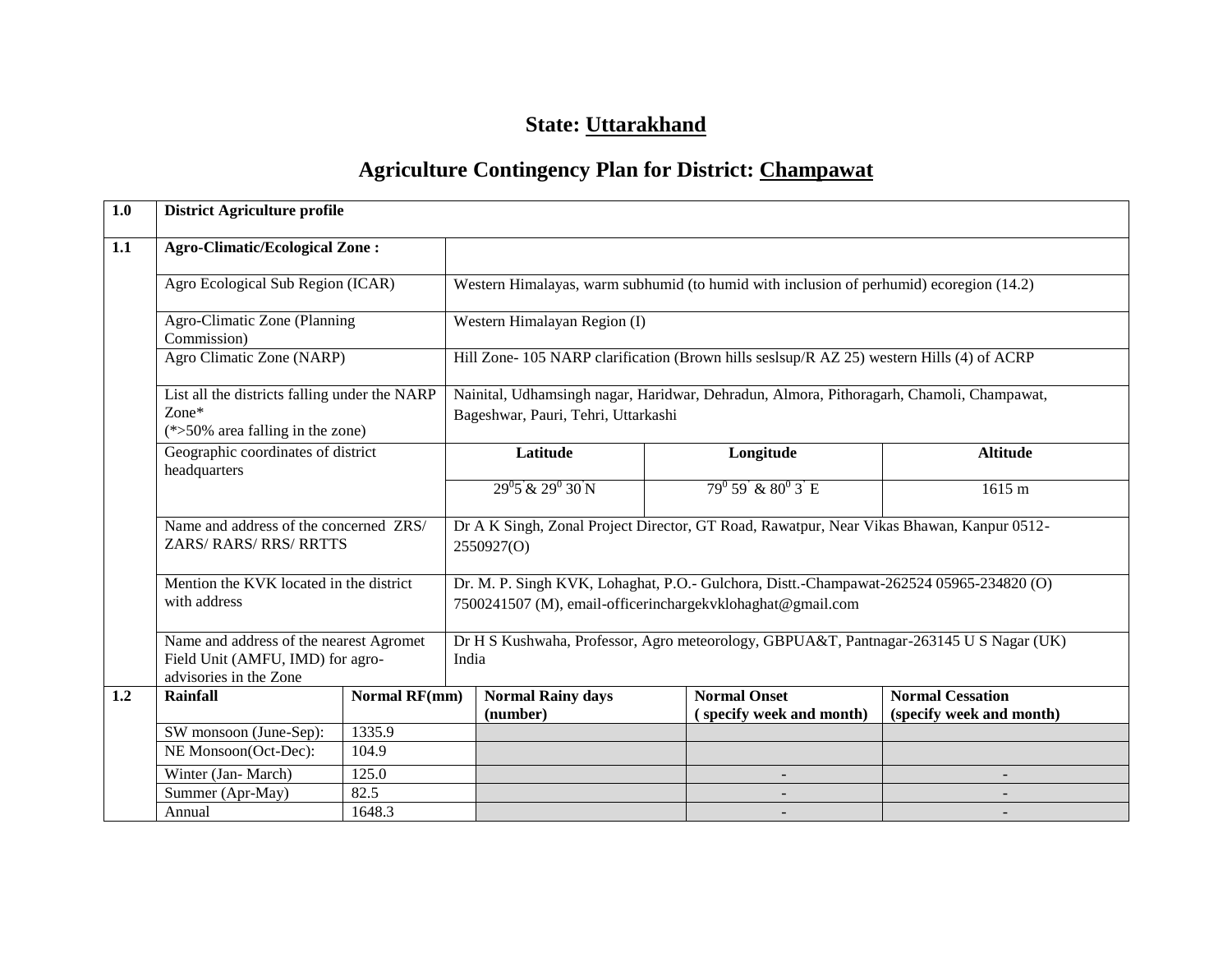| 1.3 | <b>Land use</b><br>pattern of<br>the<br>district<br>(latest)<br>statistics) | Geographical<br>area | <b>Cultivable</b><br>area | Forest<br>area | <b>Land under</b><br>non-<br>agricultural<br><b>use</b> | <b>Permanent</b><br><b>pastures</b> | Cultivable<br>wasteland | Land<br>under<br>Misc.<br>tree<br>crops<br>and<br>groves | <b>Barren and</b><br>uncultivable<br>land | Curre<br>nt<br>fallows | <b>Other</b><br>fallows |
|-----|-----------------------------------------------------------------------------|----------------------|---------------------------|----------------|---------------------------------------------------------|-------------------------------------|-------------------------|----------------------------------------------------------|-------------------------------------------|------------------------|-------------------------|
|     | <b>Area</b> ('000<br>ha)                                                    | 235.4                | 24.0                      | 132.3          | 4.7                                                     | 19.1                                | 15.2                    | 26.5                                                     | 5.4                                       | 2.9                    | 6.8                     |

http://champawat.nic.in/files/patrika2007/table17.pdf

| 1.4 | Major Soils (common names like red<br>sandy loam deep soils (etc.,)* | Area $(^{6}00$ ha)** | Percent $(\%)$ of total geographical area |
|-----|----------------------------------------------------------------------|----------------------|-------------------------------------------|
|     | <b>L</b> (                                                           |                      |                                           |
|     | ، سه                                                                 |                      |                                           |
|     | J.                                                                   |                      |                                           |
|     | 4                                                                    |                      |                                           |
|     | J.                                                                   |                      |                                           |
|     | Others (specify):                                                    |                      |                                           |

\* mention colour, depth and texture (heavy, light, sandy, loamy, clayey etc) and give vernacular name, if any, in brackets (data source: Soil Resource Maps of NBSS & LUP**)**

| 1.5 | <b>Agricultural land use</b> | Area $('000 ha)$ | Cropping intensity % |  |  |
|-----|------------------------------|------------------|----------------------|--|--|
|     | Net sown area                | 24.0             | 163.8                |  |  |
|     | Area sown more than once     | 1 J .J           |                      |  |  |
|     | Gross cropped area           | 39.3             |                      |  |  |

| 1.6 | <b>Irrigation</b>            | Area ('000 ha) |                     |                                    |  |  |  |  |
|-----|------------------------------|----------------|---------------------|------------------------------------|--|--|--|--|
|     | Net irrigated area           | 2.2            |                     |                                    |  |  |  |  |
|     | Gross irrigated area         | 4.0            |                     |                                    |  |  |  |  |
|     | Rainfed area                 | 23.3           |                     |                                    |  |  |  |  |
|     | <b>Sources of Irrigation</b> | Number         | Area ('000 ha)      | Percentage of total irrigated area |  |  |  |  |
|     | Canals                       |                | $\hspace{.1cm} 0.1$ | 33.8                               |  |  |  |  |
|     | Tanks                        | 1291           | 0.4                 | 18.4                               |  |  |  |  |
|     | Open wells                   |                |                     |                                    |  |  |  |  |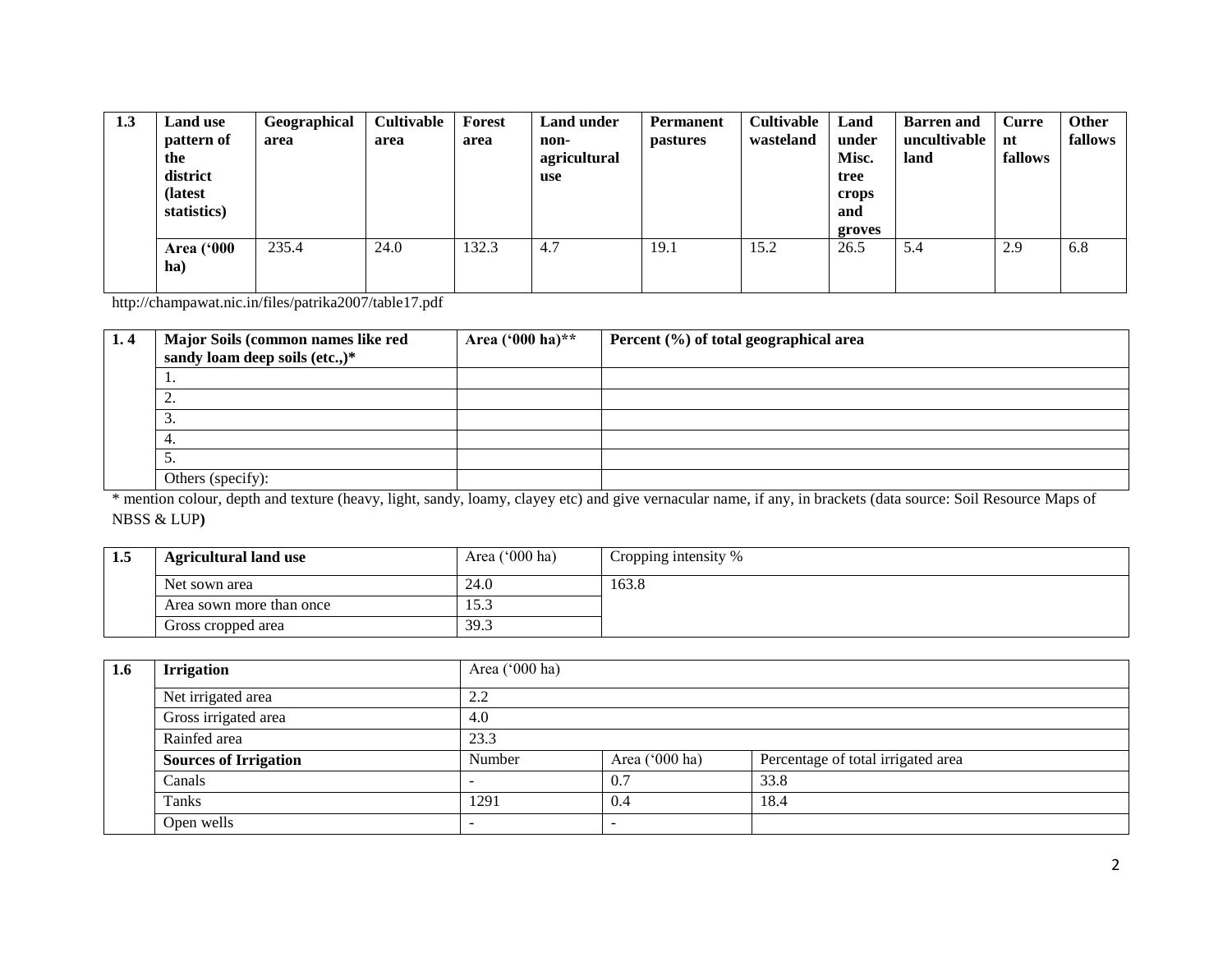| Bore wells                                                                                                 | 13                                                                    | 0.7                      | 33.9                                                                                                               |  |  |  |
|------------------------------------------------------------------------------------------------------------|-----------------------------------------------------------------------|--------------------------|--------------------------------------------------------------------------------------------------------------------|--|--|--|
| Lift irrigation schemes                                                                                    |                                                                       |                          |                                                                                                                    |  |  |  |
| Micro-irrigation                                                                                           |                                                                       | $\overline{\phantom{0}}$ |                                                                                                                    |  |  |  |
| Other sources (please specify)                                                                             |                                                                       | 0.5                      | 23.1                                                                                                               |  |  |  |
| <b>Total Irrigated Area</b>                                                                                |                                                                       | 2.2                      | 100.0                                                                                                              |  |  |  |
| Pump sets                                                                                                  |                                                                       |                          |                                                                                                                    |  |  |  |
| No. of Tractors                                                                                            | 20                                                                    |                          |                                                                                                                    |  |  |  |
| Groundwater availability and use* (Data<br>source: State/Central Ground water<br><b>Department /Board)</b> | No. of blocks/<br>Tehsils                                             | $(\% )$ area             | Quality of water (specify the problem such as high levels<br>of arsenic, fluoride, saline etc)                     |  |  |  |
| Over exploited                                                                                             |                                                                       |                          | Overall Groundwater quality is good for domestic and                                                               |  |  |  |
| Critical                                                                                                   |                                                                       |                          | irrigation purpose.                                                                                                |  |  |  |
| Semi-critical                                                                                              |                                                                       |                          | There is no groundwater problem and issues except the                                                              |  |  |  |
| Safe                                                                                                       |                                                                       |                          | shortage of water in villages situated at higher reaches.<br>Proper management of springs is required, as they are |  |  |  |
| Wastewater availability and use                                                                            |                                                                       |                          | main source of water for all uses.                                                                                 |  |  |  |
| Ground water quality                                                                                       | Source: http://cgwb.gov.in/District_Profile/Uttarakhand/champawat.pdf |                          |                                                                                                                    |  |  |  |
| *over-exploited: groundwater utilization > 100%; critical: 90-100%; semi-critical: 70-90%; safe: <70%      |                                                                       |                          |                                                                                                                    |  |  |  |

<http://champawat.nic.in/files/patrika2007/table17.pdf>

## **1.7 Area under major field crops & horticulture (2006-07)**

| Major field crops cultivated       | Area ('000 ha)           |                |                          |                          |                          |                          |                              |                |
|------------------------------------|--------------------------|----------------|--------------------------|--------------------------|--------------------------|--------------------------|------------------------------|----------------|
|                                    | <b>Kharif</b>            |                |                          |                          | Rabi                     |                          |                              |                |
|                                    | <b>Irrigated</b>         | <b>Rainfed</b> | <b>Total</b>             | <b>Irrigated</b>         | <b>Rainfed</b>           | <b>Total</b>             | <b>Summer</b>                | Grand<br>total |
| Wheat                              | $\overline{\phantom{a}}$ | ۰              | $\overline{\phantom{a}}$ | 2.1                      | 9.9                      | 12.0                     | $\overline{\phantom{a}}$     | 12.0           |
| Barnyard millet                    | $\overline{\phantom{a}}$ | 11.7           | 11.7                     | $\overline{\phantom{m}}$ | $\overline{\phantom{a}}$ |                          |                              | 11.7           |
| Rice                               | 2.1                      | 7.8            | 9.9                      | $\overline{\phantom{a}}$ | $\overline{\phantom{a}}$ | $\overline{\phantom{0}}$ | $\overline{\phantom{0}}$     | 9.9            |
| Finger millet                      | $\overline{\phantom{a}}$ | 7.3            | 7.3                      | $\overline{\phantom{0}}$ | $\overline{\phantom{a}}$ | $\overline{\phantom{a}}$ | $\qquad \qquad \blacksquare$ | 7.3            |
| Potato                             | $\overline{\phantom{a}}$ | 2.5            | 2.5                      | $\overline{\phantom{0}}$ | $\overline{\phantom{a}}$ |                          |                              | 2.5            |
| Soybean                            | $\overline{\phantom{a}}$ | 1.1            | 1.1                      | $\overline{\phantom{a}}$ | $\overline{\phantom{a}}$ | $\overline{\phantom{a}}$ | -                            | 1.1            |
| <b>Horticulture crops - Fruits</b> |                          |                |                          | Area ('000 ha)           |                          |                          |                              |                |
|                                    | <b>Total</b>             |                |                          |                          | <b>Irrigated</b>         |                          |                              | <b>Rainfed</b> |
| Citrus                             | 2.2                      |                |                          |                          |                          |                          |                              |                |
| Mango                              | 2.1                      |                |                          |                          |                          |                          |                              |                |
| Pear                               | 1.0                      |                |                          |                          |                          |                          |                              |                |
| Plum                               | 0.9                      |                |                          |                          |                          |                          |                              |                |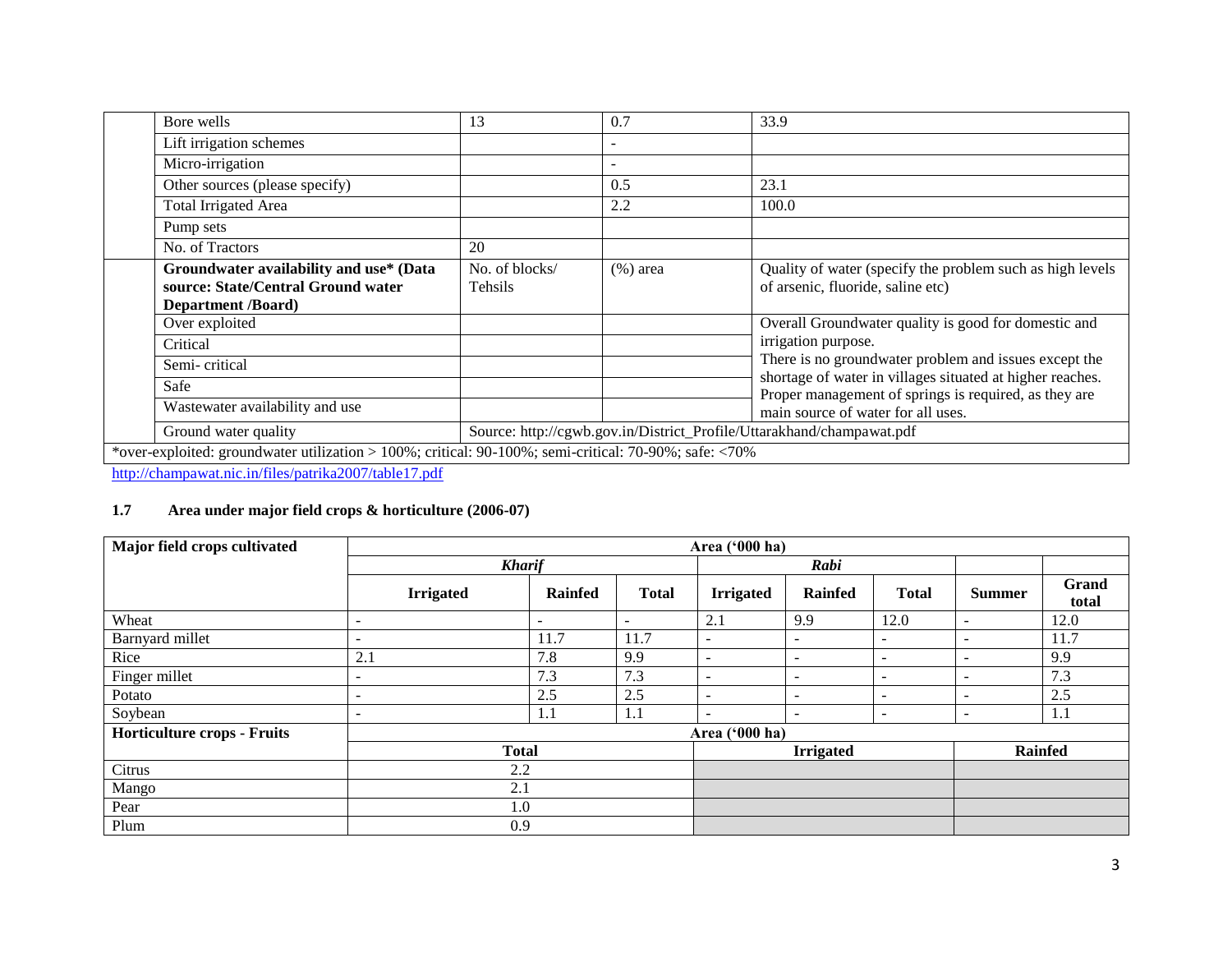| Walnut                                 | 0.8          |                  |                |
|----------------------------------------|--------------|------------------|----------------|
| Apple                                  | 0.6          |                  |                |
| <b>Horticulture crops - Vegetables</b> | <b>Total</b> | <b>Irrigated</b> | <b>Rainfed</b> |
| Tomato                                 | 0.8          |                  |                |
| Veg. Pea                               | 0.5          |                  |                |
| Frenchbean                             | 0.5          |                  |                |
| Cabbage                                | 0.5          |                  |                |
| Capsicum                               | 0.3          |                  |                |

| 1.8  | Livestock                                          |                        | <b>Male ('000)</b> |                    | Female ('000)                            |                           |                                                      | <b>Total ('000)</b>             |  |
|------|----------------------------------------------------|------------------------|--------------------|--------------------|------------------------------------------|---------------------------|------------------------------------------------------|---------------------------------|--|
|      | Indigenous cattle (Cow)                            |                        | 4.1                | 37.2               |                                          | 41.3                      |                                                      |                                 |  |
|      | Improved / Crossbred cattle (Cow)                  |                        | 4.5                | 7.9                |                                          | 12.4                      |                                                      |                                 |  |
|      | Buffaloes (local low yielding)                     |                        | 8.2                | 29.4               |                                          | 37.6                      |                                                      |                                 |  |
|      | <b>Graded Buffaloes</b>                            |                        |                    |                    |                                          |                           |                                                      |                                 |  |
|      | Goat                                               |                        |                    |                    |                                          | 48.9                      |                                                      |                                 |  |
|      | Sheep                                              |                        |                    |                    |                                          | 0.1                       |                                                      |                                 |  |
|      | Others (Camel, Pig, Yak, horse, mule, donkey etc.) |                        |                    |                    |                                          |                           |                                                      |                                 |  |
|      | Commercial dairy farms (Number)                    |                        |                    |                    |                                          |                           |                                                      |                                 |  |
| 1.9  | <b>Poultry</b>                                     |                        | No. of farms       |                    |                                          | Total No. of birds ('000) |                                                      |                                 |  |
|      | Commercial                                         |                        |                    |                    |                                          |                           |                                                      |                                 |  |
|      | Backyard                                           |                        |                    | 56.3               |                                          |                           |                                                      |                                 |  |
| 1.10 | Fisheries (Data source: Chief Planning Officer)    |                        |                    |                    |                                          |                           |                                                      |                                 |  |
|      | A. Capture                                         |                        |                    |                    |                                          |                           |                                                      |                                 |  |
|      | i) Marine (Data Source: Fisheries Department)      | No. of fishermen       |                    | <b>Boats</b>       |                                          | <b>Nets</b>               |                                                      | <b>Storage</b>                  |  |
|      |                                                    |                        | Mechanized         | Non-<br>mechanized | Mechanized<br>(Trawl nets.<br>Gill nets) | nets)                     | Non-<br>mechanized<br>(Shore Seines,<br>Stake & trap | facilities (Ice<br>plants etc.) |  |
|      | ii) Inland (Data Source: Fisheries Department)     | No. Farmer owned ponds |                    |                    | <b>No. of Reservoirs</b>                 |                           |                                                      | No. of village tanks            |  |
|      |                                                    | 215                    |                    |                    |                                          |                           |                                                      |                                 |  |
|      | <b>B.</b> Culture                                  |                        |                    |                    |                                          |                           |                                                      |                                 |  |
|      |                                                    |                        |                    |                    | Water Spread Area (ha)                   | <b>Yield</b>              |                                                      | Production ('000 tons)          |  |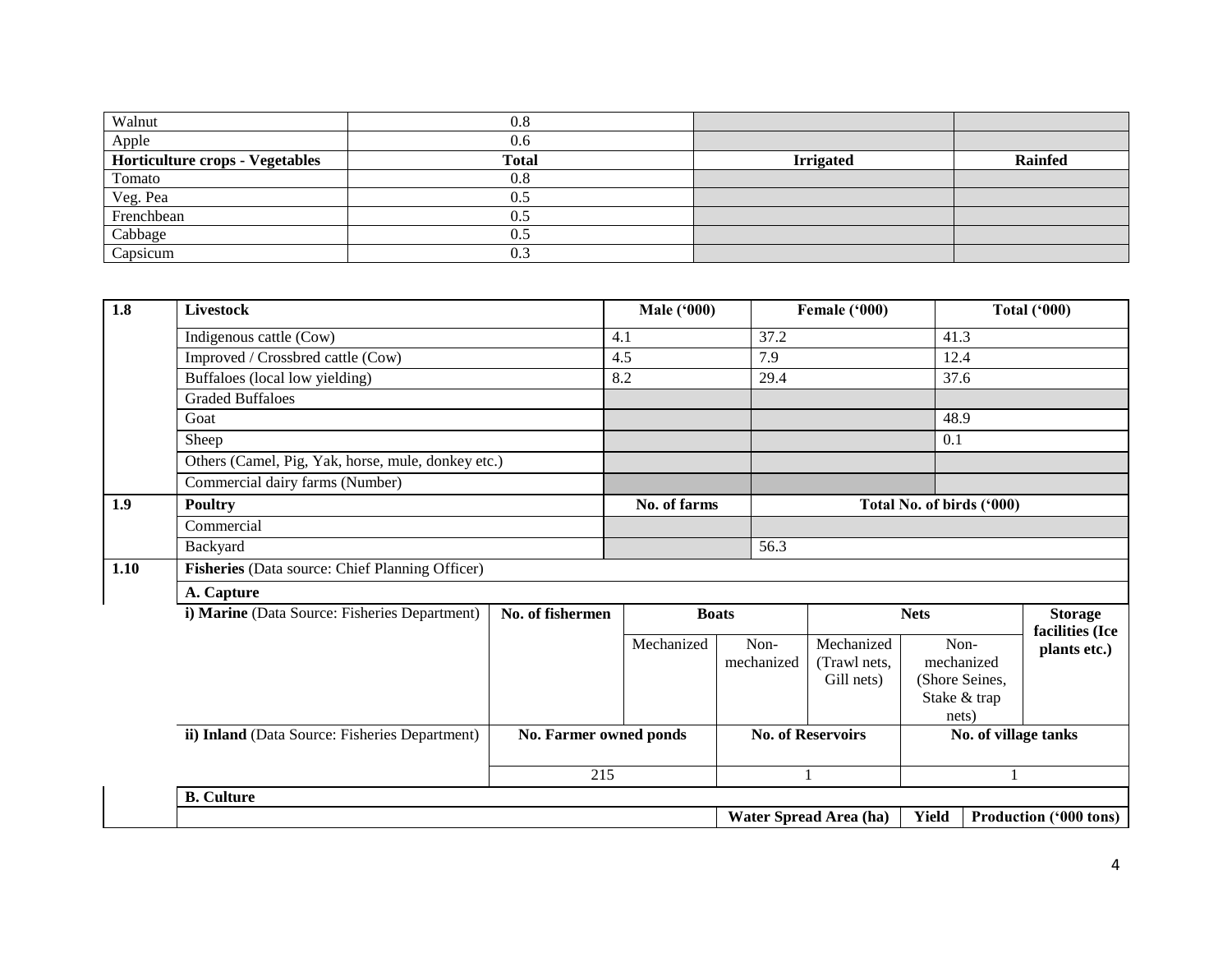|                                                             |      | (t/ha) |          |
|-------------------------------------------------------------|------|--------|----------|
| i) Brackish water (Data Source: MPEDA/Fisheries Department) |      |        |          |
| ii) Fresh water (Data Source: Fisheries Department)         | 2.15 | $-4.5$ | 0.009675 |
| <b>Others</b>                                               |      |        |          |

# **1.11 Production and Productivity of major crops** (Average of last 5 years: 2004, 05, 06, 07, 08; specify years)

| 1.11            | Name of crop |                       | <b>Kharif</b>                                                             |                       | Rabi                    |                       | <b>Summer</b>           |                       | <b>Total</b>            |                                            |
|-----------------|--------------|-----------------------|---------------------------------------------------------------------------|-----------------------|-------------------------|-----------------------|-------------------------|-----------------------|-------------------------|--------------------------------------------|
|                 |              | Production<br>(000 t) | Productivity<br>(kg/ha)                                                   | Production<br>(000 t) | Productivity<br>(kg/ha) | Production<br>(000 t) | Productivity<br>(kg/ha) | Production<br>(000 t) | Productivity<br>(kg/ha) | residu<br>e as<br>fodder<br>(000)<br>tons) |
|                 |              |                       | Major Field crops (Crops to be identified based on total acreage)         |                       |                         |                       |                         |                       |                         |                                            |
| Rice            |              | 11.6                  | 1180                                                                      |                       |                         |                       |                         | 11.6                  | 1180                    |                                            |
| Fingermillet    |              | 10.2                  | 1400                                                                      |                       |                         |                       |                         | 10.2                  | 1400                    |                                            |
| Wheat           |              | 19.4                  | 1620                                                                      |                       |                         |                       |                         | 19.4                  | 1620                    |                                            |
| Soybean         |              | 1.8                   | 1690                                                                      |                       |                         |                       |                         | 1.8                   | 1690                    |                                            |
| Barnyard millet |              | 1.6                   | 1380                                                                      |                       |                         |                       |                         | 1.6                   | 1380                    |                                            |
| Potato          |              | 42.5                  | 17000                                                                     |                       |                         |                       |                         | 42.5                  | 17000                   |                                            |
|                 |              |                       | Major Horticultural crops (Crops to be identified based on total acreage) |                       |                         |                       |                         |                       |                         |                                            |
|                 | Citrus       | 4.3                   | 2000                                                                      |                       |                         |                       |                         |                       |                         |                                            |
|                 | Mango        | 2.6                   | 1200                                                                      |                       |                         |                       |                         |                       |                         |                                            |
|                 | Pear         | 3.2                   | 3250                                                                      |                       |                         |                       |                         |                       |                         |                                            |
|                 | Plum         | 1.2                   | 1380                                                                      |                       |                         |                       |                         |                       |                         |                                            |
|                 | Walnut       | 0.2                   | 220                                                                       |                       |                         |                       |                         |                       |                         |                                            |
|                 | Apple        | 0.6                   | 1050                                                                      |                       |                         |                       |                         |                       |                         |                                            |

| 1.12 | Sowing window for<br>5 major field crops | Rice                                                                                                                      | Fingermillet                                       | Wheat | Soybean                                                    | Barnyard millet                                      |
|------|------------------------------------------|---------------------------------------------------------------------------------------------------------------------------|----------------------------------------------------|-------|------------------------------------------------------------|------------------------------------------------------|
|      | Kharif-Rainfed                           | $2nd$ fortnight of March to $1st$<br>fortnight of April (spring rice)<br>$2nd$ fortnight of May to $1st$<br>$\mathbf{ii}$ | $2nd$ fortnight<br>of May to $1st$<br>fortnight of |       | $2na$ fortnight of<br>May to $2^{na}$<br>fortnight of June | $2nd$ fortnight<br>of March to<br>$1st$ fortnight of |
|      |                                          | fortnight of June (Jethi Dhan)                                                                                            | June                                               |       | (Jethi Dhan)                                               | April (spring)                                       |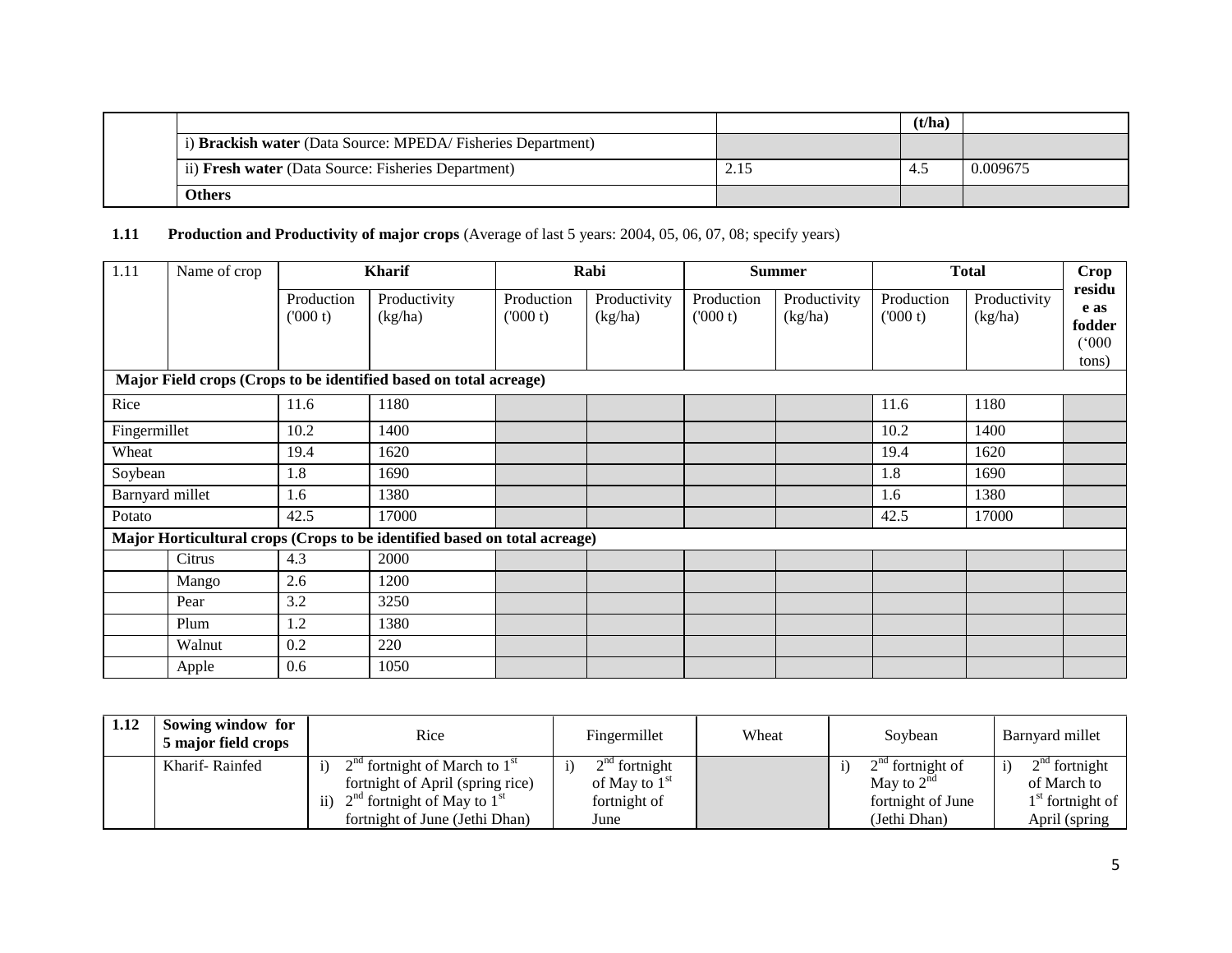|                  |                                                                                   |                                                                                                                                                                        | rice) |
|------------------|-----------------------------------------------------------------------------------|------------------------------------------------------------------------------------------------------------------------------------------------------------------------|-------|
| Kharif-Irrigated | Nursery sowing $1st$ fortnight of<br>May<br>Transplanting $2nd$ fortnight of June |                                                                                                                                                                        |       |
| Rabi-Rainfed     |                                                                                   | i) $1^{\text{st}}$ fortnight of<br>October to $2^{\text{nd}}$<br>fortnight of<br>November<br>ii) $2nd$ fortnight<br>of October to 1 <sup>st</sup><br>fortnight of Dec. |       |
| Rabi-Irrigated   |                                                                                   | $\overline{1}$ ) $1^{\text{st}}$ fortnight<br>of November to<br>$2nd$ Dec. of<br>November                                                                              |       |

| 1.13 | What is the major contingency the district is prone to? (Tick mark) | <b>Regular</b> | <b>Occasional</b> | <b>None</b> |
|------|---------------------------------------------------------------------|----------------|-------------------|-------------|
|      | Drought                                                             |                |                   |             |
|      | Flood                                                               |                |                   |             |
|      | Cyclone                                                             |                |                   |             |
|      | Hail storm                                                          |                |                   |             |
|      | Heat wave                                                           |                |                   |             |
|      | Cold wave                                                           |                |                   |             |
|      | October-November<br>Frost                                           |                |                   |             |
|      | Sea water intrusion                                                 |                |                   |             |
|      | Pests and disease outbreak (specify)<br>White grub                  |                |                   |             |
|      | Others (like fog, cloud bursting etc.)                              |                |                   |             |

| 1.14 | <b>Include Digital maps of</b><br>the district for | Location map of district within State as Annexure I | Enclosed: Yes      |
|------|----------------------------------------------------|-----------------------------------------------------|--------------------|
|      |                                                    | Mean annual rainfall as Annexure 2                  | Enclosed: Yes      |
|      |                                                    | Soil map as Annexure 3                              | Enclosed: Yes / No |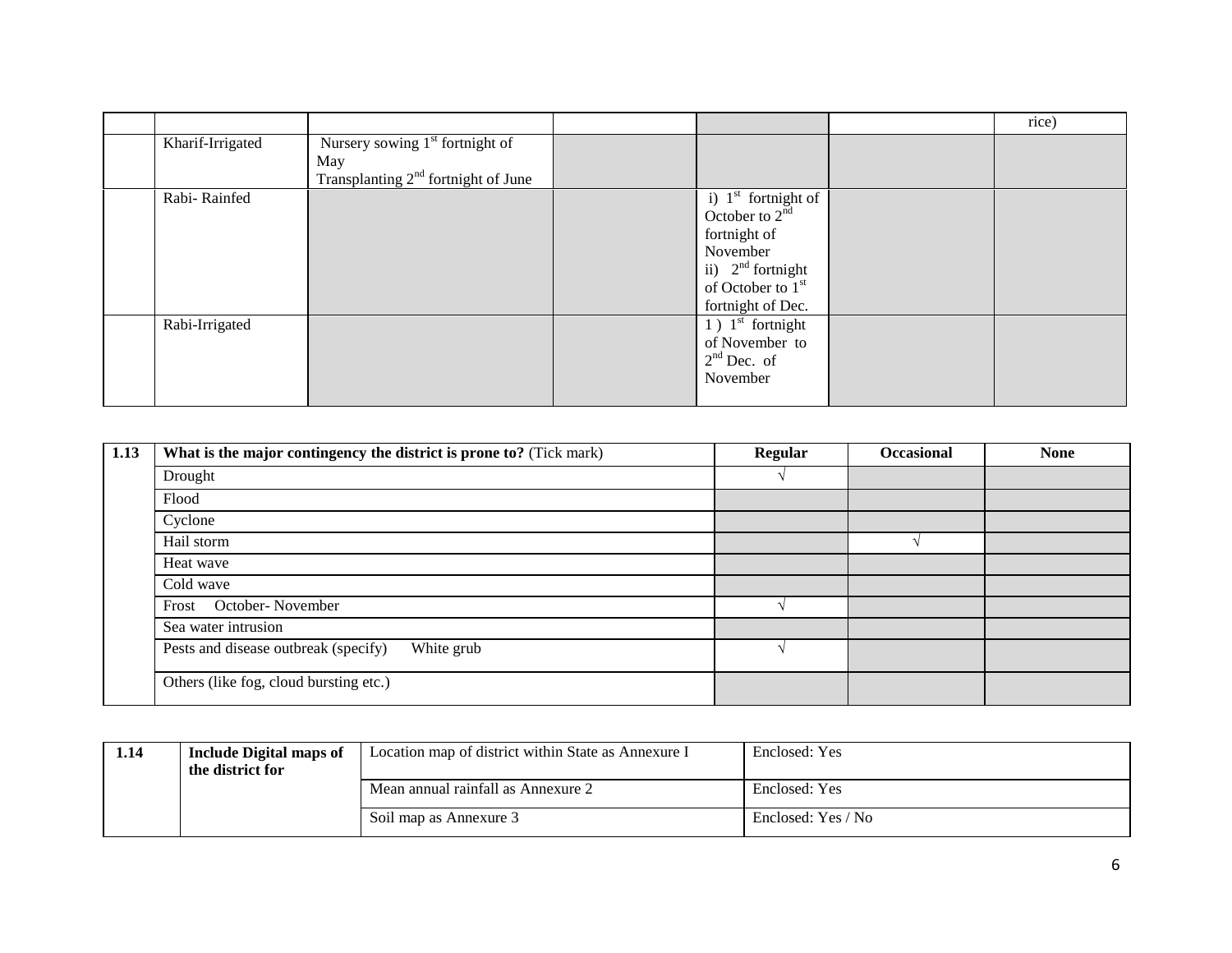

**Annexure 01 : Location map of the Uttarakhand state and district Champawat**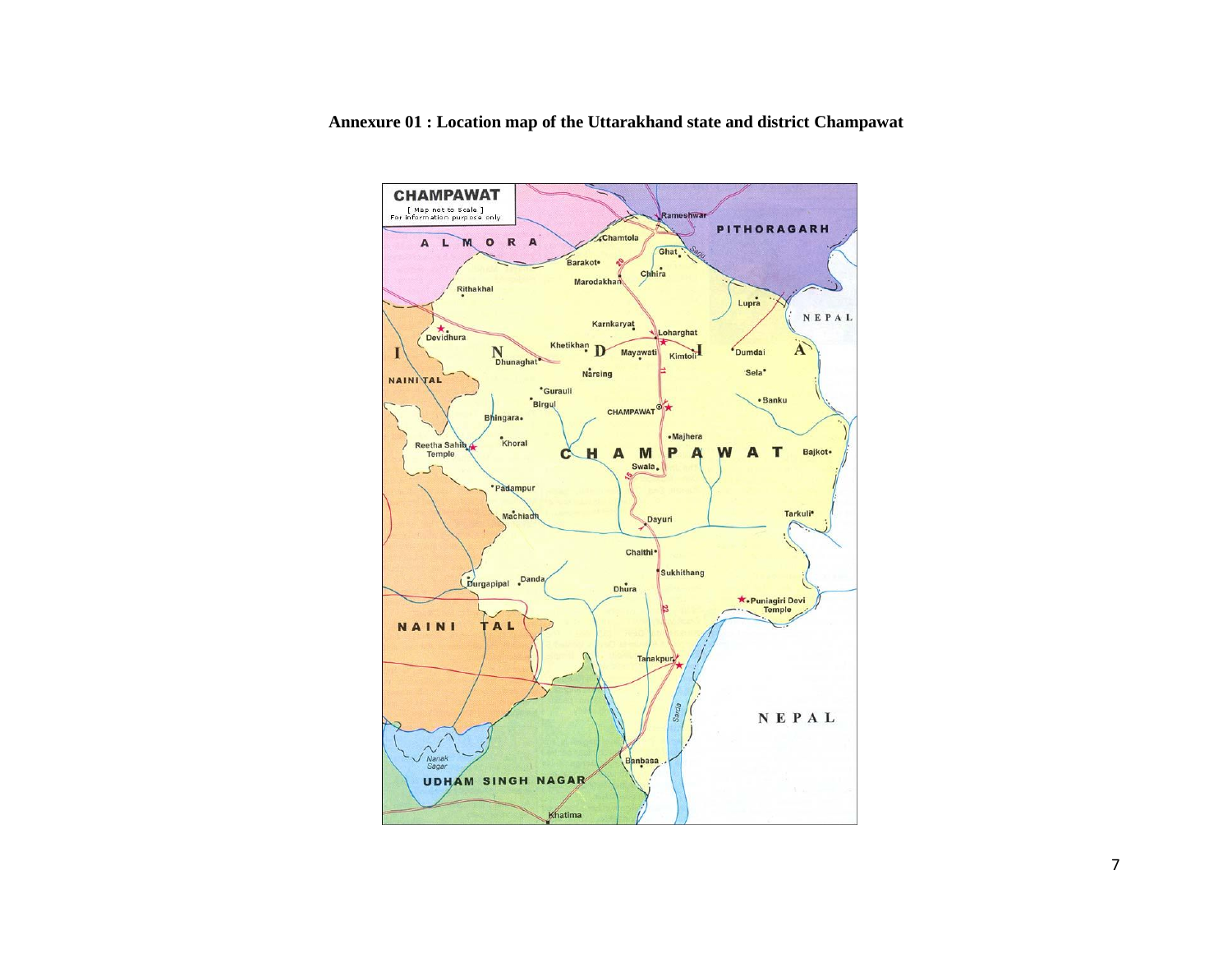

## **Annexure 02 : Mean annual rainfall (mm) of district Champawat**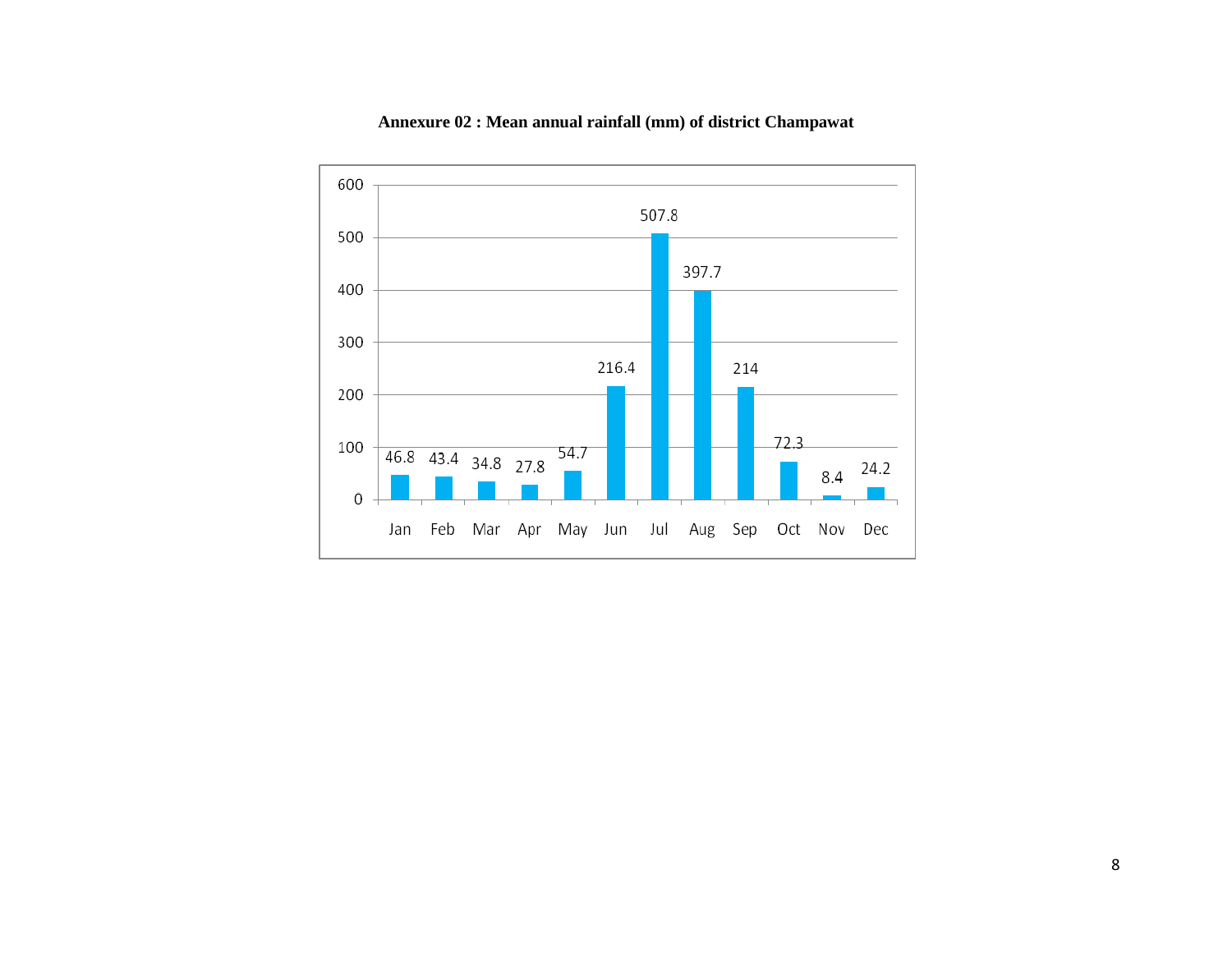## **2.0 Strategies for weather related contingencies**

**2.1 Drought**

**2.1.1 Rainfed situation**

| <b>Condition</b>                                  |                                                   |                                                                                                                                               | <b>Suggested Contingency measures</b>                                                                                            |                                                                                                           |                                                  |
|---------------------------------------------------|---------------------------------------------------|-----------------------------------------------------------------------------------------------------------------------------------------------|----------------------------------------------------------------------------------------------------------------------------------|-----------------------------------------------------------------------------------------------------------|--------------------------------------------------|
| <b>Early season</b><br>drought (delayed<br>onset) | <b>Major</b><br>Farming<br>situation <sup>a</sup> | Normal Crop / Cropping system <sup>b</sup>                                                                                                    | Change in crop / cropping<br>system <sup>c</sup> including variety                                                               | Agronomic<br>measures <sup>d</sup>                                                                        | <b>Remarks</b> on<br>Implementation <sup>e</sup> |
| Delay by 2 weeks<br>(June $3^{\text{rd}}$ week)*  | Rain fed<br>lower hills                           | Cropping system 1:<br>Rice-Wheat-Soybean-Fellow<br>Spring rice: VL-207, VL-208, VL-209<br>Jethi Rice: VL Dhan-221, VL Dhan-163                | VL-207, VL-208, VL-209<br>Jethi rice is replaced by maize or<br>Rice bean<br>Maize: Ganga-11, Ganga-9<br>Rice bean: PRR-1, PRR-2 | Bunding of<br>terraces,<br>increase seed<br>rate                                                          | Supply of seeds<br>through TDC/<br><b>NSC</b>    |
|                                                   |                                                   | Cropping system 2:<br>Soybean-Wheat-Fingermillet-Fellow<br>Soybean: PS-1092, VLS-47<br>Fingermillet: VL Mandua-324, VL<br>Mandua-149          | Soybean is replaced by Bhindi<br>Bhindi: Pusa sawni, VL Bhindi-1                                                                 | $\overline{a}$                                                                                            | Supply of seeds<br>through TDC/<br><b>NSC</b>    |
|                                                   | Rain fed<br>mid hill                              | Cropping system 1:<br>Rice-Wheat-Fingermillet-Fellow<br>Jethi Rice: VL Dhan-221, VL Dhan-163<br>Fingermillet: VL Mandua-324, VL<br>Mandua-149 | Rice is replaced by horse gram<br>Horse gram: Local, VLG-1                                                                       | Wide spacing in<br>Ragi<br>transplanting<br>should be done<br>by uprooting<br>plants with in<br>the field | Seed given by<br>under RKVY                      |
|                                                   |                                                   | Cropping system 2:<br>Potato-Wheat<br>Potato: Kufri jyoti, Kufri Giriraj                                                                      | Frenchbean<br>Frenchbean: Pant Anupma, VL<br>bean-2                                                                              |                                                                                                           | Seed given by<br>under RKVY                      |
|                                                   | Rain fed<br>High hills                            | Cropping system 1:<br>Amaranth-wheat<br>Amaranth: PRA-1, PRA-2, PRA-3                                                                         | Delayed sowing of Amaranth/<br><b>Buck wheat</b><br>Buck wheat: PRB-1, PL-7                                                      | $\overline{a}$                                                                                            | Supply of seeds<br>through TDC/<br><b>NSC</b>    |
|                                                   |                                                   | Cropping system 2:<br>Potato-Wheat<br>Potato: Kufri jyoti, Kufri Giriraj                                                                      | Delayed sowing of Rajma<br>Rajma: Local, VL Rajam-63                                                                             | $\overline{a}$                                                                                            | Supply of seeds<br>through TDC/<br><b>NSC</b>    |
| <b>Condition</b>                                  |                                                   |                                                                                                                                               |                                                                                                                                  | <b>Suggested Contingency measures</b>                                                                     |                                                  |
| <b>Early season</b>                               | Major                                             | Normal Crop/cropping system <sup>b</sup>                                                                                                      | Change in                                                                                                                        | Agronomic measures <sup>d</sup>                                                                           | <b>Remarks</b> on                                |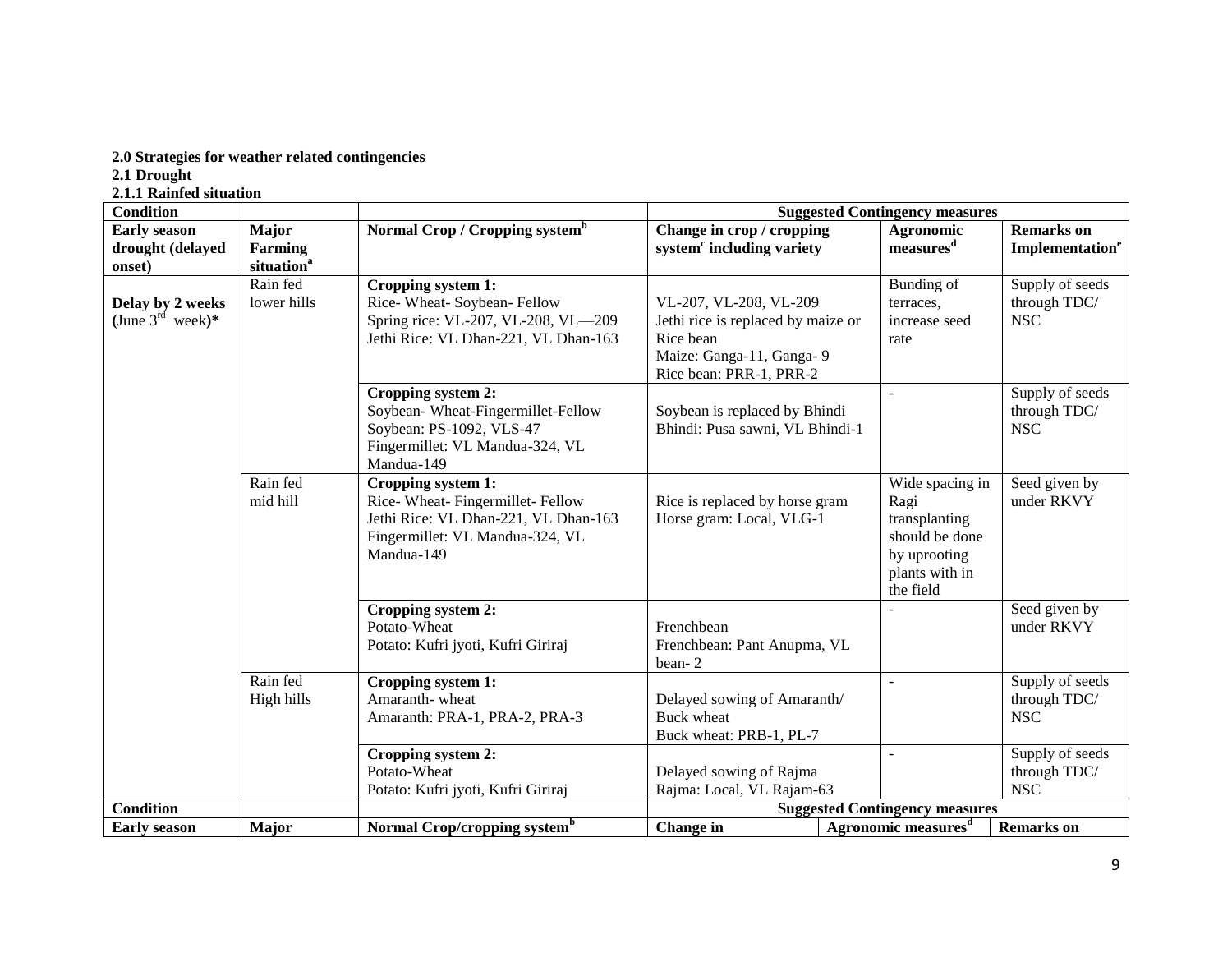| drought (delayed<br>onset)                        | Farming<br>situation <sup>a</sup>          |                                                                                                                                                                             | crop/cropping system $c$                                                                                                                              |                                                                                 | Implementation <sup>e</sup>                      |
|---------------------------------------------------|--------------------------------------------|-----------------------------------------------------------------------------------------------------------------------------------------------------------------------------|-------------------------------------------------------------------------------------------------------------------------------------------------------|---------------------------------------------------------------------------------|--------------------------------------------------|
| Delay by 4 weeks<br>(July $1st$ week)             | Rain fed<br>lower hills                    | Cropping system 1:<br>Rice-Wheat-soybean-Fellow<br>Jethi Rice: VL Dhan-221, VL Dhan-163<br>Soybean: PS-1092, VLS-47                                                         | Rice is replaced by<br>horse gram or Finger<br>millet+ black soybean<br>Horse gram: Local,<br>$VLG-1$                                                 | Increase seed rate, inter<br>cropping of black<br>soybean with finger<br>millet | Supply of seeds<br>through TDC/<br>$_{\rm NSC}$  |
|                                                   | Rain fed<br>mid hills                      | Cropping system 1:<br>Rice-whet-Finger millet-fellow<br>Jethi Rice: VL Dhan-221, VL Dhan-163<br>Fingermillet: VL Mandua-324, VL<br>Mandua-149                               | Rice replaced by Horse<br>gram<br>Horse gram: Horse<br>gram: Local, VLG-1                                                                             | Increase seed rate                                                              | Seed given by<br>under RKVY                      |
|                                                   | Rain fed<br>High hills                     | Cropping system 1:<br>Rajma-wheat<br>Amaranth-wheat<br>Rajma- VL Bean-2, coriander, Pant<br>Anupma<br>Amaranth: PRA-1, PRA-2, PRA-3                                         | Replaced by buck wheat<br>Buck wheat: PRB-3                                                                                                           | Spraying of<br>Monocrotophos 0.2%<br>for control of leaf<br>webber in Amaranth  | Supply of seeds<br>through TDC/<br><b>NSC</b>    |
| <b>Condition</b>                                  |                                            |                                                                                                                                                                             |                                                                                                                                                       | <b>Suggested Contingency measures</b>                                           |                                                  |
|                                                   |                                            |                                                                                                                                                                             |                                                                                                                                                       |                                                                                 |                                                  |
| <b>Early season</b><br>drought (delayed<br>onset) | Major<br>Farming<br>situation <sup>a</sup> | Normal Crop/cropping system <sup>b</sup>                                                                                                                                    | Change in<br>crop/cropping system <sup>c</sup>                                                                                                        | Agronomic measures <sup>d</sup>                                                 | <b>Remarks</b> on<br>Implementation <sup>e</sup> |
| Delay by 6 weeks<br>(July 3 <sup>rd</sup> week)   | Rain fed<br>Lower hills                    | Cropping system 1:<br>Rice-Wheat- finger millet-Fellow<br>Jethi Rice: VL Dhan-221, VL Dhan-163<br>Soybean: PS-1092, VLS-47<br>Fingermillet: VL Mandua-324, VL<br>Mandua-149 | Rice is replaced by<br><b>Bhindi</b><br>Bhindi: Pusa sawni, VL<br>Bhindi-1<br>Finger millet is replaced<br>by sesamum<br>Sesamum: T-4, T-12, T-<br>78 | Bunding of terraces,<br>increase seed rate                                      | Supply of seeds<br>through TDC                   |
|                                                   | Rain fed<br>Mid hills                      | Cropping system 1:<br>Rice-wheat-Finger millet-Fellow<br>Jethi Rice: VL Dhan-221, VL Dhan-163<br>Fingermillet: VL Mandua-324, VL<br>Mandua-149                              | Rice is replaced by buck<br>wheat/rice bean Buck<br>wheat: PRA-1<br>Rice bean: PRA-, PRA-<br>$\overline{2}$                                           |                                                                                 |                                                  |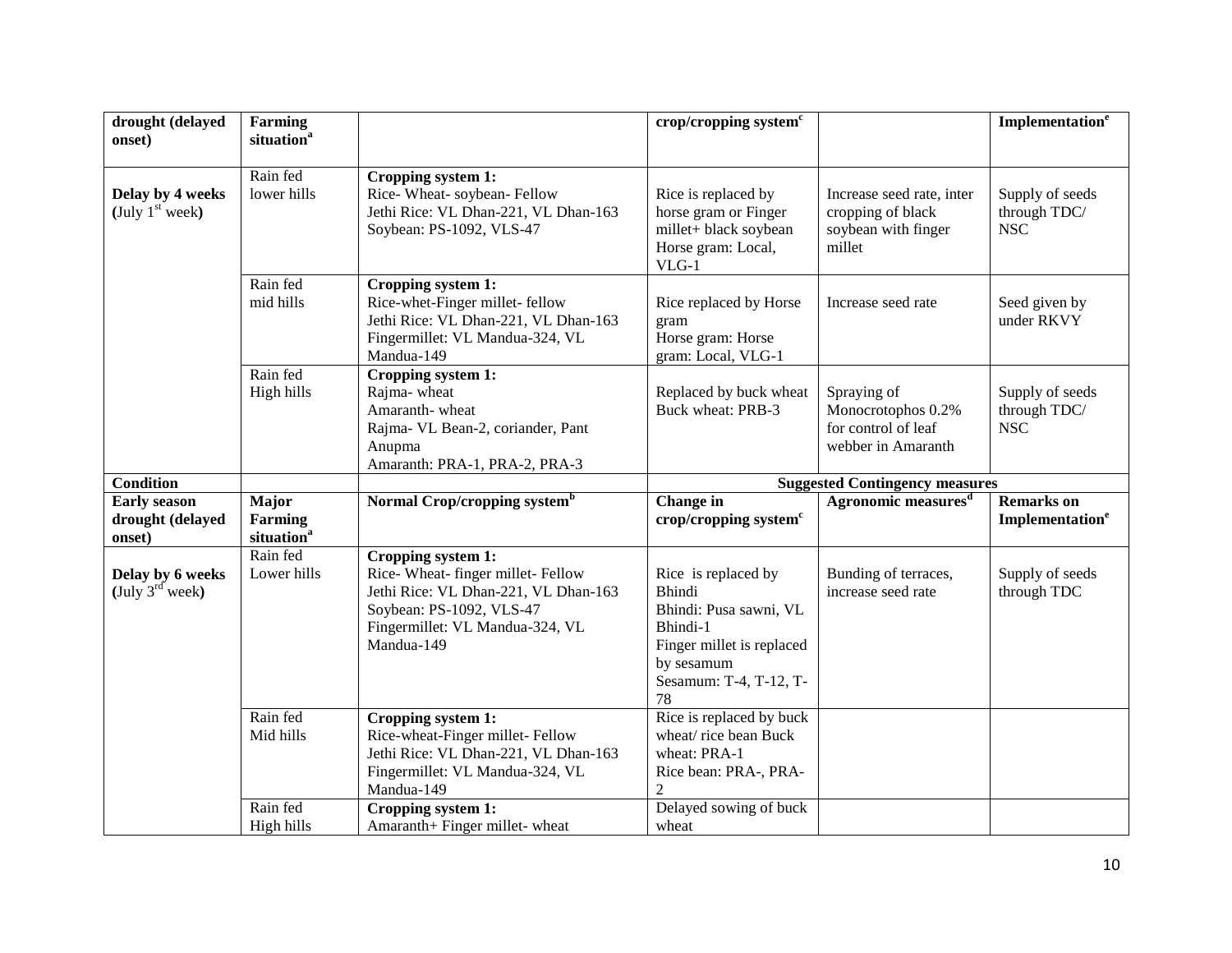|                                                   |                                                          | Amaranth: PRA-1, PRA-2, PRA-3<br>Fingermillet: VL Mandua-324, VL<br>Mandua-149<br>Cropping system 2:<br>Rajma-wheat                            | Buck wheat: PRA-1<br>Rajma is replaced by<br>veg. pea<br>Veg. Pea: PSM-3,                                                                      | Ridge sowing                                                                                                               | Supply of seeds<br>through TDC                   |
|---------------------------------------------------|----------------------------------------------------------|------------------------------------------------------------------------------------------------------------------------------------------------|------------------------------------------------------------------------------------------------------------------------------------------------|----------------------------------------------------------------------------------------------------------------------------|--------------------------------------------------|
| <b>Condition</b>                                  |                                                          |                                                                                                                                                | Arcle, VL-Matar-9                                                                                                                              | <b>Suggested Contingency measures</b>                                                                                      |                                                  |
| <b>Early season</b><br>drought (delayed<br>onset) | <b>Major</b><br><b>Farming</b><br>situation <sup>a</sup> | Normal Crop/cropping system <sup>b</sup>                                                                                                       | Change in<br>crop/cropping system $c$                                                                                                          | Agronomic measures <sup>d</sup>                                                                                            | <b>Remarks</b> on<br>Implementation <sup>e</sup> |
| Delay by 8 weeks<br>(Aug 1 <sup>st</sup> week)    | Rain fed<br>Lower hills                                  | Cropping system 1:<br>Rice-Wheat-soybean-Fellow<br>Jethi Rice: VL Dhan-221, VL Dhan-163<br>Soybean: PS-1092, VLS-47                            | Sowing of French bean/<br><b>Bhindi</b><br>Frenchbean: Pant<br>Anupma, VL bean-2<br>Bhindi: Pusa sawni, VL<br>Bhindi-1                         | Ridge bed sowing                                                                                                           | Supply of seeds<br>through TDC                   |
|                                                   | Rain fed<br>Mid hills                                    | Cropping system 1:<br>Rice-wheat-Finger millet-Fellow<br>Jethi Rice: VL Dhan-221, VL Dhan-163<br>Fingermillet: VL Mandua-324, VL<br>Mandua-149 | Sowing of veg. pea, cow<br>pea, veg. rai<br>Veg. Pea: PSM-3,<br>Arcle, VL-Matar-9<br>Cow pea: Pant lobia-1<br>Veg. rai: Hathi Kan,<br>Jhurmuri | Ridge sowing<br>Inter culture operation                                                                                    | Supply of seeds<br>through TDC                   |
|                                                   | Rain fed<br>High hills                                   | Cropping system 1:<br>Amaranth-wheat<br>Amaranth: PRA-1, PRA-2, PRA-3                                                                          | Sowing of radish, veg.<br>rai<br>Radish: Dunagiri local,<br>Japani white, Pusa<br>Himani                                                       | Spraying of<br>Monocrotophos 0.2%<br>for control of leaf<br>webber in Amaranth &<br>management of late<br>blight of potato | Supply of seeds<br>through TDC/<br><b>NSC</b>    |
|                                                   |                                                          | Cropping system 2:<br>Potato-wheat<br>Potato: Kufri jyoti, Kufri Giriraj                                                                       |                                                                                                                                                |                                                                                                                            |                                                  |

#### **\*Matrix for specifying condition of early season drought due to delayed onset of monsoon (2, 4, 6 & 8 weeks) compared to normal onset (2.1.1)**

**Month and week for specifying condition of early season drought due to delayed onset of monsoon**

Normal onset (Month and week)

**Delay in onset of monsoon by**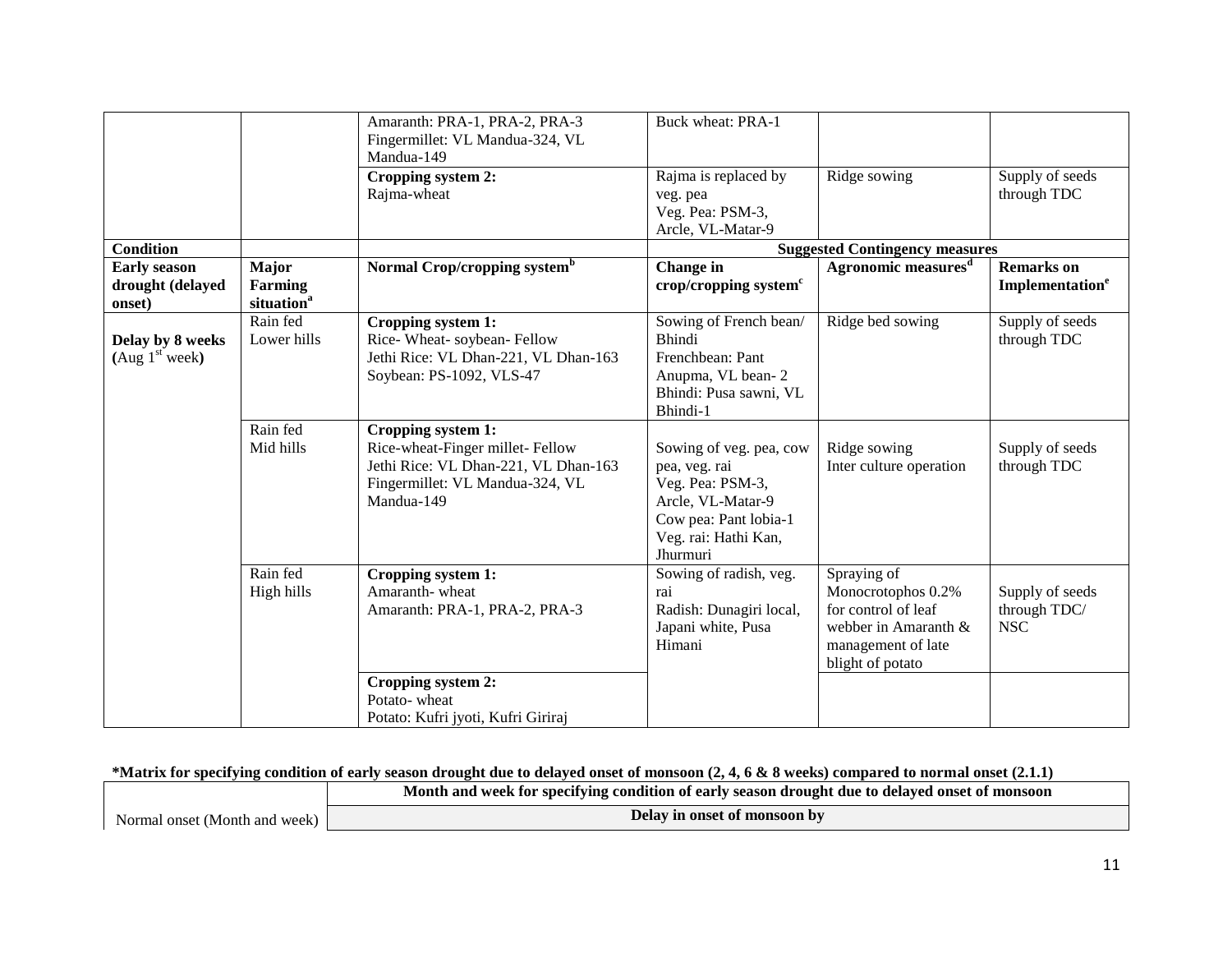|                         | 2 wks                   | 4 wks                   | 6 wks                   | 8 wks                  |
|-------------------------|-------------------------|-------------------------|-------------------------|------------------------|
| June $1st$ wk           | June $3^{\text{rd}}$ wk | July $1st$ wk           | July $3^{\text{rd}}$ wk | Aug $1st$ wk           |
| June $2nd$ wk           | June $4^{\text{th}}$ wk | July $2^{nd}$ wk        | July $4^{\text{th}}$ wk | Aug $2^{nd}$ wk        |
| June $3^{\text{rd}}$ wk | July $1st$ wk           | July $3^{\text{rd}}$ wk | Aug $1st$ wk            | Aug $3^{\text{rd}}$ wk |
| June $4^{th}$ wk        | July $2^{nd}$ wk        | July $4^{th}$ wk        | Aug $2^{nd}$ wk         | Aug $4^{\text{th}}$ wk |
| July $1st$ wk           | July $3^{\text{rd}}$ wk | Aug $1st$ wk            | Aug $3^{\text{rd}}$ wk  | Sep $1st$ wk           |
| July $2^{nd}$ wk        | July $4^{th}$ wk        | Aug $2^{nd}$ wk         | Aug $4^{\text{th}}$ wk  | Sep 2 <sup>nd</sup> wk |

| <b>Condition</b>                                                                              |                                                |                                                                                                                                                      |                                                                                            | <b>Suggested Contingency measures</b>                              |                                                                                        |
|-----------------------------------------------------------------------------------------------|------------------------------------------------|------------------------------------------------------------------------------------------------------------------------------------------------------|--------------------------------------------------------------------------------------------|--------------------------------------------------------------------|----------------------------------------------------------------------------------------|
| Early season<br>drought (Normal<br>onset)                                                     | <b>Major Farming</b><br>situation <sup>a</sup> | Normal Crop/cropping system <sup>b</sup>                                                                                                             | Crop management <sup>c</sup>                                                               | Soil nutrient &<br>moisture conservation<br>measues <sup>d</sup>   | <b>Remarks</b> on<br>Implementation <sup>e</sup>                                       |
| <b>Normal onset</b><br>followed by 15-20<br>days dry spell after<br>sowing leading to<br>poor | Rain fed<br>Lower hills                        | Cropping system 1:<br>Rice-wheat-Finger millet-Fellow<br>Jethi Rice: VL Dhan-221, VL<br>Dhan-163<br>Fingermillet: VL Mandua-324,<br>VL Mandua-149    | Re sowing, inter-culture<br>operation $&$ gap filling                                      | Spray the crop 2% urea,<br>life saving irrigation if<br>possible   | Preparation of<br>water harvesting<br>ponds through<br><b>MNREGA</b><br>Preparation of |
| germination/crop<br>stand etc.                                                                |                                                | Finger millets mixed with black<br>soybean/Horse gram                                                                                                | Re sowing of Pulse of<br>finger millet<br>Transplanting of finger<br>millet                | Bunding                                                            |                                                                                        |
|                                                                                               | Rain fed<br>Mid hills                          | Cropping system 1:<br>Rice-wheat-Finger millet-Fellow<br>Jethi Rice: VL Dhan-221, VL<br>Dhan- $163$<br>Fingermillet: VL Mandua-324,<br>VL Mandua-149 | Re sowing of Pulse of<br>finger millet<br>Transplanting of finger<br>millet                |                                                                    |                                                                                        |
|                                                                                               | Rain fed                                       | Cropping system 2:<br>Potato-wheat<br>Potato: Kufri jyoti, Kufri Giriraj<br>Cropping system 1:<br>Amaranth-wheat                                     | Sowing of French bean<br>Frenchbean: Pant Anupma,<br>VL bean-2<br>Re-sowing, inter-culture | Nutrient application in<br>split doses in potato<br><b>Bunding</b> |                                                                                        |
|                                                                                               | High hills                                     | Amaranth: PRA-1, PRA-2, PRA-<br>3<br>Cropping system 2:<br>Rajma-wheat                                                                               | operation $&$ gap filling<br>Inter-culture operation $&$<br>gap filling                    |                                                                    |                                                                                        |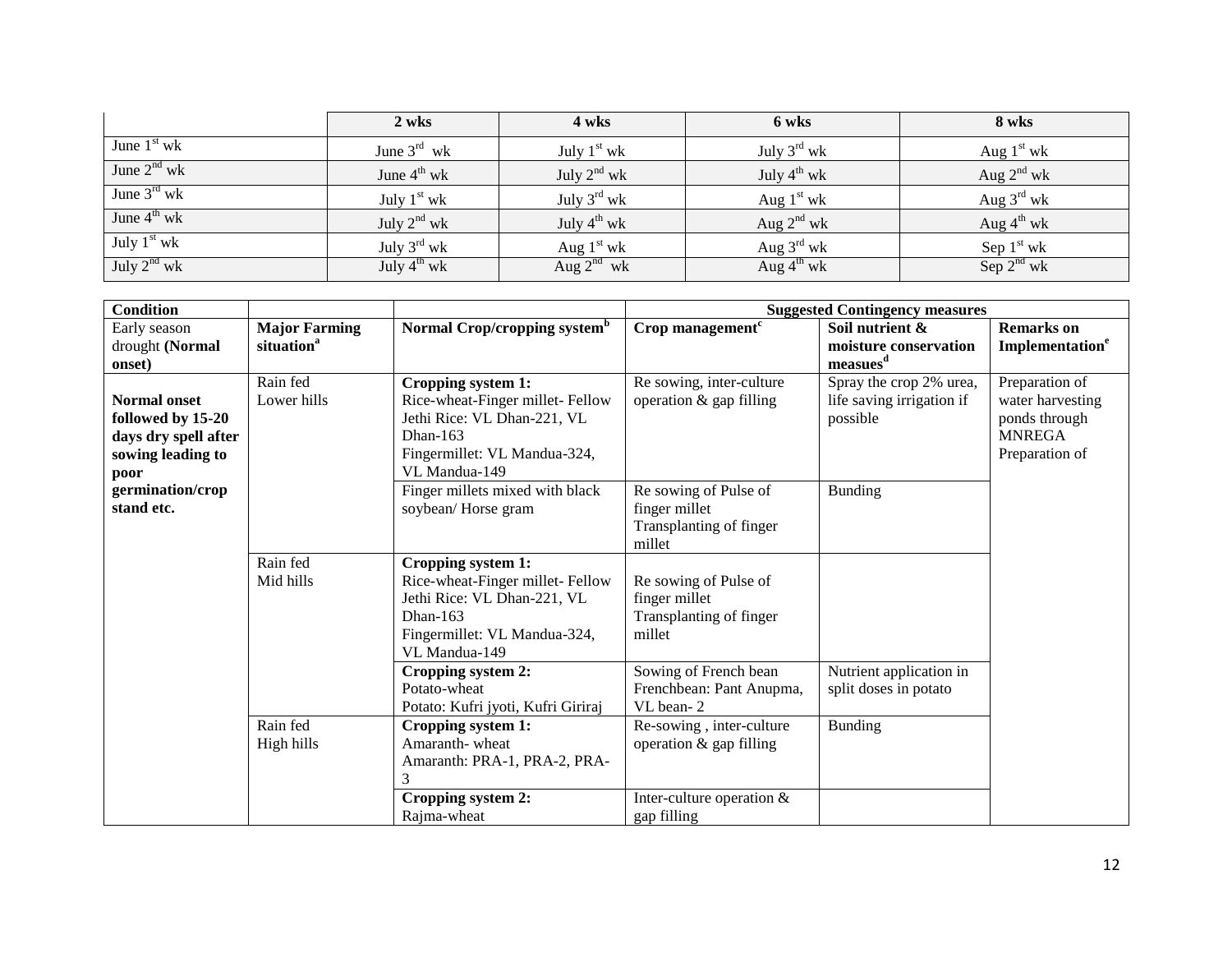| $\sim$<br>Rajma-<br><b>YY</b><br>, coriander.<br>VL Bean-2,<br>Pant<br>Anupma |  |  |
|-------------------------------------------------------------------------------|--|--|
|                                                                               |  |  |

| <b>Condition</b>                                                                                 |                                                |                                                                                                                                                                                         |                                                                                                                                                                              | <b>Suggested Contingency measures</b>                                              |                                                                                                        |
|--------------------------------------------------------------------------------------------------|------------------------------------------------|-----------------------------------------------------------------------------------------------------------------------------------------------------------------------------------------|------------------------------------------------------------------------------------------------------------------------------------------------------------------------------|------------------------------------------------------------------------------------|--------------------------------------------------------------------------------------------------------|
| Mid season<br>drought (long dry<br>spell, consecutive<br>2 weeks rainless<br>$(>2.5$ mm) period) | <b>Major Farming</b><br>situation <sup>a</sup> | <b>Normal Crop/cropping</b><br>systemb                                                                                                                                                  | Crop management $\overline{c}$                                                                                                                                               | Soil nutrient &<br>moisture conservation<br>measures <sup>d</sup>                  | <b>Remarks</b> on<br>Implementation <sup>e</sup>                                                       |
| At vegetative<br>stage                                                                           | Rain fed<br>Low hills<br>Rain fed<br>Mid hills | Cropping system 1:<br>Rice-wheat soybean-fellow<br>Cropping system 1:<br>Rice-wheat-finger millet-<br>fellow<br>Jethi Rice: VL Dhan-221, VL<br>Dhan-163<br>Fingermillet: VL Mandua-324, | Inter-culture operation life<br>saving irrigation if possible,<br>sowing of radish on bunds<br>Re-sowing, inter-culture<br>operation & life saving<br>irrigation if possible | Spray of 2% urea,<br>bunding<br>Mulching by dry<br>uprooted weed                   | Preparation of<br>water harvesting<br>ponds through<br><b>MNREGA</b><br>Supply of seeds<br>through TDC |
|                                                                                                  |                                                | VL Mandua-149<br>Cropping system 2:<br>Potato-wheat<br>Potato: Kufri jyoti, Kufri<br>Giriraj                                                                                            | Sowing of rajma                                                                                                                                                              | Life saving irrigation if<br>possible<br>Mulching in potato                        |                                                                                                        |
|                                                                                                  | 3                                              | Cropping system 1:<br>Amaranth-wheat<br>Amaranth: PRA-1, PRA-2,<br>PRA-3                                                                                                                | Re-sowing, inter-culture<br>operation & life saving<br>irrigation if possible                                                                                                | Spraying of<br>monocrotophos 36 EC<br>$(0.15\%)$ for the control<br>of leaf webber |                                                                                                        |
|                                                                                                  |                                                | Cropping system 2:<br>Rajma-wheat<br>Rajma- VL Bean-2, contender,<br>Pant Anupma                                                                                                        | Gap filling in rajma                                                                                                                                                         | inter-culture operation                                                            |                                                                                                        |
|                                                                                                  | $\overline{4}$                                 |                                                                                                                                                                                         |                                                                                                                                                                              |                                                                                    |                                                                                                        |
| <b>Condition</b>                                                                                 |                                                |                                                                                                                                                                                         |                                                                                                                                                                              | <b>Suggested Contingency measures</b>                                              |                                                                                                        |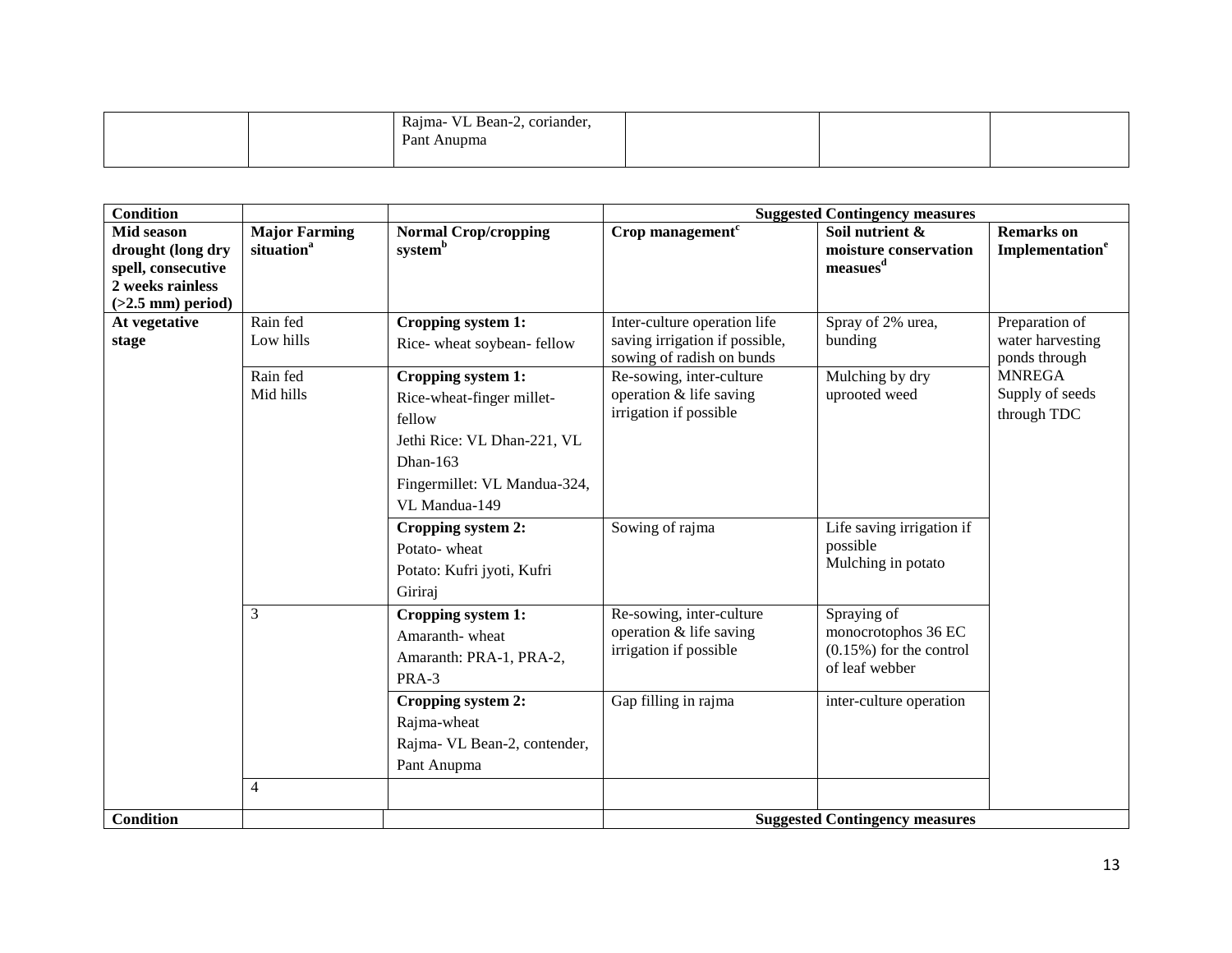| Mid season<br>drought (long dry<br>spell) | <b>Major Farming</b><br>situation <sup>a</sup> | <b>Normal Crop/cropping</b><br>system <sup>b</sup>                                                                                                         | $Crop$ management <sup><math>c</math></sup>                                                                     | Soil nutrient &<br>moisture conservation<br>measues <sup>d</sup> | <b>Remarks</b> on<br>Implementation <sup>e</sup>                     |
|-------------------------------------------|------------------------------------------------|------------------------------------------------------------------------------------------------------------------------------------------------------------|-----------------------------------------------------------------------------------------------------------------|------------------------------------------------------------------|----------------------------------------------------------------------|
| At flowering/<br>fruiting stage           | Rain fed<br>Lower hills                        | Cropping system 1:<br>Rice-wheat-soybean-fellow<br>Jethi Rice: VL Dhan-221, VL<br>Dhan-163<br>Soybean: PS-1092, VLS-47                                     | Inter-culture operation life<br>saving irrigation through<br>conservied water pond sowing<br>of radish on bunds | Foliar spray of 2% urea                                          | Preparation of<br>water harvesting<br>ponds through<br><b>MNREGA</b> |
|                                           |                                                | Cropping system 2:<br>Finger millet/Horse gram<br>Fingermillet: VL Mandua-324,<br>VL Mandua-149<br>Horse gram<br>Horse gram: Horse gram: Local,<br>$VLG-1$ | Sowing of radish<br>Radish: Dunagiri local, Japani<br>white, Pusa Himani                                        |                                                                  |                                                                      |
|                                           | Rain fed<br>Mid hills                          | Cropping system 1:<br>Rice-wheat-soybean-fellow<br>Jethi Rice: VL Dhan-221, VL<br>Dhan-163<br>Soybean: PS-1092, VLS-47                                     | Sowing of radish<br>Radish: Dunagiri local, Japani<br>white, Pusa Himani                                        |                                                                  |                                                                      |
|                                           |                                                | Cropping system 2:<br>Potato-wheat<br>Potato: Kufri jyoti, Kufri Giriraj                                                                                   | Management of late blight &<br>white grub in potato                                                             | Mulching                                                         |                                                                      |
|                                           | Rain fed<br>High hills                         | Cropping system 1:<br>Amaranth-wheat<br>Amaranth: PRA-1, PRA-2,<br>PRA-3                                                                                   | Spray of monocrotophos 36<br>EC $(0.015 \%)$ for manage of<br>leafwebber                                        |                                                                  |                                                                      |
|                                           |                                                | Cropping system 2:<br>Rajma-wheat<br>Rajma- VL Bean-2, contender,<br>Pant Anupma                                                                           | Manage cut worm                                                                                                 |                                                                  |                                                                      |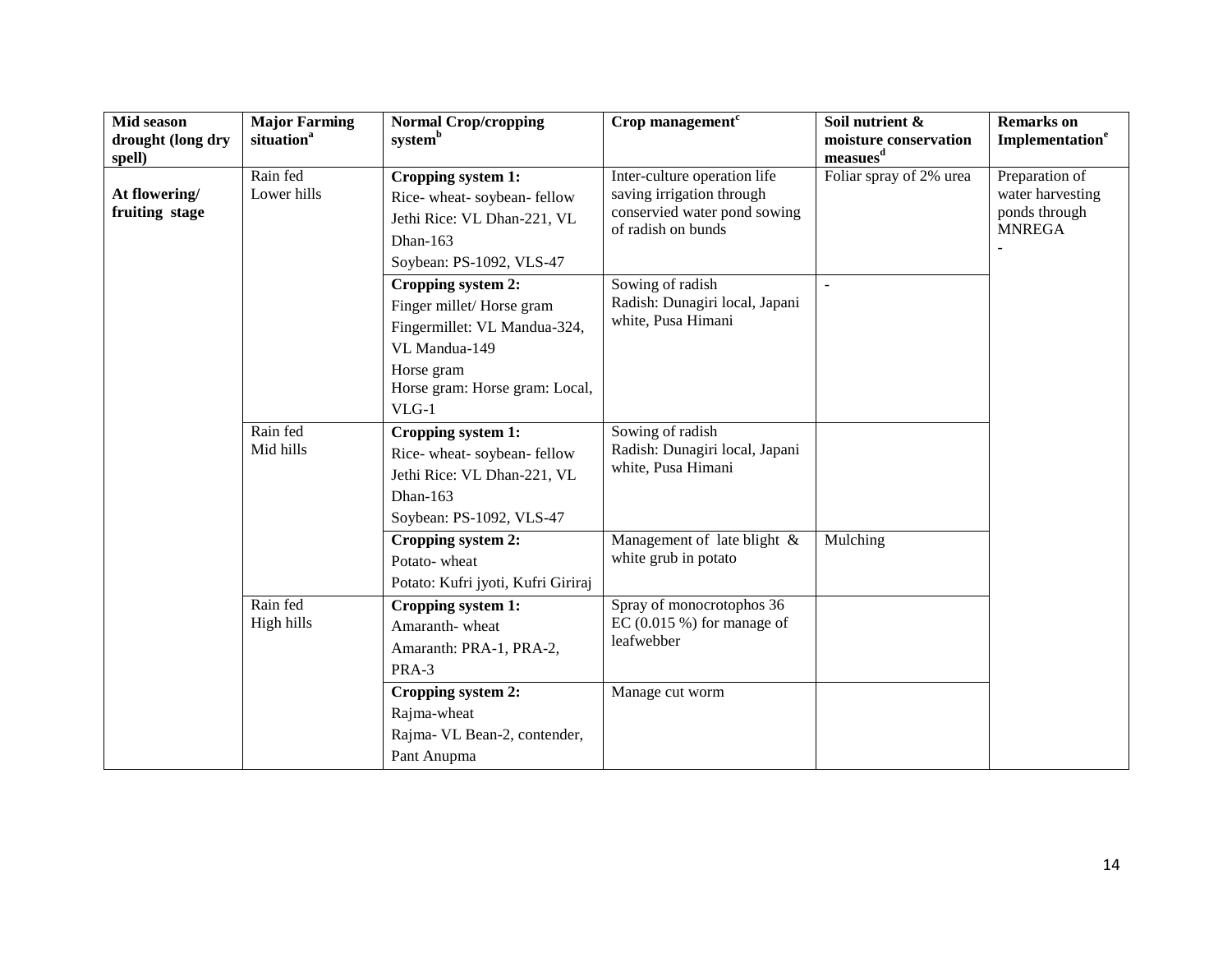| <b>Condition</b>                                            |                                                |                                                                                                                                                                                          |                                            | <b>Suggested Contingency measures</b>                                                   |                                                  |
|-------------------------------------------------------------|------------------------------------------------|------------------------------------------------------------------------------------------------------------------------------------------------------------------------------------------|--------------------------------------------|-----------------------------------------------------------------------------------------|--------------------------------------------------|
| <b>Terminal drought</b><br>(Early withdrawal<br>of monsoon) | <b>Major Farming</b><br>situation <sup>a</sup> | <b>Normal Crop/cropping</b><br>system <sup>b</sup>                                                                                                                                       | Crop management $c$                        | Rabi Crop planning <sup>d</sup>                                                         | <b>Remarks</b> on<br>Implementation <sup>e</sup> |
|                                                             | Rain fed<br>Lower hills                        | Cropping system 1:<br>Rice-wheat-soybean/<br>fingermillet-fellow<br>Jethi Rice: VL Dhan-221, VL<br>Dhan-163<br>Soybean: PS-1092, VLS-47<br>Fingermillet: VL Mandua-324,<br>VL Mandua-149 | Harvest crop for fodder<br>purpose         | Go for early sowing of<br>rain fed wheat lentil,<br>toria with conservation<br>measures | Supply of seed<br>through TDC, NSC               |
|                                                             | Rain fed<br>Med hills                          | Cropping system 1:<br>Rice-wheat-fingermillet-<br>fellow<br>Jethi Rice: VL Dhan-221, VL<br>Dhan-163<br>Fingermillet: VL Mandua-324,<br>VL Mandua-149                                     | Harvest at physiological<br>maturity stage | Go for early crop<br>varieties toria (PT-303),<br>lentil $(PL-4)$                       |                                                  |
|                                                             |                                                | Cropping system 2:<br>Potato-wheat<br>Potato: Kufri jyoti, Kufri<br>Giriraj                                                                                                              | Harvesting of potato                       | Go for early crop<br>varieties toria (PT-303),<br>lentil $(PL-4)$                       |                                                  |
|                                                             | Rain fed<br>High hills                         | Cropping system 1:<br>Amaranth-wheat<br>Amaranth: PRA-1, PRA-2,<br>PRA-3                                                                                                                 | Harvest at physiological<br>maturity stage | Go for early crop<br>varieties toria (PT-303)                                           |                                                  |
|                                                             |                                                | Cropping system 2:<br>Rajma-wheat<br>Rajma- VL Bean-2, contender,<br>Pant Anupma                                                                                                         | Harvest at physiological<br>maturity stage | Go for early crop<br>varieties toria (PT-303)                                           |                                                  |

**2.1.2 Rainfed situation (Rabi season)**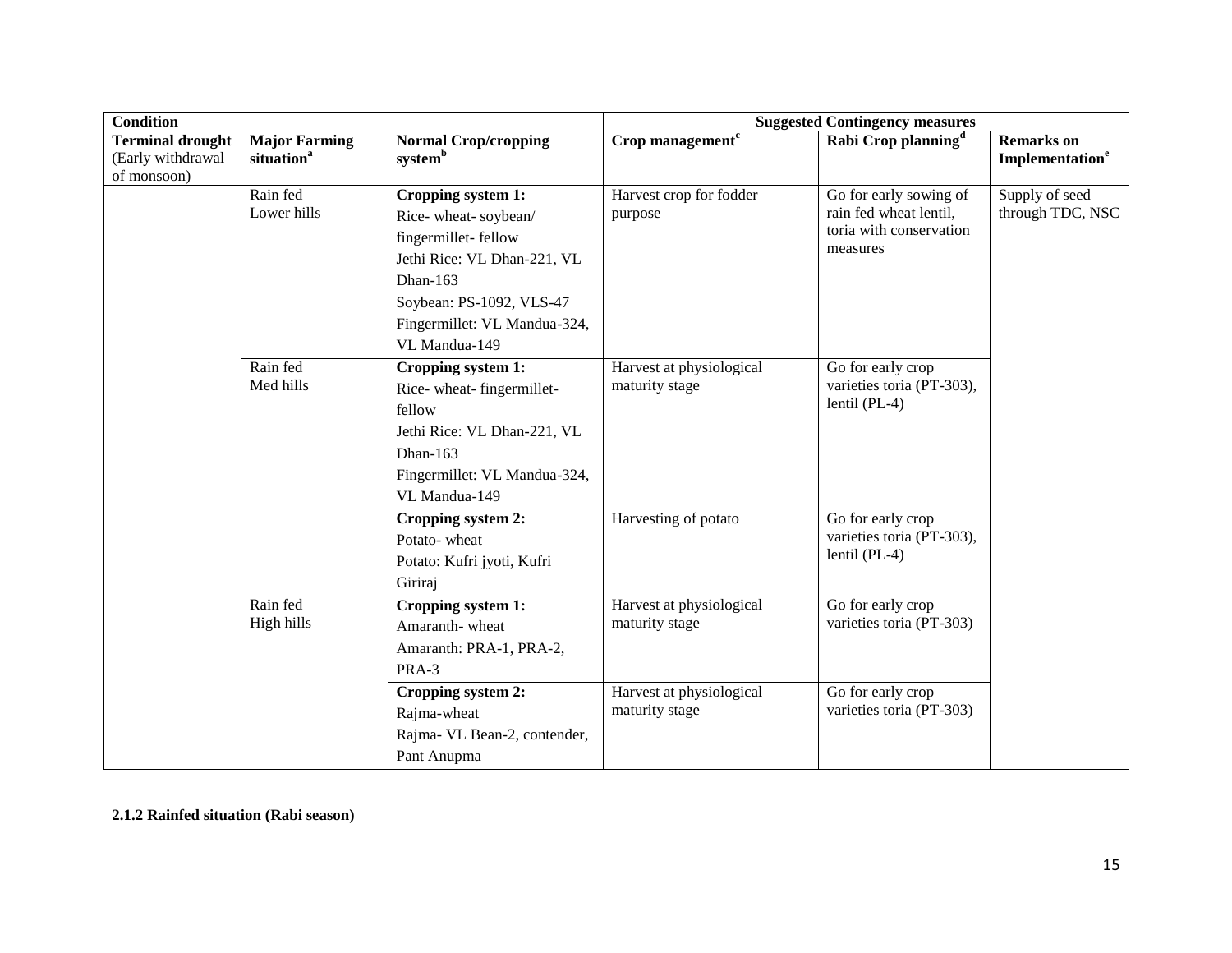| <b>Condition</b>                 | <b>Major Farming</b>              | <b>Normal Crop/cropping</b>                                                                   |                                                                                 | <b>Suggested contingency measure</b>                                                                                                                                                                                                                             |                   |
|----------------------------------|-----------------------------------|-----------------------------------------------------------------------------------------------|---------------------------------------------------------------------------------|------------------------------------------------------------------------------------------------------------------------------------------------------------------------------------------------------------------------------------------------------------------|-------------------|
| Delay by 2 weeks                 | situation                         | system                                                                                        | Change in                                                                       | <b>Agronomic measure</b>                                                                                                                                                                                                                                         | <b>Remarks</b> on |
| 1 <sup>st</sup> week of Janurary |                                   |                                                                                               | crop/cropping system                                                            |                                                                                                                                                                                                                                                                  | implementation    |
| (Normal onset)                   | Rainfed lower hills<br>and Valley | Vegetable Pea<br>Cheti/Spring Rice (End<br>March-Mid April)-Veg Pea<br>Finger Millet-Veg. Pea | No change                                                                       | Addition of organic manures<br>(FYM/compost) @ 5-10 t/ha,<br>adopt soil moisture<br>conservation measures with                                                                                                                                                   |                   |
|                                  |                                   | Lentil                                                                                        | No change                                                                       | locally available mulch                                                                                                                                                                                                                                          |                   |
|                                  |                                   | Finger millet-Lentil                                                                          |                                                                                 | materials                                                                                                                                                                                                                                                        |                   |
|                                  |                                   | Wheat<br>Rice-Wheat/Barley,<br>Finger millet-Wheat                                            | <b>Intercropping Late</b><br>sown Wheat (VL 892,<br>HS-420, HPW42, Raj<br>3777) | Use of short duration<br>varieties.<br>Gap filling<br>Use of organic manure at                                                                                                                                                                                   |                   |
|                                  |                                   | Onion, Garlic, Pea, Rai, Late<br>Cauliflower<br>Mango, Citrus, Pomgranate                     | No change<br>No change                                                          | sowing<br>Timely application of<br>fungicides for control of<br>diseases<br>Timely application of<br>insecticides for the control<br>of insect vectors.<br>Timely weeding<br>Conserve residual moisture for<br>sowing Kharif crops<br>Fumigation and maintaining |                   |
|                                  |                                   |                                                                                               |                                                                                 | appropriate moisture in the<br>orchards to prevent the plant<br>from frost damage                                                                                                                                                                                |                   |
|                                  | High & Mid hills<br>North aspect  | Vegetable Pea<br>Cheti/Spring Rice (End<br>March-Mid April)-Veg Pea<br>Finger Millet-Veg. Pea | No change                                                                       | Use of short duration<br>varieties.<br>Gap filling<br>Use of organic manure at                                                                                                                                                                                   |                   |
|                                  |                                   | Lentil<br>Finger millet-Lentil                                                                | No change                                                                       | sowing<br>Timely application of                                                                                                                                                                                                                                  |                   |
|                                  |                                   | Wheat<br>Rice-Wheat/Barley,<br>Finger millet-Wheat                                            | <b>Intercropping Late</b><br>sown Wheat (VL 892,<br>HS-420, HPW42, Raj<br>3777) | fungicides for control of<br>diseases<br>Timely application of<br>insecticides for the control                                                                                                                                                                   |                   |
|                                  |                                   | Onion, Garlic, Pea, Rai, Late<br>Cauliflower                                                  | No change                                                                       | of insect vectors.<br>Timely weeding                                                                                                                                                                                                                             |                   |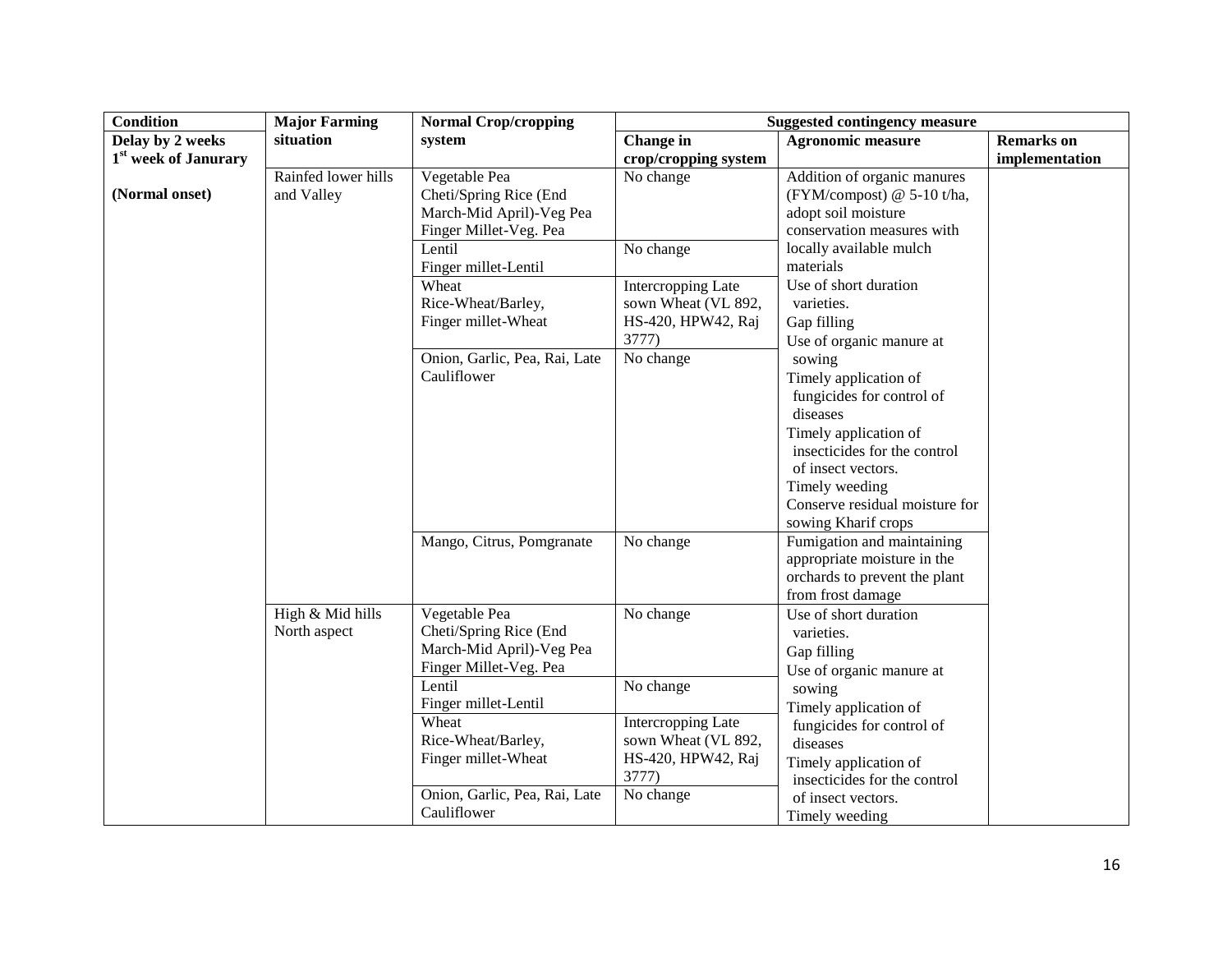|                  |                                                     |                                                 | Conserve residual moisture for                                 |  |
|------------------|-----------------------------------------------------|-------------------------------------------------|----------------------------------------------------------------|--|
|                  |                                                     |                                                 | sowing Kharif crops                                            |  |
|                  | Apple (Spur type), Pear,<br>Peach, Wallnut, Apricot | Planting of Temperate<br>fruit orchard of Apple | Digging of pits and plantation<br>of elite saplings of desired |  |
|                  |                                                     | (Spur type), Pear,                              | fruit crops. Incorporation of                                  |  |
|                  |                                                     | Peach, Wallnut,                                 | organic + inorganic manures                                    |  |
|                  |                                                     | Apricot                                         | at the time of planting in the                                 |  |
|                  |                                                     |                                                 | pits.                                                          |  |
|                  |                                                     |                                                 | Incorporation of pesticides                                    |  |
|                  |                                                     |                                                 | before planting in the pits.                                   |  |
|                  |                                                     |                                                 | Timely irrigation to the young                                 |  |
|                  |                                                     |                                                 | plants as and when required.                                   |  |
|                  |                                                     |                                                 | Use of antitranspirants, use of                                |  |
|                  |                                                     |                                                 | mulching                                                       |  |
| High & Mid hills | Vegetable Pea                                       | No change                                       | Use<br>of<br>short<br>duration                                 |  |
| South aspect     | Cheti/Spring Rice (End                              |                                                 | varieties.                                                     |  |
|                  | March-Mid April)-Veg Pea                            |                                                 | Gap filling                                                    |  |
|                  | Finger Millet-Veg. Pea                              |                                                 | Use of organic manure at                                       |  |
|                  | Lentil                                              | No change                                       | sowing                                                         |  |
|                  | Finger millet-Lentil                                |                                                 | Timely<br>application<br>of                                    |  |
|                  | Wheat                                               | Intercropping Late                              | fungicides for control<br>of                                   |  |
|                  | Rice-Wheat/Barley,                                  | sown Wheat (VL 892,<br>HS-420, HPW42, Raj       | diseases                                                       |  |
|                  | Finger millet-Wheat                                 | 3777)                                           | Timely<br>application<br>of                                    |  |
|                  | Onion, Garlic, Pea, Rai, Late                       | No change                                       | insecticides for the control                                   |  |
|                  | Cauliflower                                         |                                                 | of insect vectors.                                             |  |
|                  |                                                     |                                                 | Timely weeding<br>Conserve residual moisture for               |  |
|                  |                                                     |                                                 | sowing Kharif crops                                            |  |
|                  | Mango, Pear, Peach,                                 | Planting of Temperate                           | Digging of pits and plantation                                 |  |
|                  | Wallnut, Apricot                                    | fruit orchard of Apple                          | of elite saplings of desired                                   |  |
|                  |                                                     | (Spur type), Pear,                              | fruit crops. Incorporation of                                  |  |
|                  |                                                     | Peach, Wallnut,                                 | organic + inorganic manures                                    |  |
|                  |                                                     | Apricot                                         | at the time of planting in the                                 |  |
|                  |                                                     |                                                 | pits.                                                          |  |
|                  |                                                     |                                                 | Incorporation of pesticides                                    |  |
|                  |                                                     |                                                 | before planting in the pits.                                   |  |
|                  |                                                     |                                                 | Timely irrigation to the young                                 |  |
|                  |                                                     |                                                 | plants as and when required.                                   |  |
|                  |                                                     |                                                 | Use of antitranspirants, use of                                |  |
|                  |                                                     |                                                 | mulching                                                       |  |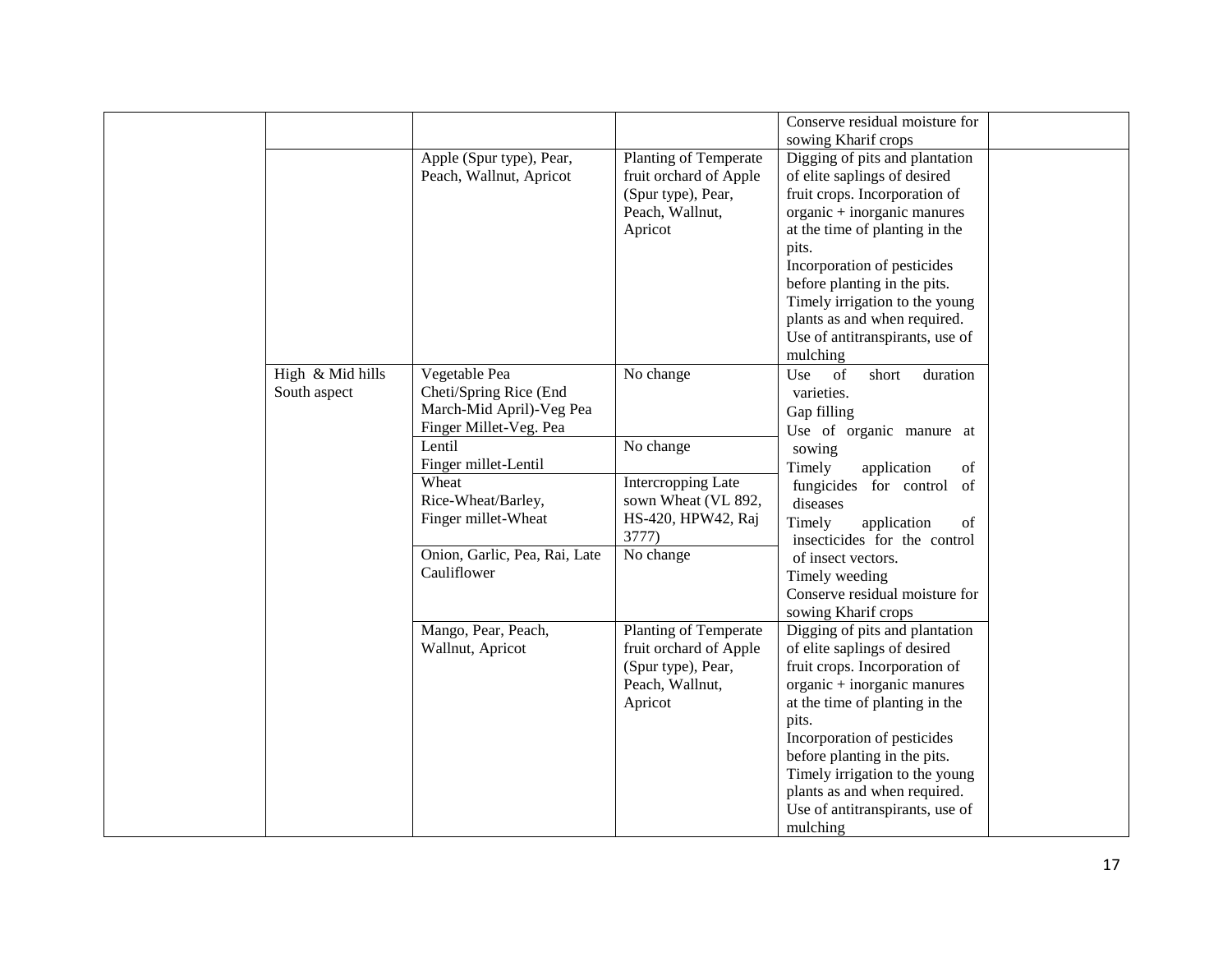| <b>Condition</b> | <b>Major Farming</b>              | <b>Normal Crop/cropping</b>                                                                                                                                                                                                            |                                                                                                                                                                                                                                                                                | <b>Suggested contingency measure</b>                                                                                                                                                                                                                                                                                                                                                                                                                                                         |                   |
|------------------|-----------------------------------|----------------------------------------------------------------------------------------------------------------------------------------------------------------------------------------------------------------------------------------|--------------------------------------------------------------------------------------------------------------------------------------------------------------------------------------------------------------------------------------------------------------------------------|----------------------------------------------------------------------------------------------------------------------------------------------------------------------------------------------------------------------------------------------------------------------------------------------------------------------------------------------------------------------------------------------------------------------------------------------------------------------------------------------|-------------------|
| Delay by 4 weeks | situation                         | system                                                                                                                                                                                                                                 | Change in crop/cropping                                                                                                                                                                                                                                                        | <b>Agronomic measure</b>                                                                                                                                                                                                                                                                                                                                                                                                                                                                     | <b>Remarks</b> on |
| $(3rd$ week of   |                                   |                                                                                                                                                                                                                                        | system                                                                                                                                                                                                                                                                         |                                                                                                                                                                                                                                                                                                                                                                                                                                                                                              | implementation    |
| January)         | Rainfed lower hills<br>and Valley | Vegetable Pea<br>Cheti/Spring Rice (End<br>March-Mid April)-Veg Pea<br>Finger Millet-Veg. Pea<br>Lentil<br>Finger millet-Lentil<br>Wheat<br>Rice-Wheat/Barley,<br>Finger millet-Wheat<br>Pea, Onion, Garlic, Rai, Late<br>Cauliflower  | No change<br>No change<br>Late sown wheat (VL 892)<br>Potato (Kufri Jyoti), Green<br>Coriander, Spinach<br>Sowing of Tomato, Capsicum,<br>Brinjal, Chilli, Summer<br>squash, Bottle gourd,<br>Cucumber, Bittergourd in<br>Nursery under low cost<br>polytunnels and polyhouses | Addition of organic<br>manures<br>(FYM/compost) @ 5-<br>10 t/ha, adopt soil<br>moisture conservation<br>measures with locally<br>available mulch<br>materials<br>Soil solarization/Soil<br>fumigation with<br>formaldehyde three<br>week before nursery<br>sowing<br>Filling of poly bags<br>(with the mixture of<br>soils, sand and FYM<br>in the ratio of $1:1:1$ )<br>and seed sowing of<br>cucurbitaceous crops.<br>Frequent irrigation in<br>nursery<br>Control of pest and<br>diseases |                   |
|                  | High & Mid hills<br>South aspect  | Vegetable Pea<br>Cheti/Spring Rice (End<br>March-Mid April)-Veg Pea,<br>Finger Millet-Veg. Pea<br>Lentil<br>Finger millet-Lentil<br>Wheat<br>Rice-Wheat/Barley,<br>Finger millet-Wheat<br>Pea, Onion, Garlic, Rai, Late<br>Cauliflower | No change<br>No change<br>Late sown wheat (VL 892)<br>Potato (Kufri Jyoti), Green<br>Coriander, Spinach<br>Sowing of Tomato, Capsicum,<br>Brinjal, Chilli, Summer<br>squash, Bottle gourd,<br>Cucumber, Bittergourd in                                                         | Soil solarization/Soil<br>fumigation with<br>formaldehyde three<br>week before nursery                                                                                                                                                                                                                                                                                                                                                                                                       |                   |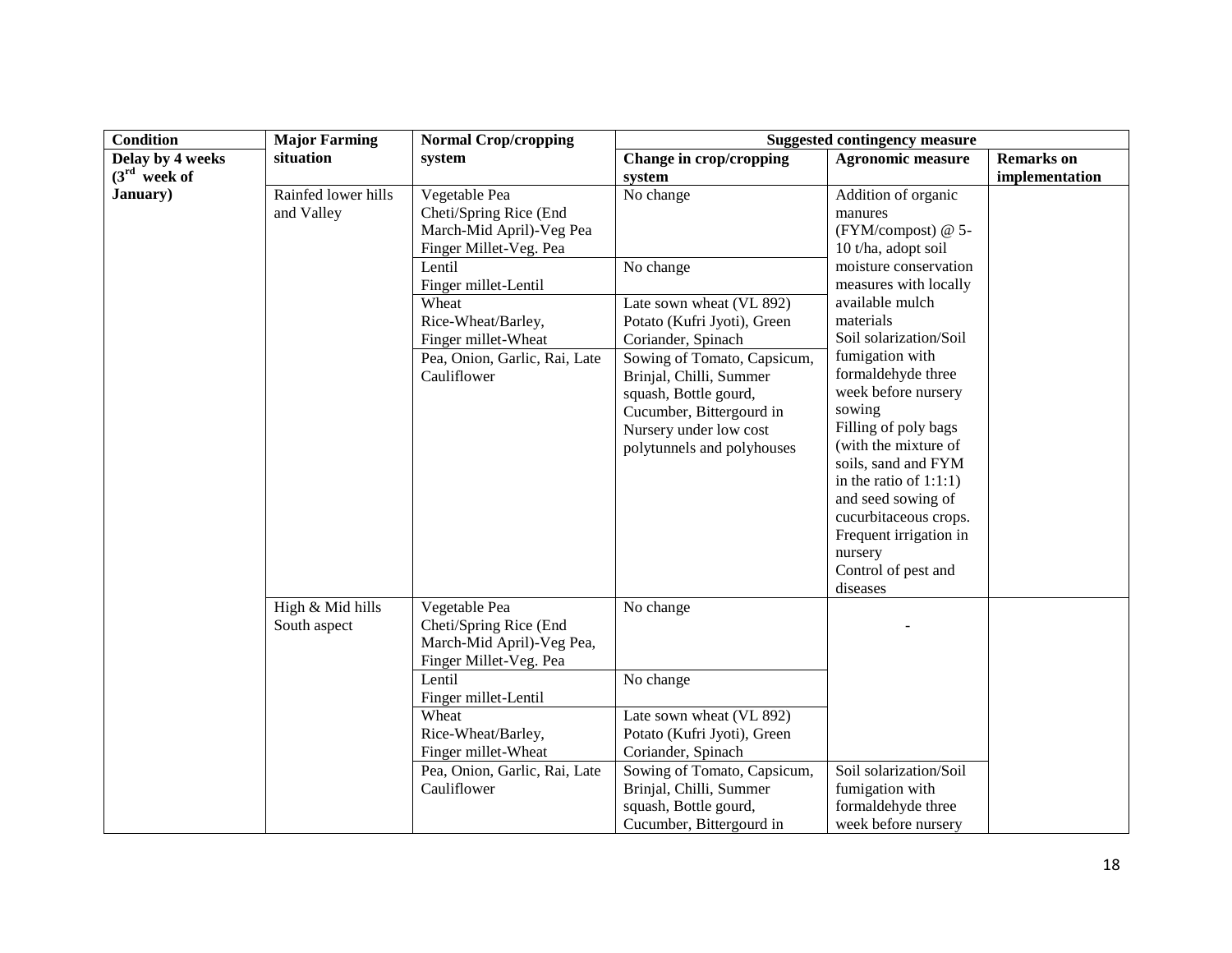|                |                               | Nursery under low cost          | sowing                    |  |
|----------------|-------------------------------|---------------------------------|---------------------------|--|
|                |                               | polytunnels and polyhouses      | Filling of poly bags      |  |
|                |                               |                                 | (with the mixture of      |  |
|                |                               |                                 | soils, sand and FYM       |  |
|                |                               |                                 | in the ratio of $1:1:1$ ) |  |
|                |                               |                                 | and seed sowing of        |  |
|                |                               |                                 | cucurbitaceous crops.     |  |
|                | Wallnut, Peach, Plum          | Digging of pit and planting of  | Digging of pits and       |  |
|                |                               | saplings of desired fruit crops | plantation of elite       |  |
|                |                               |                                 | saplings of desired       |  |
|                |                               |                                 | fruit crops.              |  |
|                |                               |                                 | Incorporation of          |  |
|                |                               |                                 | organic + inorganic       |  |
|                |                               |                                 | manures at the time of    |  |
|                |                               |                                 |                           |  |
|                |                               |                                 | planting in the pits.     |  |
|                |                               |                                 | Incorporation of          |  |
|                |                               |                                 | pesticides before         |  |
|                |                               |                                 | planting in the pits.     |  |
|                |                               |                                 | Timely irrigation to      |  |
|                |                               |                                 | the young plants as       |  |
|                |                               |                                 | and when required.        |  |
|                |                               |                                 | Use of antitranspirants   |  |
| High-Mid hills | Vegetable Pea                 | No change                       |                           |  |
| North aspect   | Cheti/ Spring Rice (End       |                                 |                           |  |
|                | March-Mid April)-Veg          |                                 |                           |  |
|                | Pea, Finger Millet-Veg. Pea   |                                 |                           |  |
|                | Lentil                        | No change                       |                           |  |
|                | Finger millet-Lentil          |                                 |                           |  |
|                | Wheat                         | Late sown wheat (VL 892)        |                           |  |
|                | Rice-Wheat/Barley,            | Potato (Kufri Jyoti), Green     |                           |  |
|                | Finger millet-Wheat           | Coriander, Spinach              |                           |  |
|                | Pea, Onion, Garlic, Rai, Late | Sowing of Tomato, Capsicum,     | Soil solarization/Soil    |  |
|                | Cauliflower                   | Brinjal, Chilli, Summer         | fumigation with           |  |
|                |                               | squash, Bottle gourd,           | formaldehyde three        |  |
|                |                               | Cucumber, Bittergourd in        | week before nursery       |  |
|                |                               | Nursery under low cost          | sowing                    |  |
|                |                               | polytunnels and polyhouses      | Filling of poly bags      |  |
|                |                               |                                 | (with the mixture of      |  |
|                |                               |                                 | soils, sand and FYM       |  |
|                |                               |                                 | in the ratio of $1:1:1$ ) |  |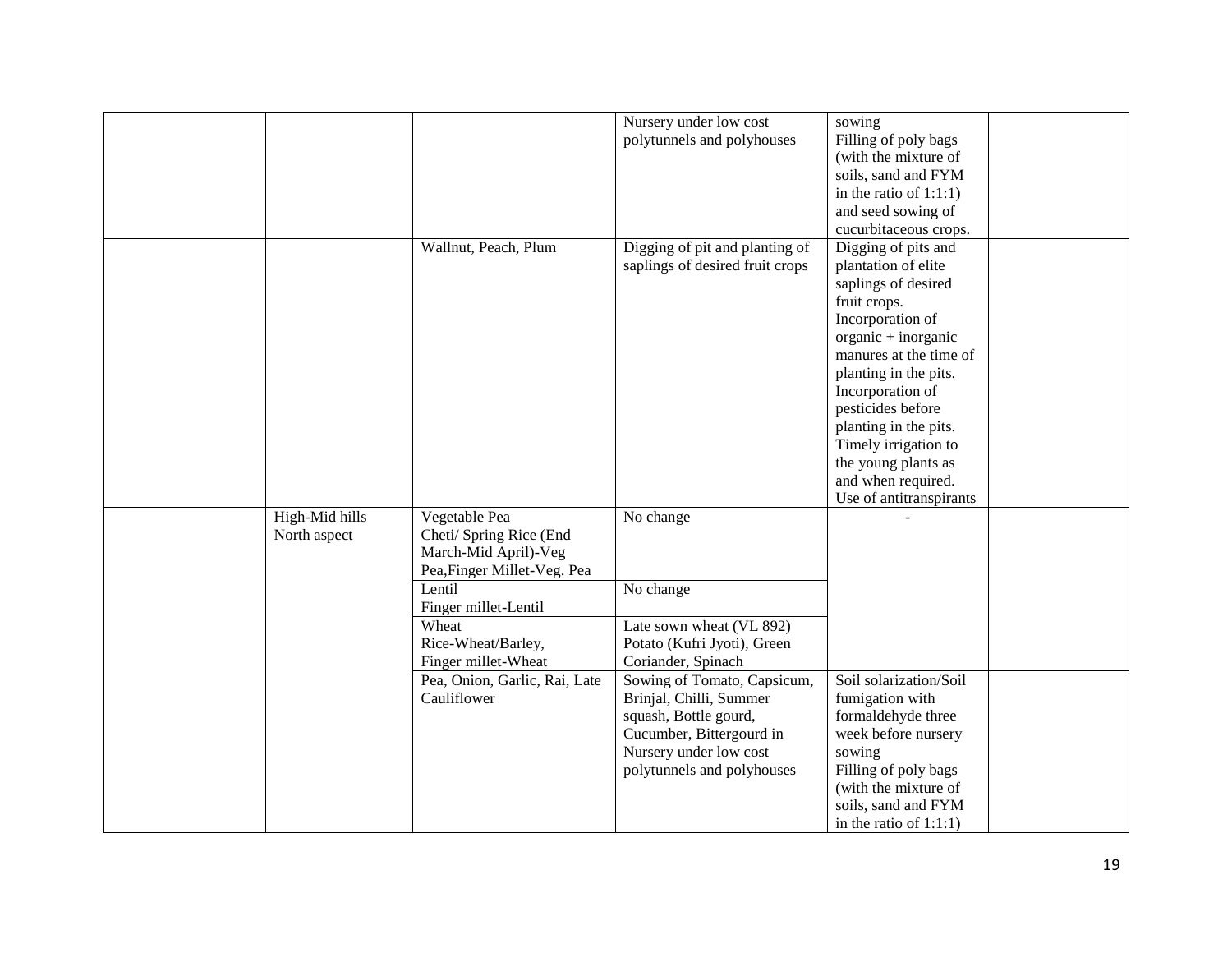|                         |                                 | and seed sowing of       |
|-------------------------|---------------------------------|--------------------------|
|                         |                                 | cucurbitaceous crops.    |
|                         |                                 | Frequent irrigation in   |
|                         |                                 | nursery                  |
| Apple (Spur varieties), | Digging of pit and planting of  | Digging of pits and      |
| Wallnut, Peach, Plum    | saplings of desired fruit crops | plantation of elite      |
|                         |                                 | saplings of desired      |
|                         |                                 | fruit crops.             |
|                         |                                 | Incorporation of         |
|                         |                                 | organic + inorganic      |
|                         |                                 | manures at the time of   |
|                         |                                 | planting in the pits.    |
|                         |                                 | Incorporation of         |
|                         |                                 | pesticides before        |
|                         |                                 | planting in the pits.    |
|                         |                                 | Timely irrigation to     |
|                         |                                 | the young plants as      |
|                         |                                 | and when required.       |
|                         |                                 | Use of                   |
|                         |                                 | antitranspirants, use of |
|                         |                                 | mulching                 |

| <b>Condition</b> | <b>Major</b>     | <b>Normal Crop/cropping</b>   |                                 | <b>Suggested contingency measure</b> |                   |
|------------------|------------------|-------------------------------|---------------------------------|--------------------------------------|-------------------|
| Delay by 6 weeks | Farming          | system                        | Change in crop/cropping system  | <b>Agronomic measure</b>             | <b>Remarks</b> on |
| $1st$ week of    | situation        |                               |                                 |                                      | implementation    |
| <b>February</b>  | Rainfed lower    | Vegetable Pea                 | Change of crop                  | Addition of organic                  |                   |
|                  | hills and Valley | Cheti/Spring Rice (End        | Potato (Kufri Jyoti), Green     | manures (FYM/compost)                |                   |
|                  |                  | March-Mid April)-Veg Pea      | Coriander, Spinach              | $@ 5-10 t/ha$ , adopt soil           |                   |
|                  |                  | Finger Millet-Veg. Pea        |                                 | moisture conservation                |                   |
|                  |                  |                               |                                 | measures with locally                |                   |
|                  |                  |                               |                                 | available mulch materials            |                   |
|                  |                  | Lentil                        | Change of crop                  |                                      |                   |
|                  |                  | Finger millet-Lentil          | Potato (Kufri Jyoti), Green     |                                      |                   |
|                  |                  |                               | Coriander, Spinach              |                                      |                   |
|                  |                  | Wheat                         | Potato (Kufri Jyoti), Green     |                                      |                   |
|                  |                  | Rice-Wheat/Barley,            | Coriander, Spinach              |                                      |                   |
|                  |                  | Finger millet-Wheat           |                                 |                                      |                   |
|                  |                  | Pea, Onion, Garlic, Rai, Late | Sowing of Tomato, Capsicum,     | Soil solarization/Soil               |                   |
|                  |                  | Cauliflower                   | Brinjal, Chilli, Summer squash, | fumigation with                      |                   |
|                  |                  |                               | Bottle gourd, Cucumber,         | formaldehyde three week              |                   |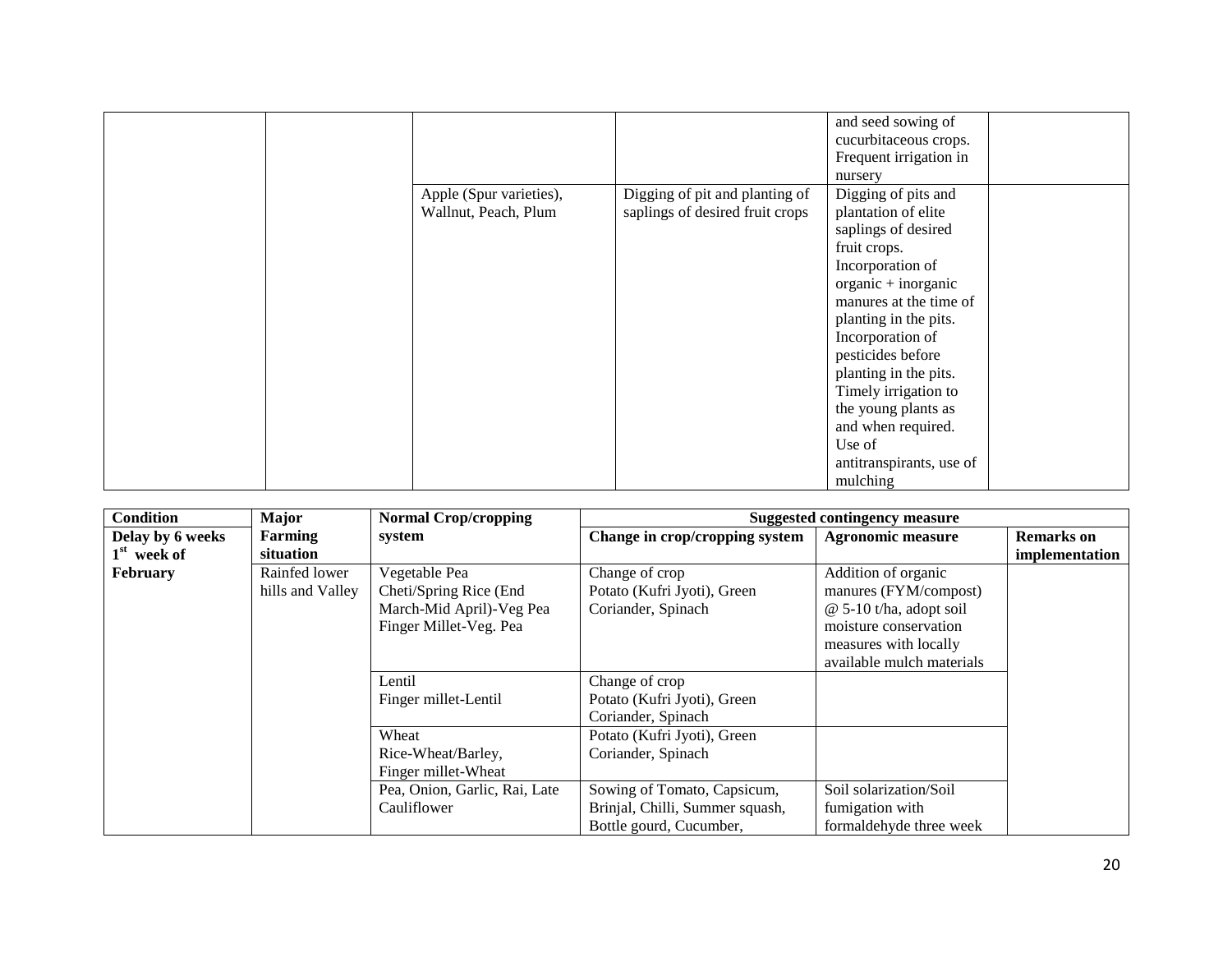|                                |                                                                                               | Bittergourd in Nursery under low<br>cost polytunnels and polyhouses<br>Planting of cucurbits in the field                                                        | before nursery sowing<br>Filling of poly bags (with<br>the mixture of soils, sand<br>and FYM in the ratio of<br>1:1:1) and seed sowing of<br>cucurbitaceous crops.<br>Frequent irrigation in<br>nursery<br>Control of pest and<br>diseases                                                                            |
|--------------------------------|-----------------------------------------------------------------------------------------------|------------------------------------------------------------------------------------------------------------------------------------------------------------------|-----------------------------------------------------------------------------------------------------------------------------------------------------------------------------------------------------------------------------------------------------------------------------------------------------------------------|
| High-Mid hills<br>South aspect | Vegetable Pea<br>Cheti/Spring Rice (End<br>March-Mid April)-Veg Pea<br>Finger Millet-Veg. Pea | Change of crop<br>Potato (Kufri Jyoti), Green<br>Coriander, Spinach                                                                                              |                                                                                                                                                                                                                                                                                                                       |
|                                | Lentil<br>Finger millet-Lentil                                                                | Change of crop<br>Potato (Kufri Jyoti), Green<br>Coriander, Spinach                                                                                              |                                                                                                                                                                                                                                                                                                                       |
|                                | Wheat<br>Rice-Wheat/Barley,<br>Finger millet-Wheat                                            | Potato (Kufri Jyoti), Green<br>Coriander, Spinach                                                                                                                |                                                                                                                                                                                                                                                                                                                       |
|                                | Pea, Onion, Garlic, Rai, Late<br>Cauliflower                                                  | Sowing of Tomato, Capsicum,<br>Brinjal, Chilli, Summer squash,<br>Bottle gourd, Cucumber,<br>Bittergourd in Nursery under low<br>cost polytunnels and polyhouses | Soil solarization/Soil<br>fumigation with<br>formaldehyde three week<br>before nursery sowing<br>Filling of poly bags (with<br>the mixture of soils, sand<br>and FYM in the ratio of<br>$1:1:1$ ) and seed sowing of<br>cucurbitaceous crops.<br>Frequent irrigation in<br>nursery<br>Control of pest and<br>diseases |
|                                | Wallnut, Peach, Plum                                                                          | Digging of pit and planting of<br>saplings of desired fruit crops                                                                                                | Digging of pits and<br>plantation of elite saplings<br>of desired fruit crops.<br>Incorporation of organic +<br>inorganic manures at the<br>time of planting in the pits.<br>Incorporation of pesticides                                                                                                              |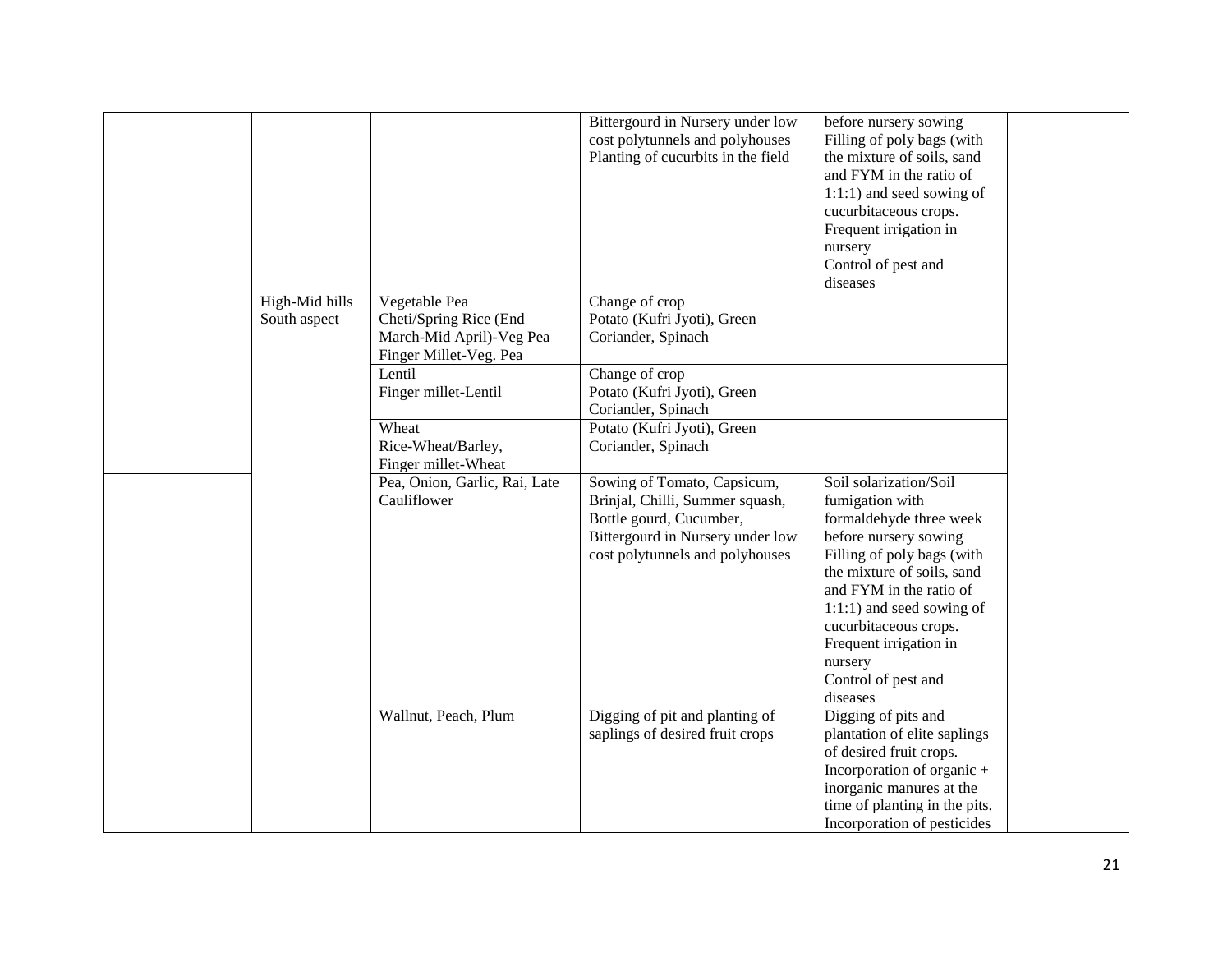| High-Mid hills | Vegetable Pea                                                                | Change of crop                                                                                                                                                   | before planting in the pits.<br>Timely irrigation to the<br>young plants as and when<br>required.<br>Use of antitranspirants, use<br>of mulching                                                                                                                                                                   |  |
|----------------|------------------------------------------------------------------------------|------------------------------------------------------------------------------------------------------------------------------------------------------------------|--------------------------------------------------------------------------------------------------------------------------------------------------------------------------------------------------------------------------------------------------------------------------------------------------------------------|--|
| North aspect   | Cheti/Spring Rice (End<br>March-Mid April)-Veg Pea<br>Finger Millet-Veg. Pea | Potato (Kufri Jyoti), Green<br>Coriander, Spinach                                                                                                                |                                                                                                                                                                                                                                                                                                                    |  |
|                | Lentil<br>Finger millet-Lentil                                               | Change of crop<br>Potato (Kufri Jyoti), Green<br>Coriander, Spinach                                                                                              |                                                                                                                                                                                                                                                                                                                    |  |
|                | Wheat<br>Rice-Wheat/Barley,<br>Finger millet-Wheat                           | Potato (Kufri Jyoti), Green<br>Coriander, Spinach                                                                                                                |                                                                                                                                                                                                                                                                                                                    |  |
|                | Pea, Onion, Garlic, Rai, Late<br>Cauliflower                                 | Sowing of Tomato, Capsicum,<br>Brinjal, Chilli, Summer squash,<br>Bottle gourd, Cucumber,<br>Bittergourd in Nursery under low<br>cost polytunnels and polyhouses | Soil solarization/Soil<br>fumigation with<br>formaldehyde three week<br>before nursery sowing<br>Filling of poly bags (with<br>the mixture of soils, sand<br>and FYM in the ratio of<br>1:1:1) and seed sowing of<br>cucurbitaceous crops.<br>Frequent irrigation in<br>nursery<br>Control of pest and<br>diseases |  |
|                | Apple (Spur varieties),<br>Wallnut, Peach, Plum                              | Digging of pit and planting of<br>saplings of desired fruit crops                                                                                                | Digging of pits and<br>plantation of elite saplings<br>of desired fruit crops.<br>Incorporation of organic +<br>inorganic manures at the<br>time of planting in the pits.<br>Incorporation of pesticides<br>before planting in the pits.<br>Timely irrigation to the<br>young plants as and when<br>required.      |  |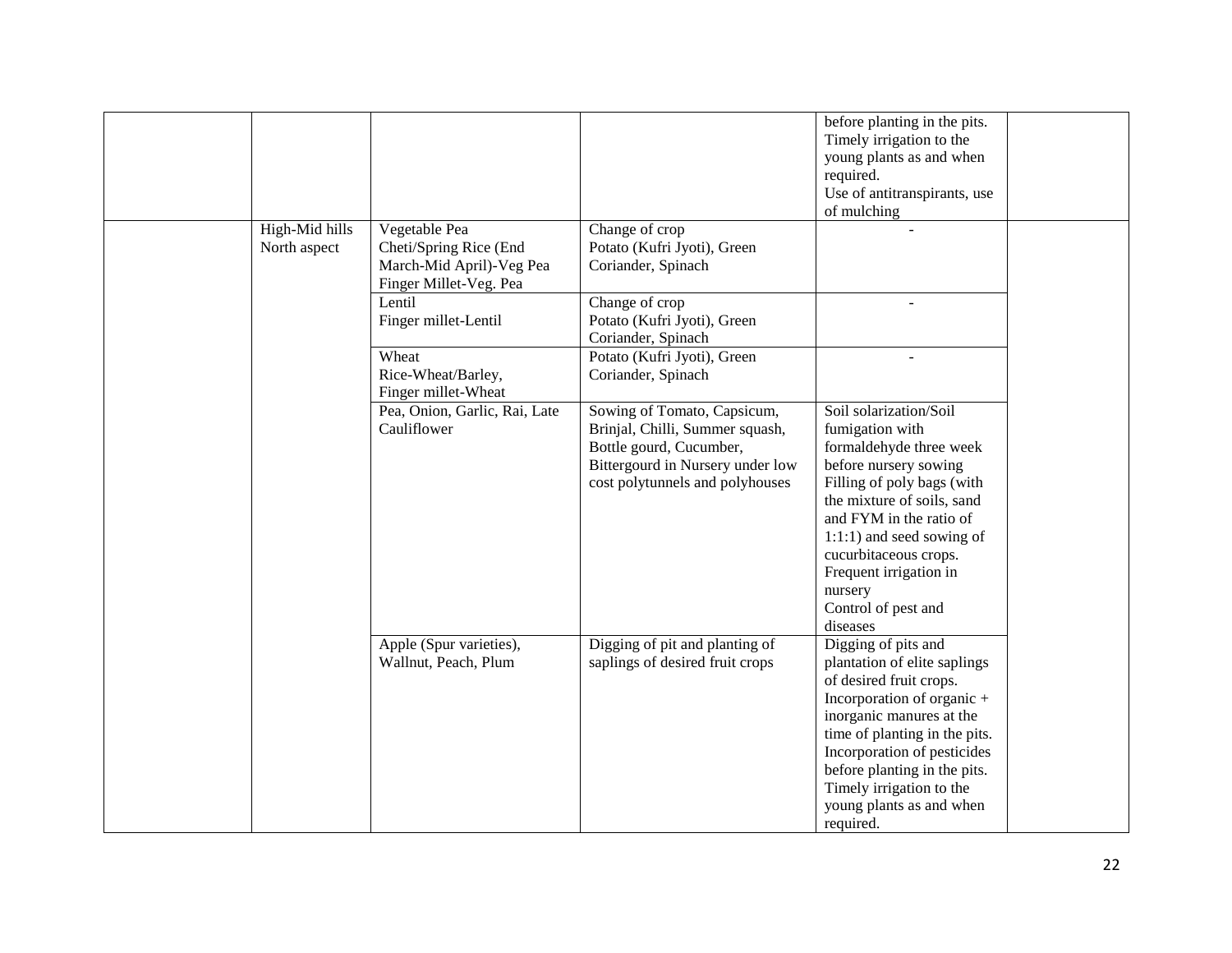|  |  | use<br>antitranspirants.<br>. |  |
|--|--|-------------------------------|--|
|  |  | mulching<br>ΩŤ                |  |

| <b>Condition</b>                                     | <b>Major Farming</b>              | <b>Normal Crop/cropping</b>                                                                   |                                                                                                                                                                        | <b>Suggested contingency measure</b>                                                                                                                                                                                                                                                                                  |                                     |
|------------------------------------------------------|-----------------------------------|-----------------------------------------------------------------------------------------------|------------------------------------------------------------------------------------------------------------------------------------------------------------------------|-----------------------------------------------------------------------------------------------------------------------------------------------------------------------------------------------------------------------------------------------------------------------------------------------------------------------|-------------------------------------|
| Delay by 8 weeks<br>3 <sup>rd</sup> week of February | situation                         | system                                                                                        | Change in crop/cropping<br>system                                                                                                                                      | <b>Agronomic measure</b>                                                                                                                                                                                                                                                                                              | <b>Remarks</b> on<br>implementation |
|                                                      | Rainfed lower hills<br>and Valley | Vegetable Pea<br>Cheti/Spring Rice (End<br>March-Mid April)-Veg Pea<br>Finger Millet-Veg. Pea | Change of crop<br>Potato (Kufri Jyoti), Green<br>Coriander, Spinach                                                                                                    | Addition of organic<br>manures (FYM/compost)<br>@ 5-10 t/ha, adopt soil<br>moisture conservation<br>measures with locally<br>available mulch materials                                                                                                                                                                |                                     |
|                                                      |                                   | Lentil<br>Finger millet-Lentil                                                                | Change of crop<br>Potato (Kufri Jyoti), Green<br>Coriander, Spinach                                                                                                    |                                                                                                                                                                                                                                                                                                                       |                                     |
|                                                      |                                   | Wheat<br>Rice-Wheat/Barley,<br>Finger millet-Wheat                                            | Potato (Kufri Jyoti), Green<br>Coriander, Spinach                                                                                                                      |                                                                                                                                                                                                                                                                                                                       |                                     |
|                                                      |                                   | Pea, Onion, Garlic, Rai, Late<br>Cauliflower                                                  | Sowing of Tomato,<br>Capsicum, Brinjal, Chilli,<br>Summer squash, Bottle<br>gourd, Cucumber,<br>Bittergourd in Nursery under<br>low cost polytunnels and<br>polyhouses | Soil solarization/Soil<br>fumigation with<br>formaldehyde three week<br>before nursery sowing<br>Filling of poly bags (with<br>the mixture of soils, sand<br>and FYM in the ratio of<br>$1:1:1$ ) and seed sowing of<br>cucurbitaceous crops.<br>Frequent irrigation in<br>nursery<br>Control of pest and<br>diseases |                                     |
|                                                      | High-Mid hills<br>South aspect    | Vegetable Pea<br>Cheti/Spring Rice (End<br>March-Mid April)-Veg Pea<br>Finger Millet-Veg. Pea | Change of crop<br>Potato (Kufri Jyoti), Green<br>Coriander, Spinach                                                                                                    |                                                                                                                                                                                                                                                                                                                       |                                     |
|                                                      |                                   | Lentil<br>Finger millet-Lentil                                                                | Change of crop<br>Potato (Kufri Jyoti), Green<br>Coriander, Spinach                                                                                                    |                                                                                                                                                                                                                                                                                                                       |                                     |
|                                                      |                                   | Wheat                                                                                         | Potato (Kufri Jyoti), Green                                                                                                                                            |                                                                                                                                                                                                                                                                                                                       |                                     |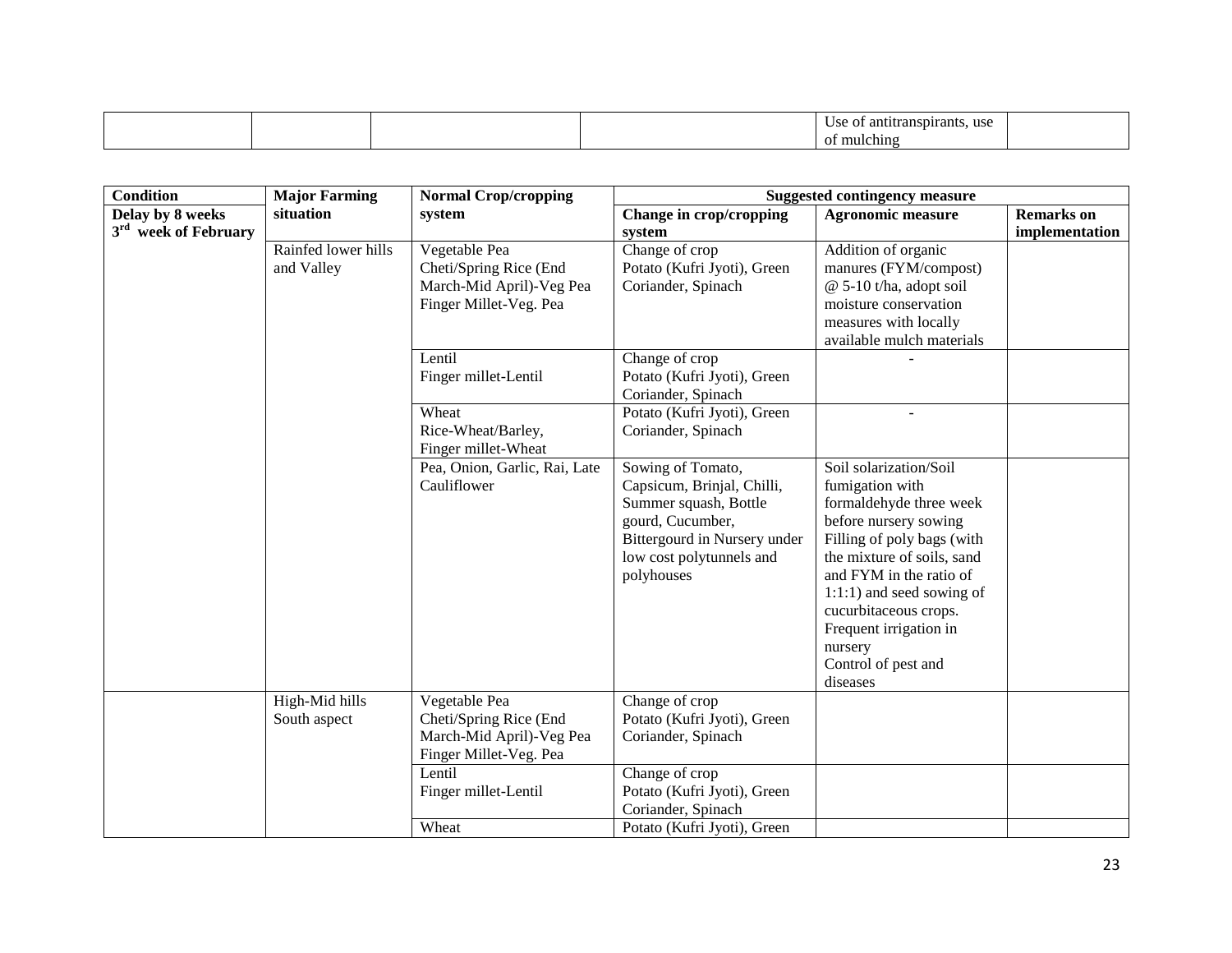|                | Rice-Wheat/Barley,<br>Finger millet-Wheat | Coriander, Spinach                                |                                 |  |
|----------------|-------------------------------------------|---------------------------------------------------|---------------------------------|--|
|                | Pea, Onion, Garlic, Rai, Late             | Sowing of Tomato,                                 | Soil solarization/Soil          |  |
|                | Cauliflower                               | Capsicum, Brinjal, Chilli,                        | fumigation with                 |  |
|                |                                           | Summer squash, Bottle                             | formaldehyde three week         |  |
|                |                                           | gourd, Cucumber,                                  | before nursery sowing           |  |
|                |                                           | Bittergourd in Nursery under                      | Filling of poly bags (with      |  |
|                |                                           | low cost polytunnels and                          | the mixture of soils, sand      |  |
|                |                                           | polyhouses                                        | and FYM in the ratio of         |  |
|                |                                           |                                                   | 1:1:1) and seed sowing of       |  |
|                |                                           |                                                   | cucurbitaceous crops.           |  |
|                |                                           |                                                   | Frequent irrigation in          |  |
|                |                                           |                                                   | nursery                         |  |
|                |                                           |                                                   | Control of pest and<br>diseases |  |
|                | Wallnut, Peach, Plum                      | Digging of pit and planting                       | Digging of pits and             |  |
|                |                                           | of saplings of desired fruit                      | plantation of elite saplings    |  |
|                |                                           | crops                                             | of desired fruit crops.         |  |
|                |                                           |                                                   | Incorporation of organic +      |  |
|                |                                           |                                                   | inorganic manures at the        |  |
|                |                                           |                                                   | time of planting in the pits.   |  |
|                |                                           |                                                   | Incorporation of pesticides     |  |
|                |                                           |                                                   | before planting in the pits.    |  |
|                |                                           |                                                   | Timely irrigation to the        |  |
|                |                                           |                                                   | young plants as and when        |  |
|                |                                           |                                                   | required.                       |  |
|                |                                           |                                                   | Use of antitranspirants, use    |  |
|                |                                           |                                                   | of mulching                     |  |
| High-Mid hills | Vegetable Pea                             | Change of crop                                    |                                 |  |
| North aspect   | Cheti/Spring Rice (End                    | Potato (Kufri Jyoti), Green                       |                                 |  |
|                | March-Mid April)-Veg Pea                  | Coriander, Spinach                                |                                 |  |
|                | Finger Millet-Veg. Pea                    |                                                   |                                 |  |
|                | Lentil                                    | Change of crop                                    |                                 |  |
|                | Finger millet-Lentil                      | Potato (Kufri Jyoti), Green                       |                                 |  |
|                | Wheat                                     | Coriander, Spinach<br>Potato (Kufri Jyoti), Green |                                 |  |
|                | Rice-Wheat/Barley,                        | Coriander, Spinach                                |                                 |  |
|                | Finger millet-Wheat                       |                                                   |                                 |  |
|                | Pea, Onion, Garlic, Rai, Late             | Sowing of Tomato,                                 | Soil solarization/Soil          |  |
|                | Cauliflower                               | Capsicum, Brinjal, Chilli,                        | fumigation with                 |  |
|                |                                           |                                                   |                                 |  |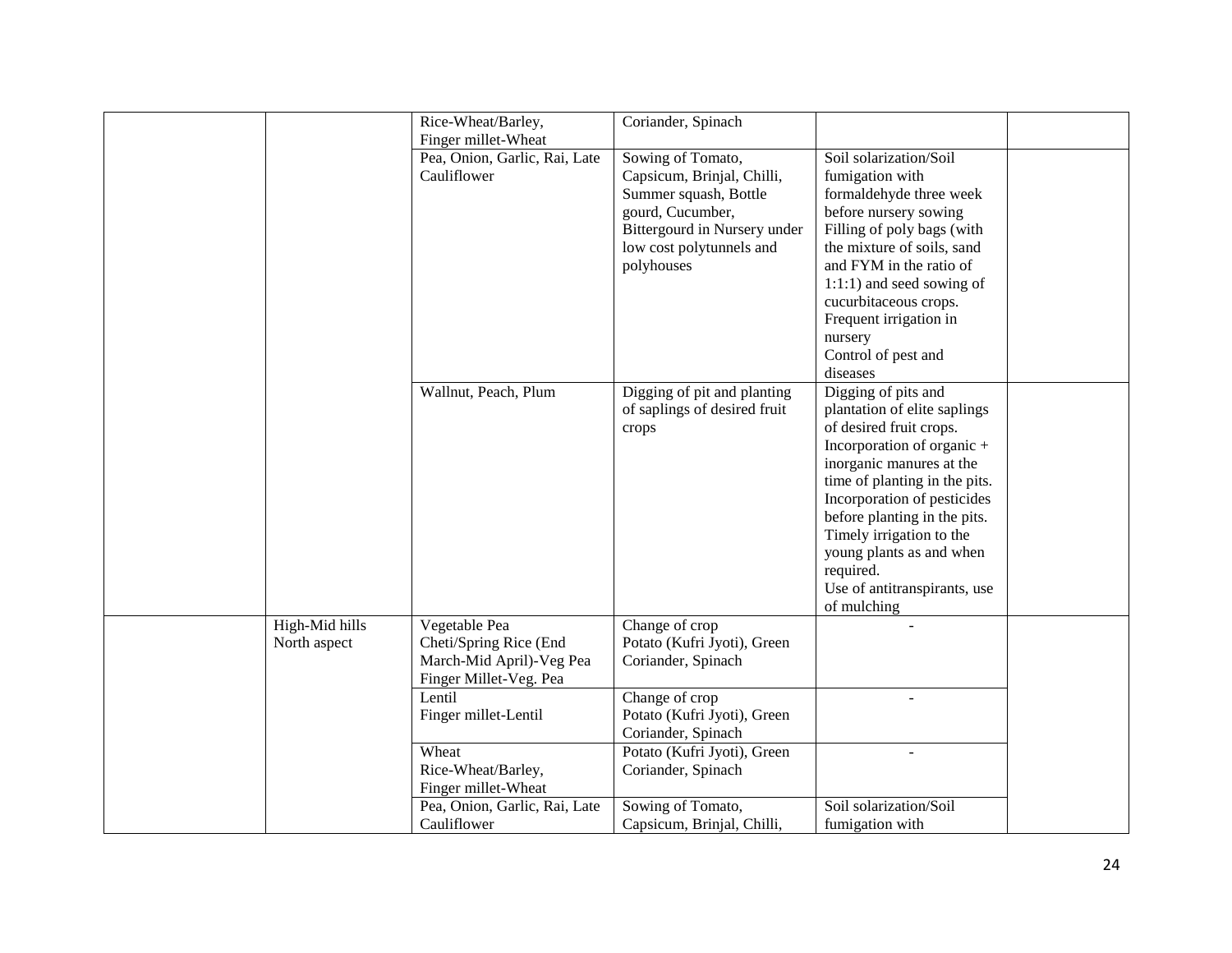|                                                 | Summer squash, Bottle<br>gourd, Cucumber,<br>Bittergourd in Nursery under<br>low cost polytunnels and<br>polyhouses | formaldehyde three week<br>before nursery sowing<br>Filling of poly bags (with<br>the mixture of soils, sand<br>and FYM in the ratio of<br>$1:1:1$ ) and seed sowing of                                                                                                                                                                                                  |
|-------------------------------------------------|---------------------------------------------------------------------------------------------------------------------|--------------------------------------------------------------------------------------------------------------------------------------------------------------------------------------------------------------------------------------------------------------------------------------------------------------------------------------------------------------------------|
|                                                 |                                                                                                                     | cucurbitaceous crops.<br>Frequent irrigation in<br>nursery<br>Control of pest and                                                                                                                                                                                                                                                                                        |
| Apple (Spur varieties),<br>Wallnut, Peach, Plum | Digging of pit and planting<br>of saplings of desired fruit<br>crops                                                | diseases<br>Digging of pits and<br>plantation of elite saplings<br>of desired fruit crops.<br>Incorporation of organic +<br>inorganic manures at the<br>time of planting in the pits.<br>Incorporation of pesticides<br>before planting in the pits.<br>Timely irrigation to the<br>young plants as and when<br>required.<br>Use of antitranspirants, use<br>of mulching |

| <b>Condition</b>    | <b>Major Farming</b> | <b>Normal Crop/cropping system</b> |                      | <b>Suggested contingency measure</b> |                   |
|---------------------|----------------------|------------------------------------|----------------------|--------------------------------------|-------------------|
| <b>Early season</b> | situation            |                                    | Change in            | <b>Agronomic measure</b>             | <b>Remarks</b> on |
| drought followed    |                      |                                    | crop/cropping system |                                      | implementation    |
| by 15-20 days dry   | Rainfed lower        | Vegetable Pea                      | No change            | Addition of organic manures          |                   |
| spell after sowing  | hills and Valley     | Cheti/Spring Rice (End March-      |                      | (FYM/compost) $@$ 5-10 t/ha,         |                   |
| leading to poor     |                      | Mid April)-Veg Pea                 |                      | adopt soil moisture conservation     |                   |
| germination/crop    |                      | Finger Millet-Veg. Pea             |                      | measures with locally available      |                   |
| stand etc.          |                      |                                    |                      | mulch materials                      |                   |
|                     |                      | Lentil                             | No change            |                                      |                   |
|                     |                      | Finger millet-Lentil               |                      |                                      |                   |
|                     |                      | Wheat                              | Intercropping        |                                      |                   |
|                     |                      | Rice-Wheat/Barley, Finger          | Late sown Wheat      |                                      |                   |
|                     |                      | Millet-Wheat                       | (VL892), HS-420,     |                                      |                   |
|                     |                      |                                    | HPW-42, Raj 3777)    |                                      |                   |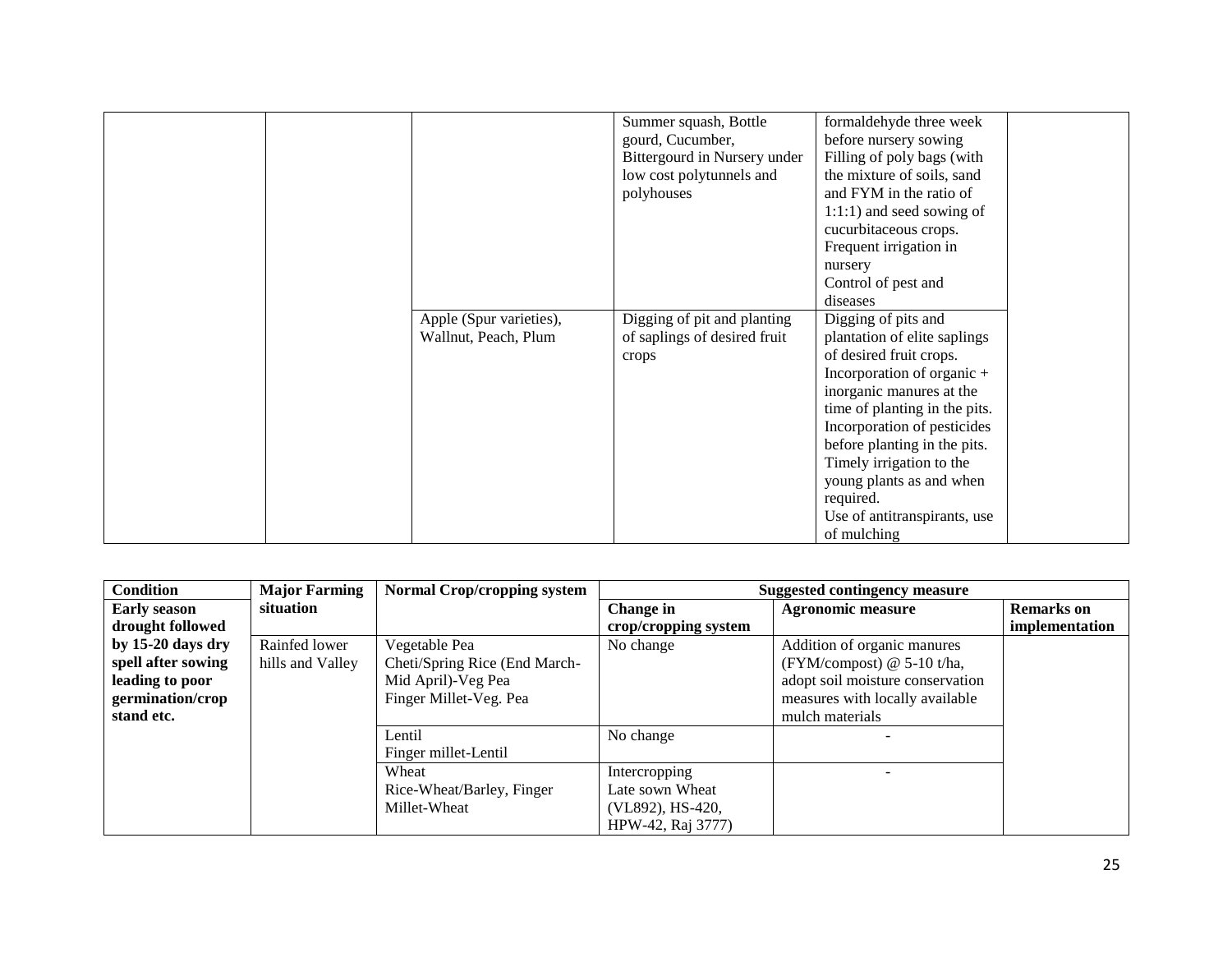| High-Mid hills<br>South aspect | Vegetable Pea<br>Cheti/Spring Rice (End March-<br>Mid April)-Veg Pea<br>Finger Millet-Veg. Pea | No change                                                                 | Addition of organic manures<br>(FYM/compost) $@$ 5-10 t/ha,<br>adopt soil moisture conservation<br>measures with locally available<br>mulch materials |  |
|--------------------------------|------------------------------------------------------------------------------------------------|---------------------------------------------------------------------------|-------------------------------------------------------------------------------------------------------------------------------------------------------|--|
|                                | Lentil<br>Finger millet-Lentil                                                                 | No change                                                                 |                                                                                                                                                       |  |
|                                | Wheat<br>Rice-Wheat/Barley, Finger<br>Millet-Wheat                                             | Intercropping<br>Late sown Wheat<br>(VL892), HS-420,<br>HPW-42, Raj 3777) |                                                                                                                                                       |  |
| High-Mid hills<br>North aspect | Vegetable Pea<br>Cheti/Spring Rice (End March-<br>Mid April)-Veg Pea<br>Finger Millet-Veg. Pea | No change                                                                 | Addition of organic manures<br>(FYM/compost) $@$ 5-10 t/ha,<br>adopt soil moisture conservation<br>measures with locally available<br>mulch materials |  |
|                                | Lentil<br>Finger millet-Lentil                                                                 | No change                                                                 |                                                                                                                                                       |  |
|                                | Wheat<br>Rice-Wheat/Barley, Finger<br>Millet-Wheat                                             | Intercropping<br>Late sown Wheat<br>(VL892), HS-420,<br>HPW-42, Raj 3777) |                                                                                                                                                       |  |

| <b>Condition</b> | Major          | Normal Crop/cropping system      | Suggested contingency measure |                           |                   |
|------------------|----------------|----------------------------------|-------------------------------|---------------------------|-------------------|
| Mid season       | <b>Farming</b> |                                  | Change in crop/cropping       | <b>Agronomic measure</b>  | <b>Remarks</b> on |
| drought [long    | situation      |                                  | system                        |                           | implementation    |
| dry spell,       | Rainfed lower  | Vegetable Pea                    | Site-specific crop            | Addition of organic       |                   |
| consecutive 2    | hills and      | Cheti/Spring Rice (End March-Mid |                               | manures (FYM/compost)     |                   |
| weeks rainless   | Valley         | April)-Veg Pea                   |                               | $@$ 5-10 t/ha, adopt soil |                   |
| $(>2.5$ mm)      |                | Finger Millet-Veg. Pea           |                               | moisture conservation     |                   |
| period]          |                |                                  |                               | measures with locally     |                   |
| At vegetative    |                |                                  |                               | available mulch materials |                   |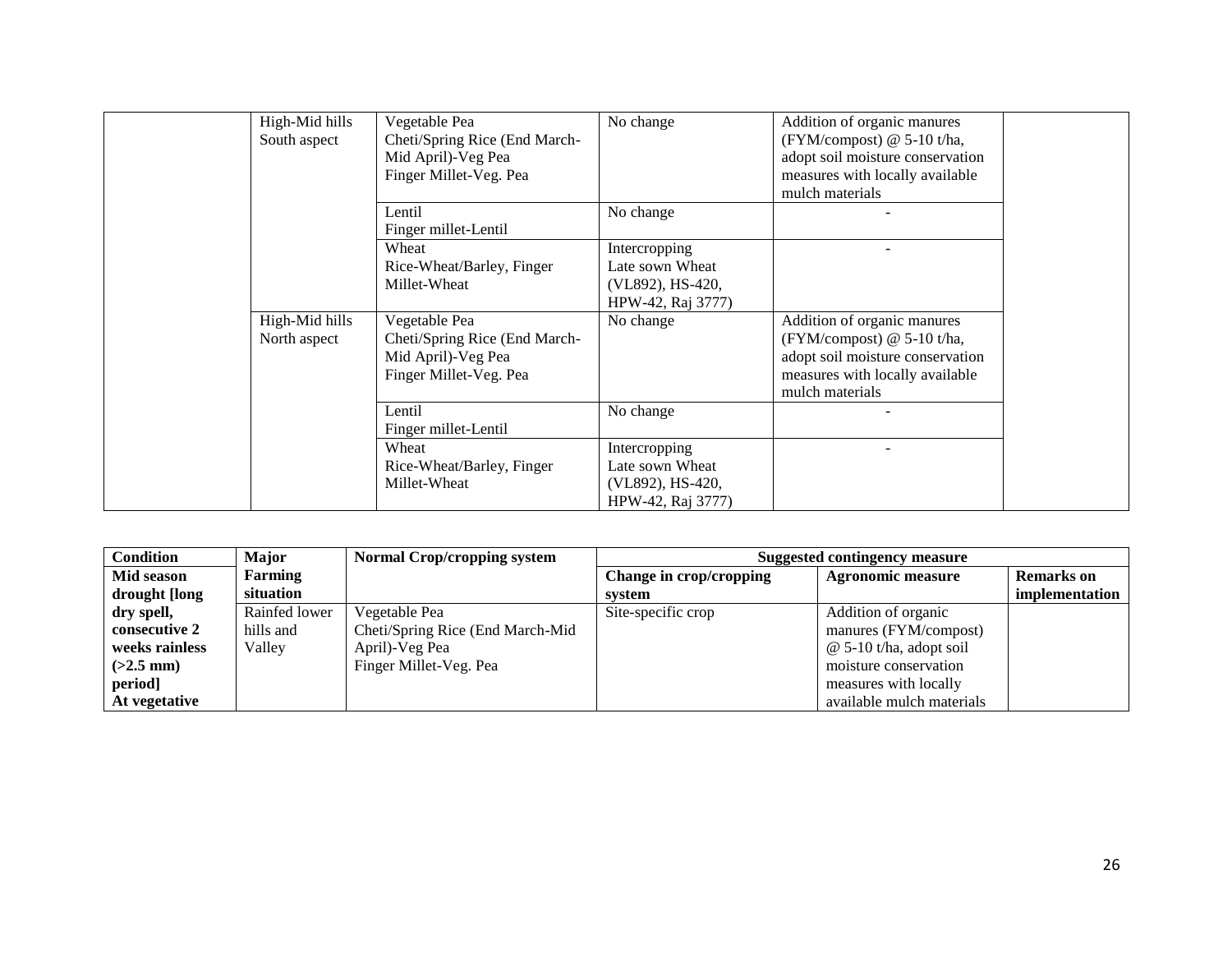| stage |                                | Lentil<br>Finger millet-Lentil<br>Wheat<br>Rice-Wheat/Barley, Finger Millet-<br>Wheat                                                                                                                                                  | Mid season correction (thinning<br>with in the row and between the<br>row (remove every third row),<br>praying of 2%<br>urea and<br>recommended concentration of<br>other plant nutrient to take the<br>advantage<br>favourable<br>of<br>conditions, rationing of drought<br>affected crops if subsequent rain<br>is possible and use of anti-<br>transpirant | weeding,<br>Hoeing<br>and<br>mulching,<br>organic<br>windbreak and shelterbelts |  |
|-------|--------------------------------|----------------------------------------------------------------------------------------------------------------------------------------------------------------------------------------------------------------------------------------|---------------------------------------------------------------------------------------------------------------------------------------------------------------------------------------------------------------------------------------------------------------------------------------------------------------------------------------------------------------|---------------------------------------------------------------------------------|--|
|       | High-Mid hills<br>South aspect | Finger Millet/ Barnyard Millet/<br>Maize/Tomato Amaranths/<br>Sesamum/ Soybean- Barley/ Lentil &<br>Mustard/Wheat/Toria/Potato/Radish                                                                                                  | Mid season correction (thinning<br>with in the row and between the<br>row (remove every third row),<br>praying of 2% urea and<br>recommended concentration of<br>other plant nutrient to take the<br>advantage of favorable<br>conditions, ratooning of drought<br>affected crops if subsequent rain<br>is possible and use of<br>antitranspirant             | Hoeing and weeding,<br>organic mulching,<br>windbreak and shelterbelts          |  |
|       | High-Mid hills<br>North aspect | Irrigated Paddy / Rainfed<br>Paddy/Finger millet/Finger millet+(<br>Horse gram/ Urd/ Arhar) /Barnyard<br>$millet_{+}$ (Horse gram/Urd/Arhar)<br>/Maize/ Amaranths/<br>Sesamum/Tomato -<br>Wheat/Toria/Potato/Barley/Mustard/<br>Radish | Mid season correction (thinning<br>with in the row and between the<br>row (remove every third row),<br>praying of 2% urea and<br>recommended concentration of<br>other plant nutrient to take the<br>advantage of favorable<br>conditions, ratooning of drought<br>affected crops if subsequent rain<br>is possible and use of<br>antitranspirant             | Hoeing and weeding,<br>organic mulching,<br>windbreak and shelterbelts          |  |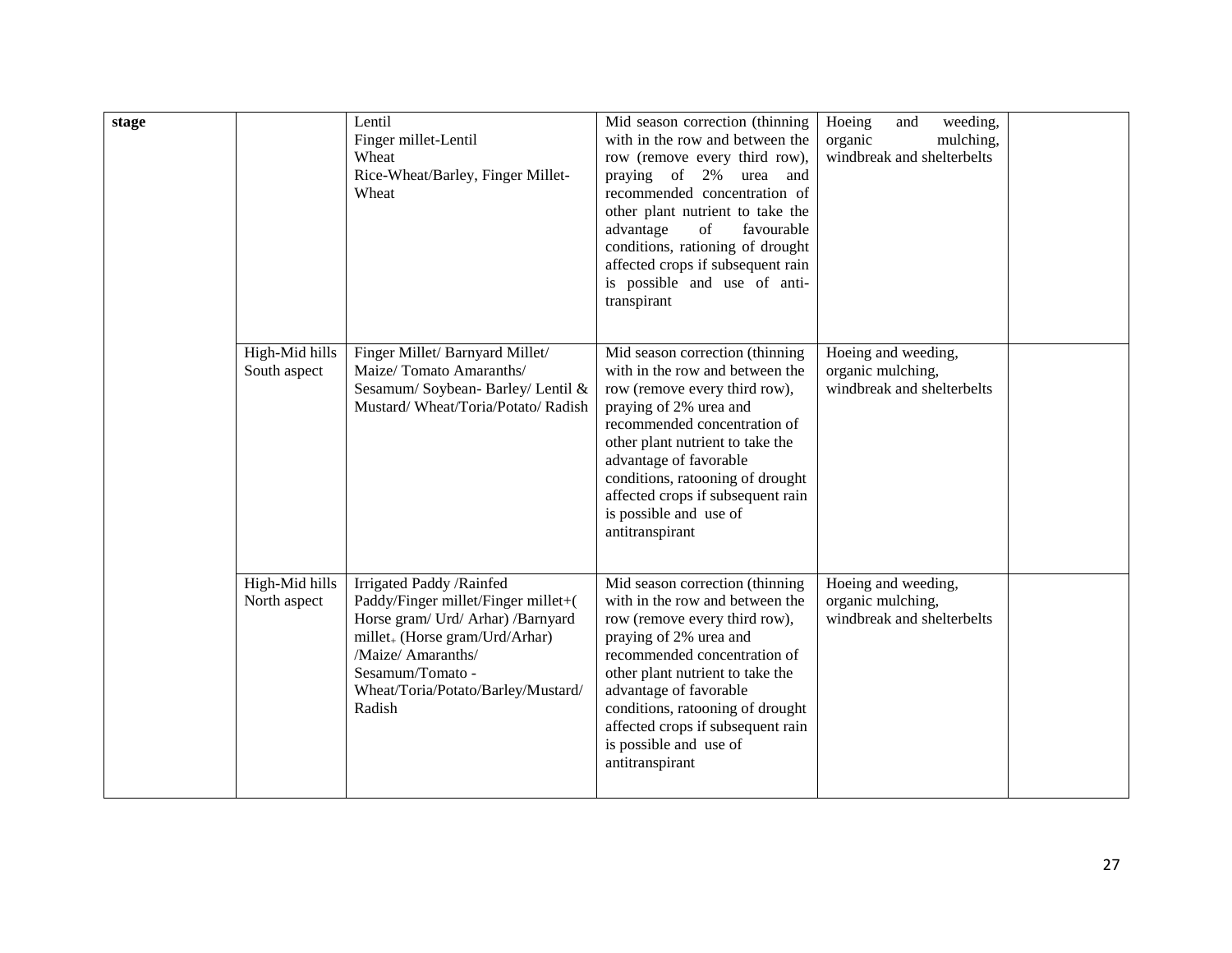## **2.1.3 Irrigated situation (Kharif Season)**

| <b>Condition</b> | <b>Major Farming</b> | <b>Normal Crop/cropping</b>   |                           | <b>Suggested contingency measure</b> |                   |
|------------------|----------------------|-------------------------------|---------------------------|--------------------------------------|-------------------|
| Delay by 2 week  | situation            | system                        | Change in                 | <b>Agronomic measure</b>             | <b>Remarks</b> on |
|                  |                      |                               | crop/cropping system      |                                      | implementation    |
|                  | Lower hills $&$      | Rice-Wheat                    | Rice (VLD 81), VD82,      | Foliar N management (1% NPK          | Supply of seeds   |
|                  | Valley               |                               | VLD61, VD 62)             | addition<br>of organic<br>spray),    | through TDC, NSC  |
|                  |                      |                               |                           | manures (FYM)/compost) $@$ 5-        | Dept. of          |
|                  |                      |                               |                           | 10<br>t/ha.<br>moisture<br>soil      | Agriculture       |
|                  |                      |                               |                           | with<br>conservation<br>measures     | and KVK           |
|                  |                      |                               |                           | locally available mulch materials.   |                   |
|                  |                      | Rice-Cabbage-Maize (Green     | Rice (VLD 81), VD82,      | Light irrigation, Timely weeding,    |                   |
|                  |                      | cob).                         | VLD61, VD 62)             | addition of organic manures          |                   |
|                  |                      | Rice-Cabbage-Potato           |                           | (FYM/compost) $@$ 5-10 t/ha          |                   |
|                  |                      | Tomato, Capsicum, Brinjal,    | Cabbage,<br>Cauliflower,  | Use of short duration varieties.     |                   |
|                  |                      | Chilli, Potato, Apple, Peach, | Radish, Round radish,     | Gap filling                          |                   |
|                  |                      | Wallnut, Citrus               | Rai.<br>Coriander,        | Use of organic manure at sowing      |                   |
|                  |                      |                               | Frenchbean,<br>Pea,       | Timely weeding                       |                   |
|                  |                      |                               | Malta<br>Plantation<br>of | Conserve residual moisture for       |                   |
|                  |                      |                               | trees                     | sowing rabi crops                    |                   |

| <b>Condition</b>   | <b>Major Farming</b> | <b>Normal Crop/cropping</b> |                                | <b>Suggested contingency measure</b> |                   |
|--------------------|----------------------|-----------------------------|--------------------------------|--------------------------------------|-------------------|
| Delay by 4 week    | situation            | system                      | Change in crop/cropping        | <b>Agronomic measure</b>             | <b>Remarks</b> on |
|                    |                      |                             | system                         |                                      | implementation    |
| $3rd$ week of July | Lower hills &        | Rice-Wheat                  | (VLD)<br>VD82,<br>81).<br>Rice | Foliar N management (1% NPK)         | Supply of seeds   |
|                    | Valley               |                             | VLD61, VD 62)                  | addition of organic<br>spray),       | through TDC,      |
|                    |                      |                             |                                | manures (FYM)/compost) $@$ 5-        | NSC               |
|                    |                      |                             |                                | soil<br>10<br>t/ha.<br>moisture      | Dept. of          |
|                    |                      |                             |                                | with<br>conservation<br>measures     | Agriculture       |
|                    |                      |                             |                                | available<br>locally<br>mulch        | and KVK           |
|                    |                      |                             |                                | materials.                           |                   |
|                    |                      | Rice-Cabbage-Maize          | (VLD)<br>VD82.<br>Rice<br>81). | irrigation,<br>Timely<br>Light       |                   |
|                    |                      | (Green cob),                | VLD61, VD 62)                  | addition of<br>weeding,<br>organic   |                   |
|                    |                      | Rice-Cabbage-Potato         |                                | manures (FYM/compost) $@$ 5-         |                   |
|                    |                      |                             |                                | 10 t/ha                              |                   |
|                    |                      | Tomato, Capsicum, Brinjal,  | Cabbage,<br>Cauliflower,       | Use of short duration varieties.     |                   |
|                    |                      | Chiilli, Potato, Apple,     | Radish, Round radish, Rai.     | Gap filling, Timely weeding          |                   |
|                    |                      | Peach, Wallnut, Citrus      | Coriander,<br>Frenchbean.      | Use of organic manure at             |                   |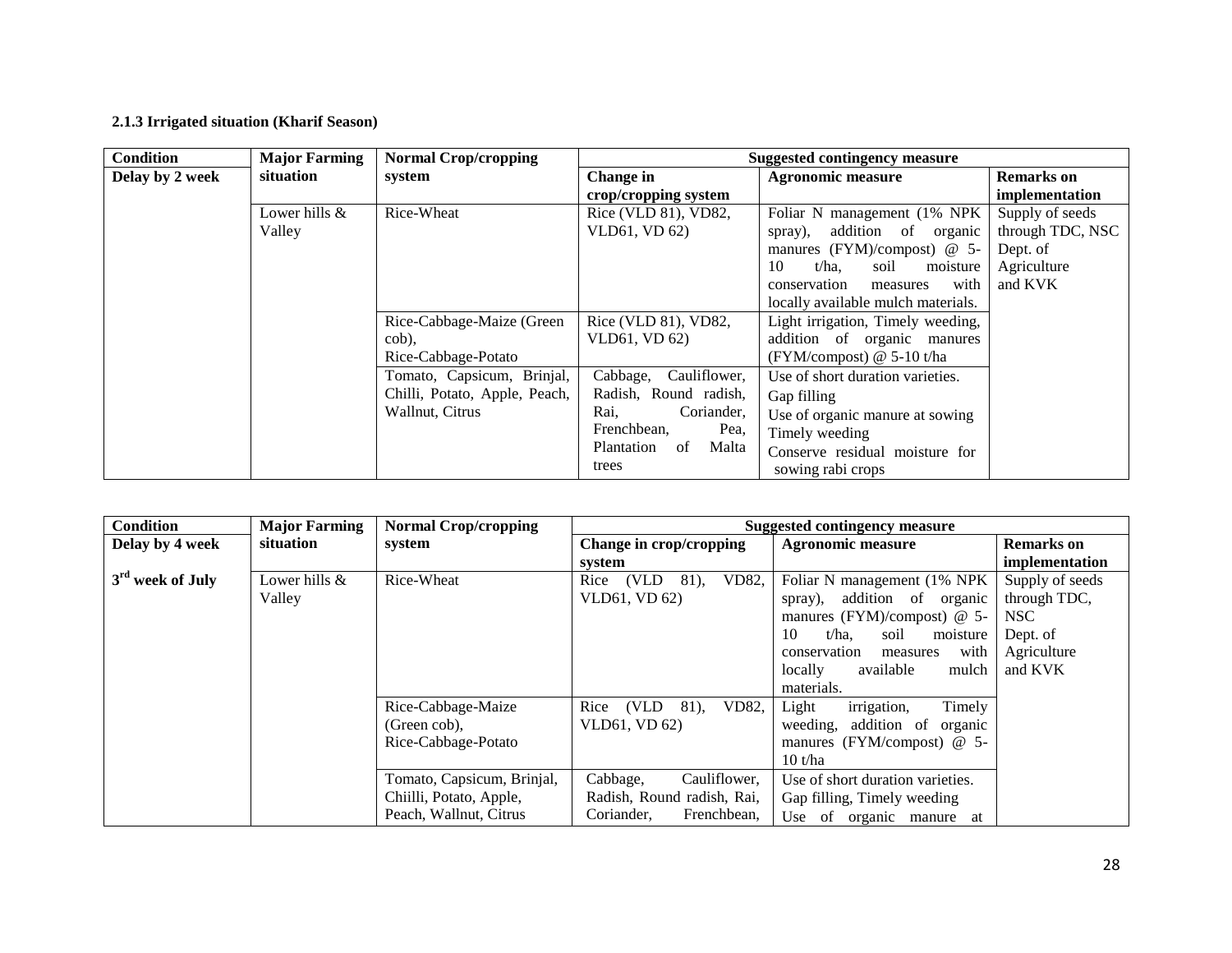|  | Malta<br>Plantation<br>Pea.<br>ΟĪ<br>trees | sowing<br>moisture for<br>Conserve residual<br>sowing rabi crops |  |
|--|--------------------------------------------|------------------------------------------------------------------|--|
|--|--------------------------------------------|------------------------------------------------------------------|--|

| <b>Condition</b>          | <b>Major Farming</b> | <b>Normal Crop/cropping</b> |                         | <b>Suggested contingency measure</b>                |                   |
|---------------------------|----------------------|-----------------------------|-------------------------|-----------------------------------------------------|-------------------|
| Delay by 6 week           | situation            | system                      | Change in               | <b>Agronomic measure</b>                            | <b>Remarks</b> on |
|                           |                      |                             | crop/cropping system    |                                                     | implementation    |
| <b>1st week of August</b> | Lower hills &        | Rice-Wheat                  | Rice (VLD 81), VD82,    | Foliar N management (1% NPK)                        | Supply of seeds   |
|                           | Valley               |                             | VLD61, VD 62)           | addition of organic<br>spray),                      | through TDC,      |
|                           |                      |                             |                         | manures (FYM)/compost) $@$ 5-                       | NSC               |
|                           |                      |                             |                         | $t/ha$ .<br>soil<br>10<br>moisture                  | Dept. of          |
|                           |                      |                             |                         | with<br>conservation<br>measures                    | Agriculture       |
|                           |                      |                             |                         | locally<br>available<br>mulch                       | and KVK           |
|                           |                      |                             |                         | materials.                                          |                   |
|                           |                      | Rice-Cabbage-Maize (Green   | Rice (VLD 81), VD82,    | Timely<br>irrigation,<br>Light                      |                   |
|                           |                      | cob),                       | VLD61, VD 62)           | weeding,<br>addition of organic                     |                   |
|                           |                      | Rice-Cabbage-Potato         |                         | manures (FYM/compost) $@$ 5-                        |                   |
|                           |                      |                             |                         | 10 t/ha                                             |                   |
|                           |                      | Tomato, Capsicum, Brinjal,  | Cabbage,<br>Tomato,     | Use of short duration varieties.                    |                   |
|                           |                      | Chiilli, Potato             | Cauliflower.<br>Radish, | Gap filling                                         |                   |
|                           |                      |                             | Frenchbean.<br>Pea,     | Use of organic manure at                            |                   |
|                           |                      |                             | Plantation of<br>Malta  | sowing                                              |                   |
|                           |                      |                             | trees                   | Timely weeding                                      |                   |
|                           |                      |                             |                         | Conserve residual moisture for<br>sowing rabi crops |                   |

| <b>Condition</b>               | <b>Major Farming</b> | <b>Normal Crop/cropping</b> | Suggested contingency measure |                                            |                   |
|--------------------------------|----------------------|-----------------------------|-------------------------------|--------------------------------------------|-------------------|
| Delay by 8 week                | situation            | system                      | <b>Change in</b>              | <b>Agronomic measure</b>                   | <b>Remarks</b> on |
|                                |                      |                             | crop/cropping system          |                                            | implementation    |
| 3 <sup>rd</sup> week of August | Lower hills &        | Rice-Wheat                  | Rice (VLD 81), VD82,          | Foliar N management (1% NPK                | Supply of seeds   |
|                                | Valley               |                             | VLD61, VD 62)                 | addition of organic<br>spray),             | through TDC.      |
|                                |                      |                             |                               | manures (FYM)/compost) $@$ 5- NSC          |                   |
|                                |                      |                             |                               | moisture   Dept. of<br>10<br>t/ha.<br>soil |                   |
|                                |                      |                             |                               | with<br>conservation<br>measures           | Agriculture       |
|                                |                      |                             |                               | available<br>locally<br>mulch              | and KVK           |
|                                |                      |                             |                               | materials.                                 |                   |
|                                |                      | Rice-Cabbage-Maize (Green   | Rice (VLD 81), VD82,          | irrigation,<br>Timely<br>Light             |                   |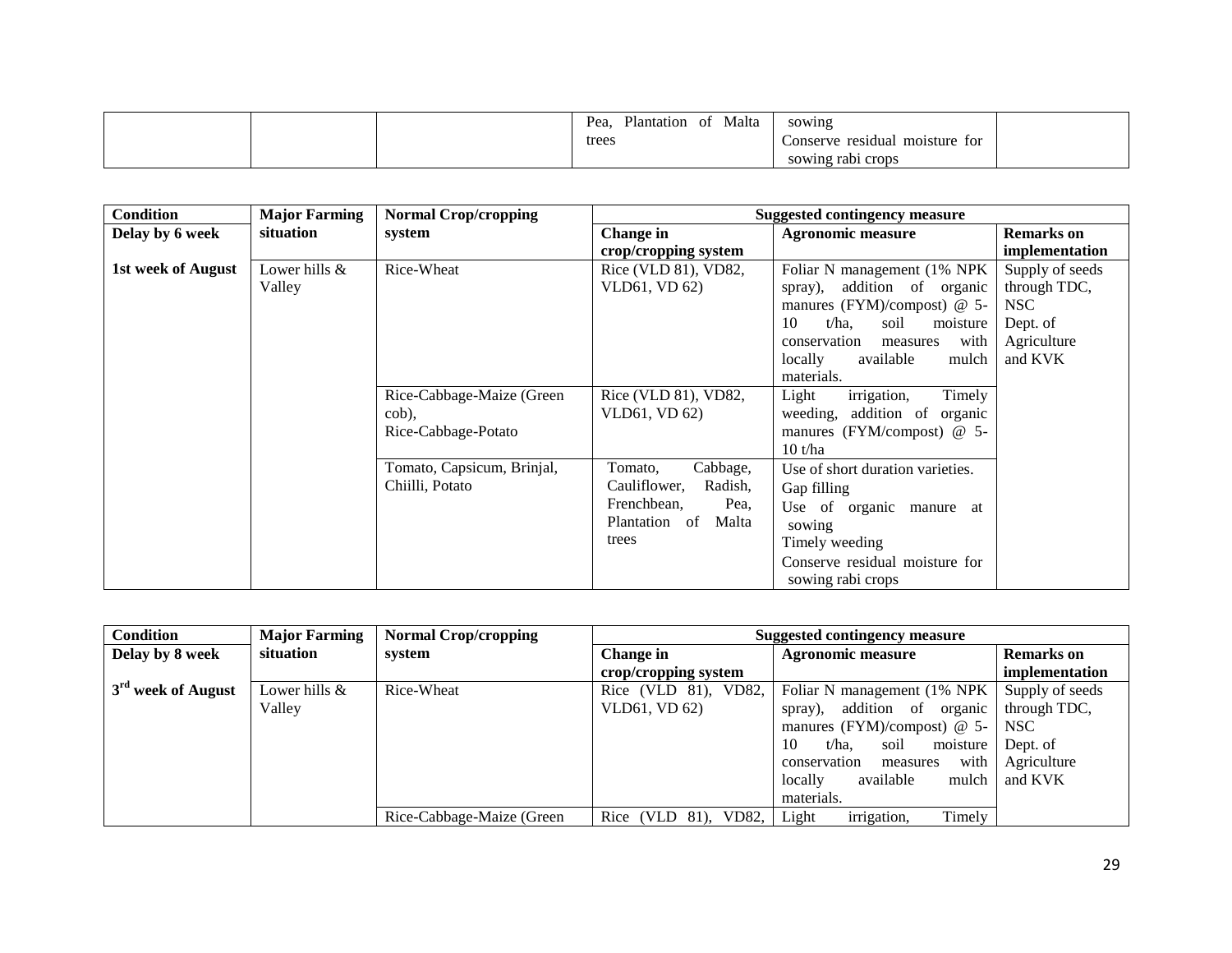| cob),<br>Rice-Cabbage-Potato                                                    | VLD61, VD 62)                                                                                                                | weeding, addition of organic<br>manures (FYM/compost) $@$ 5-<br>10 t/ha                                                                                      |  |
|---------------------------------------------------------------------------------|------------------------------------------------------------------------------------------------------------------------------|--------------------------------------------------------------------------------------------------------------------------------------------------------------|--|
| Tomato, Capsicum, Brinjal,<br>Chiilli, Potato, Apple, Peach,<br>Wallnut, Citrus | Cauliflower,<br>Cabbage,<br>Radish, Round radish,<br>Coriander,<br>Rai.<br>Frenchbean,<br>Pea.<br><b>Plantation of Malta</b> | Use of short duration varieties.<br>Gap filling, Timely weeding<br>Use of organic manure at<br>sowing<br>Conserve residual moisture for<br>sowing rabi crops |  |

**2.1.4 Irrigated situation (Rabi Season)**

| <b>Condition</b>         | <b>Major Farming</b> | <b>Normal Crop/cropping</b> |                      | <b>Suggested contingency measure</b>   |                   |
|--------------------------|----------------------|-----------------------------|----------------------|----------------------------------------|-------------------|
| Delay by 2 week          | situation            | system                      | <b>Change</b> in     | <b>Agronomic measure</b>               | <b>Remarks</b> on |
|                          |                      |                             | crop/cropping system |                                        | implementation    |
| 1st <sup>d</sup> week of | Lower hills &        | Wheat Rice-Wheat            | Late sown Wheat (VL  | Foliar N management (1% NPK            | Supply of seeds   |
| <b>January</b>           | Valley               |                             | 892, HS-420, HPW-42, | spray), addition of organic manures    | through TDC,      |
|                          |                      |                             | Raj 3777)            | (FYM)/compost) @ 5-10 t/ha, soil       | <b>NSC</b>        |
|                          |                      |                             |                      | moisture conservation measures with    | Dept. of          |
|                          |                      |                             |                      | locally available mulch materials.     | Agriculture       |
|                          |                      | Onion, Garlic, Pea, Rai,    | No change            | Use of short duration varieties.       | and KVK           |
|                          |                      | Late Cauliflower            |                      | Gap filling                            |                   |
|                          |                      |                             |                      | Use of organic manure at sowing        |                   |
|                          |                      |                             |                      | Timely application of fungicides for   |                   |
|                          |                      |                             |                      | control of diseases                    |                   |
|                          |                      |                             |                      | Timely application of insecticides for |                   |
|                          |                      |                             |                      | the control of insect vectors.         |                   |
|                          |                      |                             |                      | Timely weeding                         |                   |
|                          |                      |                             |                      | Conserve residual moisture for         |                   |
|                          |                      |                             |                      | sowing Kharif crops                    |                   |
|                          |                      |                             |                      |                                        |                   |
|                          |                      | Mango, Citrus,              | No change            | Fumigation and maintaining             |                   |
|                          |                      | Pomgranate                  |                      | appropriate moisture in the orchards   |                   |
|                          |                      |                             |                      | to prevent the plant from frost        |                   |
|                          |                      |                             |                      | damage                                 |                   |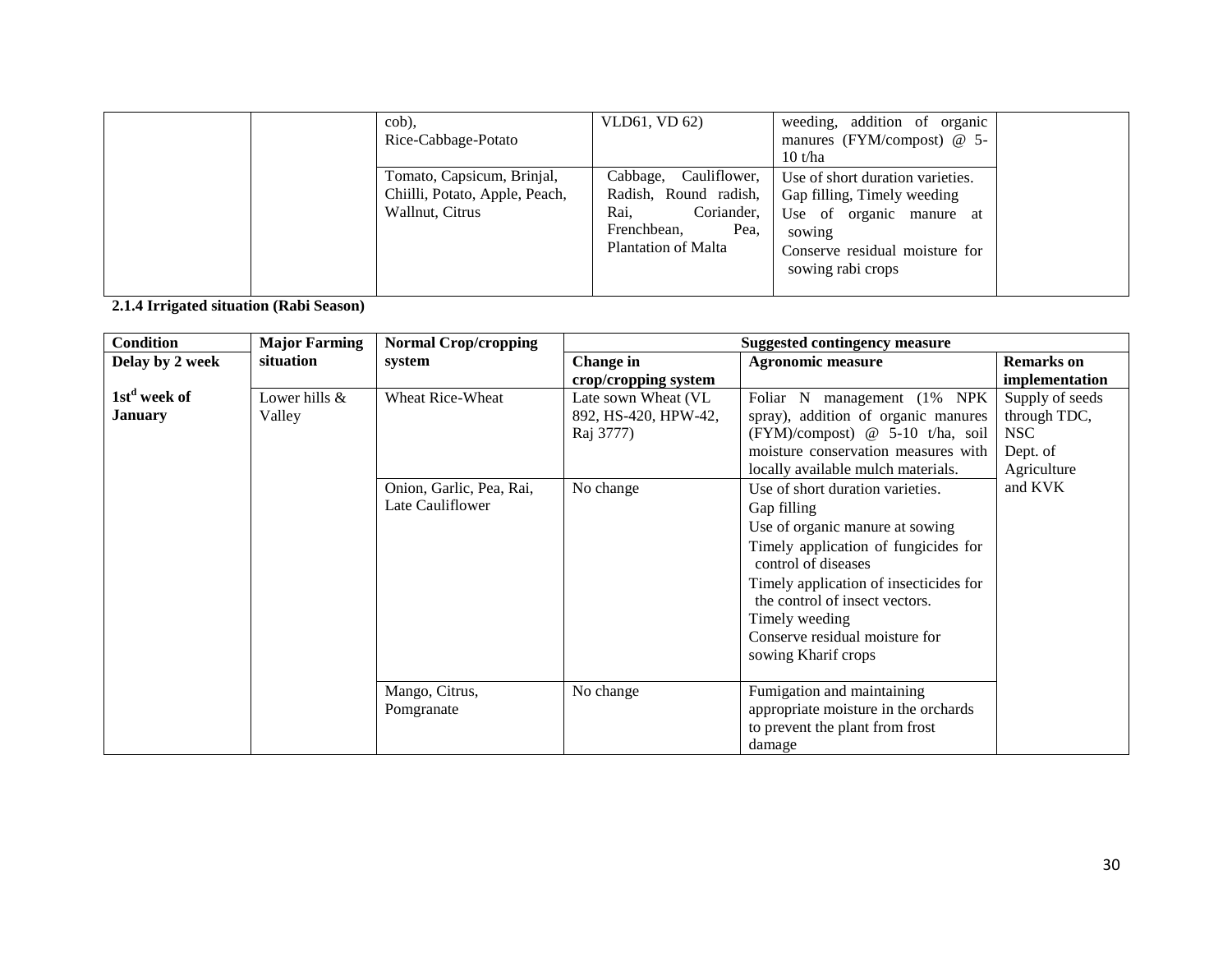| <b>Condition</b> | <b>Major Farming</b> | <b>Normal Crop/cropping</b> |                                 | <b>Suggested contingency measure</b> |                   |
|------------------|----------------------|-----------------------------|---------------------------------|--------------------------------------|-------------------|
| Delay by 4 week  | situation            | system                      | Change in crop/cropping         | <b>Agronomic measure</b>             | <b>Remarks</b> on |
|                  |                      |                             | system                          |                                      | implementation    |
| $3rd$ week of    | Lower hills &        | <b>Wheat Rice-Wheat</b>     | Late sown Wheat (VL 892, HS-    | Foliar N management (1% NPK)         | Supply of seeds   |
| <b>January</b>   | Valley               |                             | 420, HPW-42, Raj 3777)          | addition of organic<br>spray),       | through TDC,      |
|                  |                      |                             |                                 | manures (FYM)/compost) $@$ 5-        | NSC               |
|                  |                      |                             |                                 | $t/ha$ .<br>10<br>soil<br>moisture   | Dept. of          |
|                  |                      |                             |                                 | with<br>conservation<br>measures     | Agriculture       |
|                  |                      |                             |                                 | available<br>mulch<br>locally        | and KVK           |
|                  |                      |                             |                                 | materials.                           |                   |
|                  |                      | Pea, Onion, Garlic, Rai,    | Sowing of Tomato, Capsicum,     | Soil solarization/Soil fumigation    |                   |
|                  |                      | Late Cauliflower            | Brinjal, Chilli, Summer squash, | with formaldehyde three week         |                   |
|                  |                      |                             | Bottle gourd, Cucumber,         | before nursery sowing                |                   |
|                  |                      |                             | Bittergourd in Nursery under    | Filling of poly bags (with the       |                   |
|                  |                      |                             | low cost polytunnels and        | mixture of soils, sand and FYM       |                   |
|                  |                      |                             | polyhouses                      | in the ratio of $1:1:1$ ) and seed   |                   |
|                  |                      |                             |                                 | sowing of cucurbitaceous crops.      |                   |
|                  |                      |                             |                                 | Frequent irrigation in nursery       |                   |
|                  |                      |                             |                                 | Control of pest and diseases         |                   |
|                  |                      | Mango, Citrus,              | No change                       | Fumigation and maintaining           |                   |
|                  |                      | Pomgranate                  |                                 | appropriate moisture in the          |                   |
|                  |                      |                             |                                 | orchards to prevent the plant        |                   |
|                  |                      |                             |                                 | from frost damage                    |                   |

| <b>Condition</b> | <b>Major Farming</b> | <b>Normal Crop/cropping</b> | <b>Suggested contingency measure</b> |                                   |                   |
|------------------|----------------------|-----------------------------|--------------------------------------|-----------------------------------|-------------------|
| Delay by 6 week  | situation            | system                      | Change in crop/cropping              | <b>Agronomic measure</b>          | <b>Remarks</b> on |
|                  |                      |                             | system                               |                                   | implementation    |
| 1st week of      | Lower hills &        | <b>Wheat Rice-Wheat</b>     | Change of Crop                       | Foliar N management (1% NPK       | Supply of seeds   |
| <b>February</b>  | Valley               |                             | Potato (Kufri Jyoti), Green          | addition of organic<br>spray),    | through TDC,      |
|                  |                      |                             | Coriander, Spinach                   | manures (FYM)/compost) $@$ 5-     | NSC               |
|                  |                      |                             |                                      | 10<br>t/ha.<br>moisture<br>soil   | Dept. of          |
|                  |                      |                             |                                      | conservation measures             | Agriculture       |
|                  |                      | Pea, Onion, Garlic, Rai,    | Sowing of Tomato, Capsicum,          | Soil solarization/Soil fumigation | and KVK           |
|                  |                      | Late Cauliflower            | Brinjal, Chilli, Summer squash,      | with formaldehyde three week      |                   |
|                  |                      |                             | Bottle gourd, Cucumber,              | before nursery sowing             |                   |
|                  |                      |                             | Bittergourd in Nursery under         | Filling of poly bags (with the    |                   |
|                  |                      |                             | low cost polytunnels and             | mixture of soils, sand and FYM    |                   |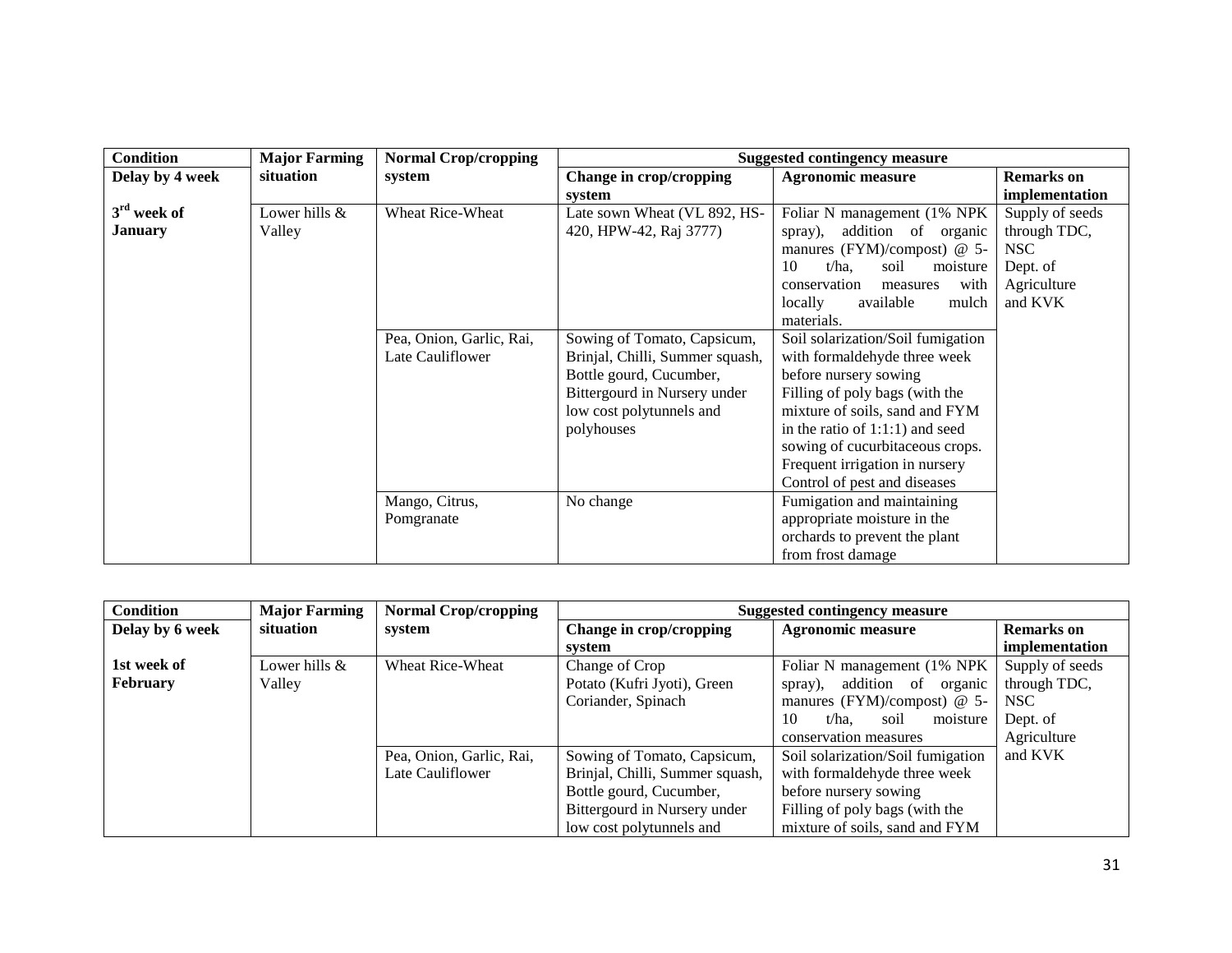|  | polyhouses<br>Planting of cucurbits in the<br>field | in the ratio of $1:1:1$ and seed<br>sowing of cucurbitaceous crops.<br>Frequent irrigation in nursery<br>Control of pest and diseases |  |
|--|-----------------------------------------------------|---------------------------------------------------------------------------------------------------------------------------------------|--|
|--|-----------------------------------------------------|---------------------------------------------------------------------------------------------------------------------------------------|--|

| <b>Condition</b> | <b>Major Farming</b> | <b>Normal Crop/cropping</b>   |                               | <b>Suggested contingency measure</b> |                   |
|------------------|----------------------|-------------------------------|-------------------------------|--------------------------------------|-------------------|
| Delay by 8 week  | situation            | system                        | Change in                     | <b>Agronomic measure</b>             | <b>Remarks</b> on |
|                  |                      |                               | crop/cropping system          |                                      | implementation    |
| 3rd week of      | Lower hills &        | <b>Wheat Rice-Wheat</b>       | Change of Crop                | Foliar N management (1% NPK)         | Supply of seeds   |
| February         | Valley               |                               | Potato (Kufri Jyoti),         | addition<br>of organic<br>spray),    | through TDC,      |
|                  |                      |                               | Green Coriander, Spinach      | manures (FYM)/compost) $@$ 5-        | NSC               |
|                  |                      |                               |                               | soil<br>10<br>t/ha.<br>moisture      | Dept. of          |
|                  |                      |                               |                               | with<br>conservation<br>measures     | Agriculture       |
|                  |                      |                               |                               | locally<br>available<br>mulch        | and KVK           |
|                  |                      |                               |                               | materials.                           |                   |
|                  |                      | Pea, Onion, Garlic, Rai, Late | Sowing of Tomato,             | Soil solarization/Soil fumigation    |                   |
|                  |                      | Cauliflower                   | Capsicum, Brinjal, Chilli,    | with formaldehyde three week         |                   |
|                  |                      |                               | Summer squash, Bottle         | before nursery sowing                |                   |
|                  |                      |                               | gourd, Cucumber,              | Filling of poly bags (with the       |                   |
|                  |                      |                               | <b>Bittergourd in Nursery</b> | mixture of soils, sand and FYM       |                   |
|                  |                      |                               | under low cost                | in the ratio of $1:1:1$ ) and seed   |                   |
|                  |                      |                               | polytunnels and               | sowing of cucurbitaceous crops.      |                   |
|                  |                      |                               | polyhouses                    | Frequent irrigation in nursery       |                   |
|                  |                      |                               |                               | Control of pest and diseases         |                   |

#### **2.2 Unusual rains (untimely, unseasonal etc) (for both rainfed and irrigated situations) Kharif Season**

| <b>Condition</b>                                                                  | <b>Suggested contingency measure</b>                                                                                                                                                                                                                            |                                                                                                     |                                                                                             |                                                                                                                  |  |
|-----------------------------------------------------------------------------------|-----------------------------------------------------------------------------------------------------------------------------------------------------------------------------------------------------------------------------------------------------------------|-----------------------------------------------------------------------------------------------------|---------------------------------------------------------------------------------------------|------------------------------------------------------------------------------------------------------------------|--|
| <b>Continuous high</b><br>rainfall in a short<br>span leading to<br>water logging | Vegetative stage <sup>k</sup>                                                                                                                                                                                                                                   | Flowering stage <sup>1</sup>                                                                        | Crop maturity stage $m$                                                                     | Post harvest <sup>n</sup>                                                                                        |  |
| Rice                                                                              | Use wind break and shelter belts<br>and sowing of crop parallel to the<br>wind direction, minimum use of<br>nitrogenous fertilizers and use of<br>phosphatic fertilizers and avoid<br>irrigation to the fields in situation<br>of weather vagaries in irrigated | Drain out excess water through<br>drainage channels, NPK foliar<br>application after water draining | Drainage, avoid water<br>stagnation in the plots<br>Harvesting at physiological<br>maturity | Store the produce under shed and<br>dry using artificial sources like<br>large fans and use mechanical<br>drier. |  |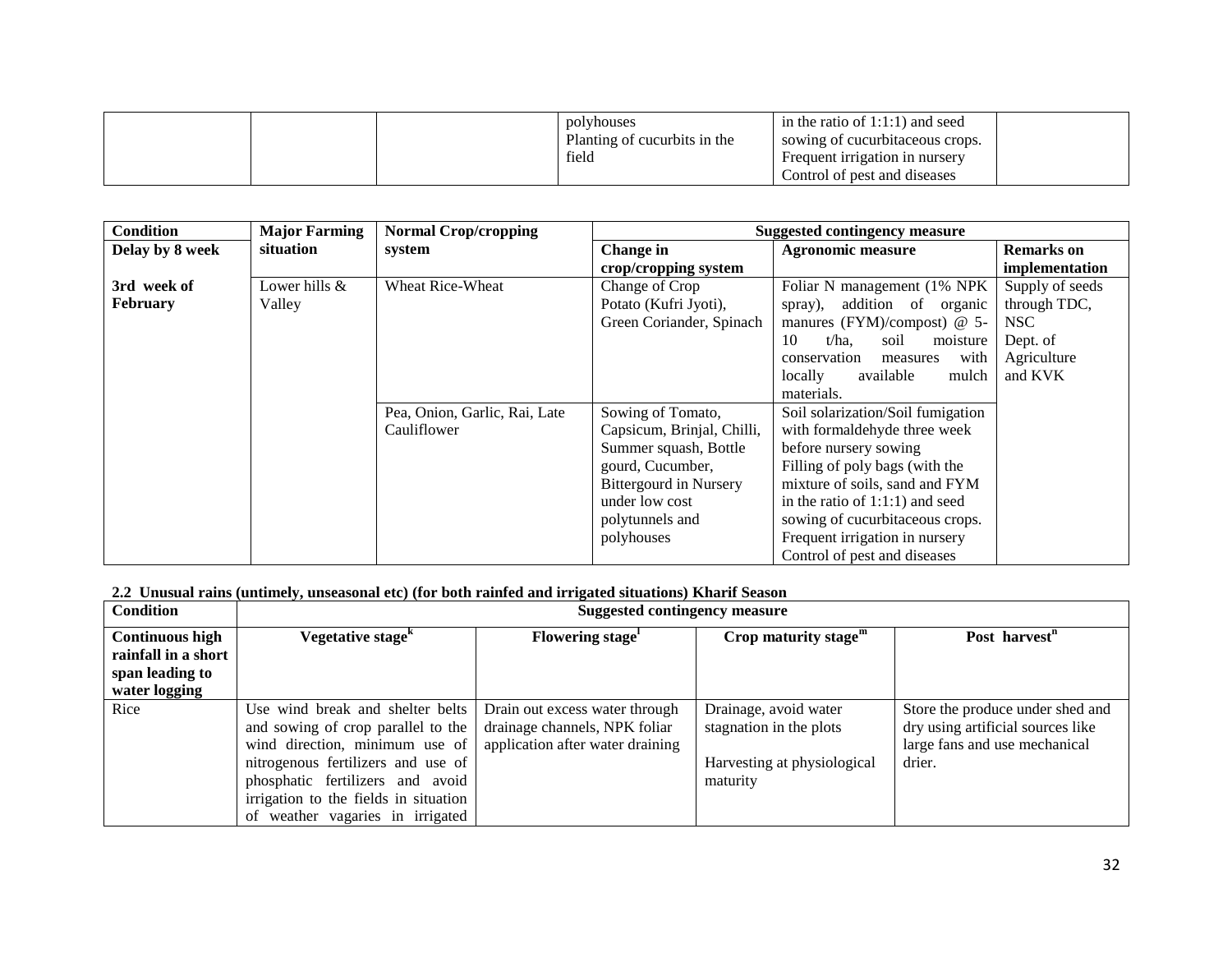|                 | condition and use of short stature                                |                                     |                                |                                       |
|-----------------|-------------------------------------------------------------------|-------------------------------------|--------------------------------|---------------------------------------|
|                 | varieties                                                         |                                     |                                |                                       |
|                 | Strengthening of field bundings, In                               |                                     |                                |                                       |
|                 | water logged condition, form open                                 |                                     |                                |                                       |
|                 | drains about 60cm in depth and 45                                 |                                     |                                |                                       |
|                 | cm width across in field                                          |                                     |                                |                                       |
| Finger millet   | From open drainage channels                                       | Drain out excess water through      | Cob harvesting from            | Proper drying and storage of          |
|                 | across the field                                                  | drainage channels,                  | standing crop, drain out       | grains                                |
|                 |                                                                   |                                     | excess water, Harvesting at    |                                       |
|                 |                                                                   |                                     | physiological maturity         |                                       |
| Barnyard millet | Proper drainage                                                   | Proper drainage                     | Drain out                      | Shift to safe place dry in shade      |
|                 |                                                                   |                                     | Harvesting at physiological    | and turn frequently, Safe storage     |
|                 |                                                                   |                                     | maturity stage                 | against storage pest and disease      |
| Soybean         | Proper drainage                                                   | Proper drainage                     | Drain out                      | Shift to safe place dry in shade      |
|                 |                                                                   |                                     | Harvesting at physiological    | and turn frequently, Safe storage     |
|                 |                                                                   |                                     | maturity stage                 | against storage pest and disease      |
| Maize           | Proper drainage                                                   | Proper drainage                     | Drain out                      | Shift to safe place dry in shade      |
|                 |                                                                   |                                     | Harvesting at physiological    | and turn frequently, Safe storage     |
|                 |                                                                   |                                     | maturity stage                 | against storage pest and disease      |
| Horticulture    |                                                                   |                                     |                                |                                       |
| Malta           | Plastic mulching                                                  | Plastic mulching                    | Harvesting & marketing         | Value addition                        |
| Apple           | Plastic mulching                                                  | Plastic mulching & spraying of      | Harvesting & marketing         | Value addition                        |
|                 |                                                                   | endosulphan 35 EC to manage         |                                |                                       |
|                 |                                                                   | thrips                              |                                |                                       |
|                 | Heavy rainfall with high speed winds in a short span <sup>2</sup> |                                     |                                |                                       |
| Crop1           |                                                                   |                                     |                                |                                       |
| Horticulture    |                                                                   |                                     |                                |                                       |
| Crop1 (specify) |                                                                   |                                     |                                |                                       |
|                 | Outbreak of pests and diseases due to unseasonal rains            |                                     |                                |                                       |
| Rice            | Rice & Finger millet                                              | <b>Brown plant hopper: Drain</b>    | <b>Brown plant hopper:</b>     | <b>Stem Borer</b> : Prolonged moist   |
|                 |                                                                   | the water before use of             | Drain the water before use     | and humid condition leads to          |
|                 |                                                                   | insecticides and direct the spray   | of insecticides and direct the | outbreak. Spray Cartap                |
|                 |                                                                   | towards the base of the plants.     | spray towards the base of the  | hydrochloride 25 kg/ha                |
|                 |                                                                   | Monocrotophos @ 1250ml/ha           | plants. Monocrotophos @        |                                       |
|                 |                                                                   | (or) Acephate 500 g/ha              | 500 ml/ac (or) Acephate 200    | <b>False smut in fingermillet and</b> |
|                 |                                                                   | <b>Stem Borer</b> : Prolonged moist | g/ha                           | rice:                                 |
|                 |                                                                   | and humid condition leads to        | <b>Blast:</b> Spray after      | Spray cuprous hydroxide 0.25%         |
|                 |                                                                   | outbreak, Spray Cartap              | observing initial infection of |                                       |
|                 |                                                                   | hydrochloride 25kg/ha               | the disease, Carbendazim @     |                                       |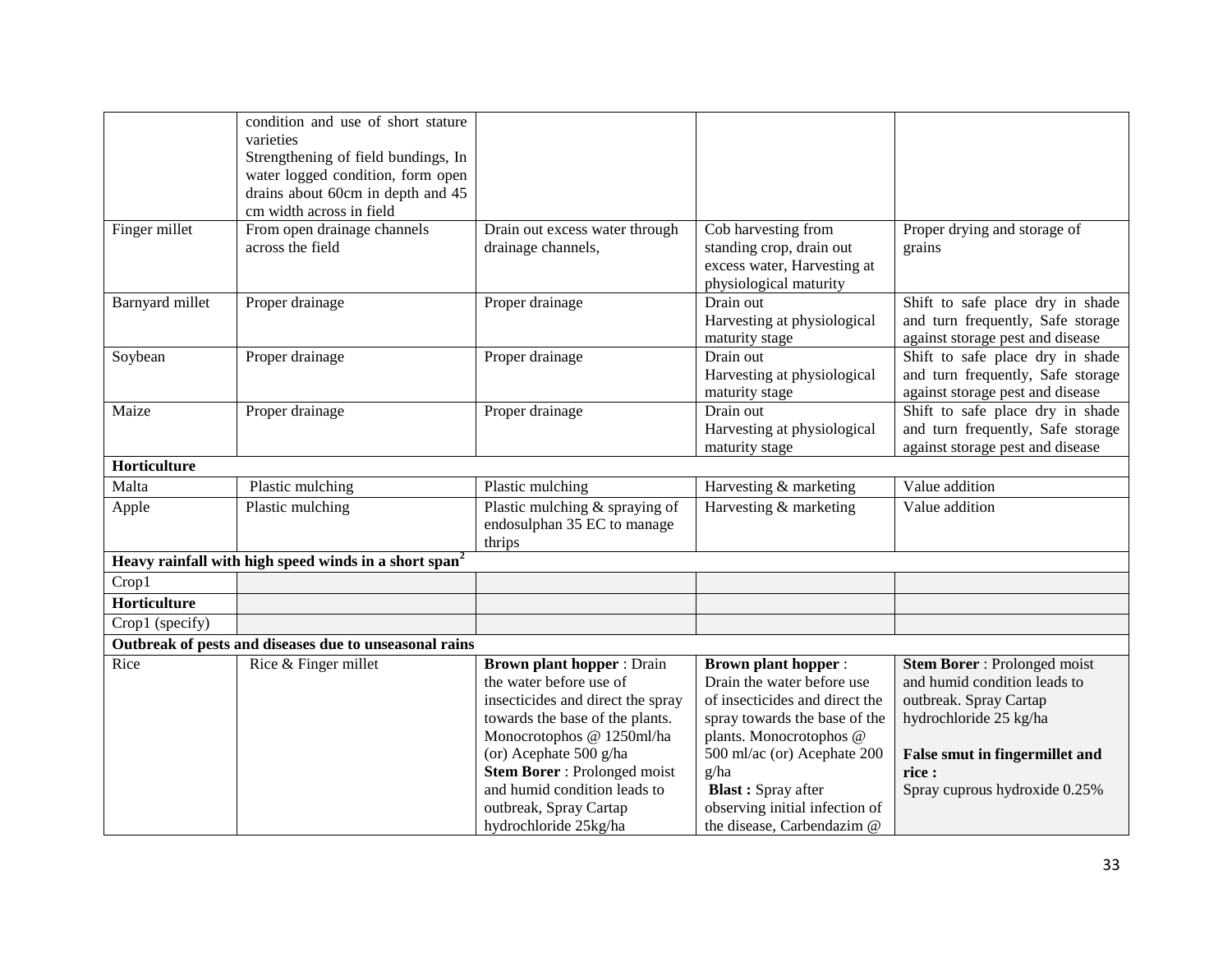|                 |                                    |                                              | 1g/l.                         |                                  |
|-----------------|------------------------------------|----------------------------------------------|-------------------------------|----------------------------------|
|                 |                                    |                                              |                               |                                  |
| Finger millet   | Maize                              | Proper Drainage                              | Top N dress after rain spells | Filed drainage                   |
| Barnyard millet | Need based plant                   | Need based plant                             | Need based plant              |                                  |
|                 | <b>Protection IPDM</b>             | <b>Protection IPDM</b>                       | <b>Protection IPDM</b>        |                                  |
| Soybean         | Need based plant                   | Need based plant                             | Need based plant              |                                  |
|                 | <b>Protection IPDM</b>             | Protection IPDM                              | Protection IPDM               |                                  |
| Maize           | Need based plant                   | Need based plant                             | Need based plant              |                                  |
|                 | Protection IPDM                    | Protection IPDM                              | <b>Protection IPDM</b>        |                                  |
| Horticulture    |                                    |                                              |                               |                                  |
| Early Veg pea & | Wilt in low lying water logged     | Powdery<br>mildew-spray<br>any               | Field drainage                |                                  |
| Capsicum        | patches: Drench Carbendazim 1.0    | sulpher containing fungicide                 |                               |                                  |
|                 | g/l at the base of plants          | Aphid-Spray Dimethoate                       |                               |                                  |
| Apple           | Apple scab: Folllow the            | Blossom<br>$\frac{1}{2}$ thrips $-$<br>Spray | Brown rot - Spray Dithane     | Proper storage and immediate     |
|                 | recommended schedule for the       | Monocrotophos/Dimethoate                     | M 45                          | transportation to market /godown |
|                 | control of Apple scab              | Powdery Mildew - Spray any                   |                               |                                  |
|                 | White root rot: Drain out excess   | sulpher containing fungicide                 |                               |                                  |
|                 | water from the basin and drench    | Scab: Spray Dithane M 45                     |                               |                                  |
|                 | the basin with Carbendazim 200g,   |                                              |                               |                                  |
|                 | or copper sulphate 100g/2001 water |                                              |                               |                                  |
|                 | (3-4 time at an interval of 15-20) |                                              |                               |                                  |
|                 | days)                              |                                              |                               |                                  |
| Peach           | Aphid - Spray                      | Powdery Mildew - Spray any                   |                               |                                  |
|                 | Metasystox/Dimethoate              | sulpher containing fungicide                 |                               |                                  |
|                 | Peach leaf curl-spray COC/Dithane  |                                              |                               |                                  |
|                 | M 45                               |                                              |                               |                                  |
| Citrus          | Aphid - Spray                      | Powdery Mildew - Spray any                   |                               |                                  |
|                 | Metasystox/Dimethoate              | sulpher containing fungicide                 |                               |                                  |
|                 |                                    |                                              |                               |                                  |

### **2.4 Floods: NA**

## **2.5 Extreme events : Heat wave/ Cold wave/ Frost/ Hailstorm/ Cyclone**

| <b>Extreme event type</b> | Suggested contingency measure |                  |                           |            |
|---------------------------|-------------------------------|------------------|---------------------------|------------|
|                           | Seedling/nursery stage        | Vegetative stage | <b>Reproductive stage</b> | At harvest |
| <b>Heat wave</b>          |                               |                  |                           |            |
| Upland rice               |                               |                  |                           |            |
| Transplanted rice         | Light irrigation              | Irrigation       |                           |            |
| Finger millet             |                               | Irrigation       |                           |            |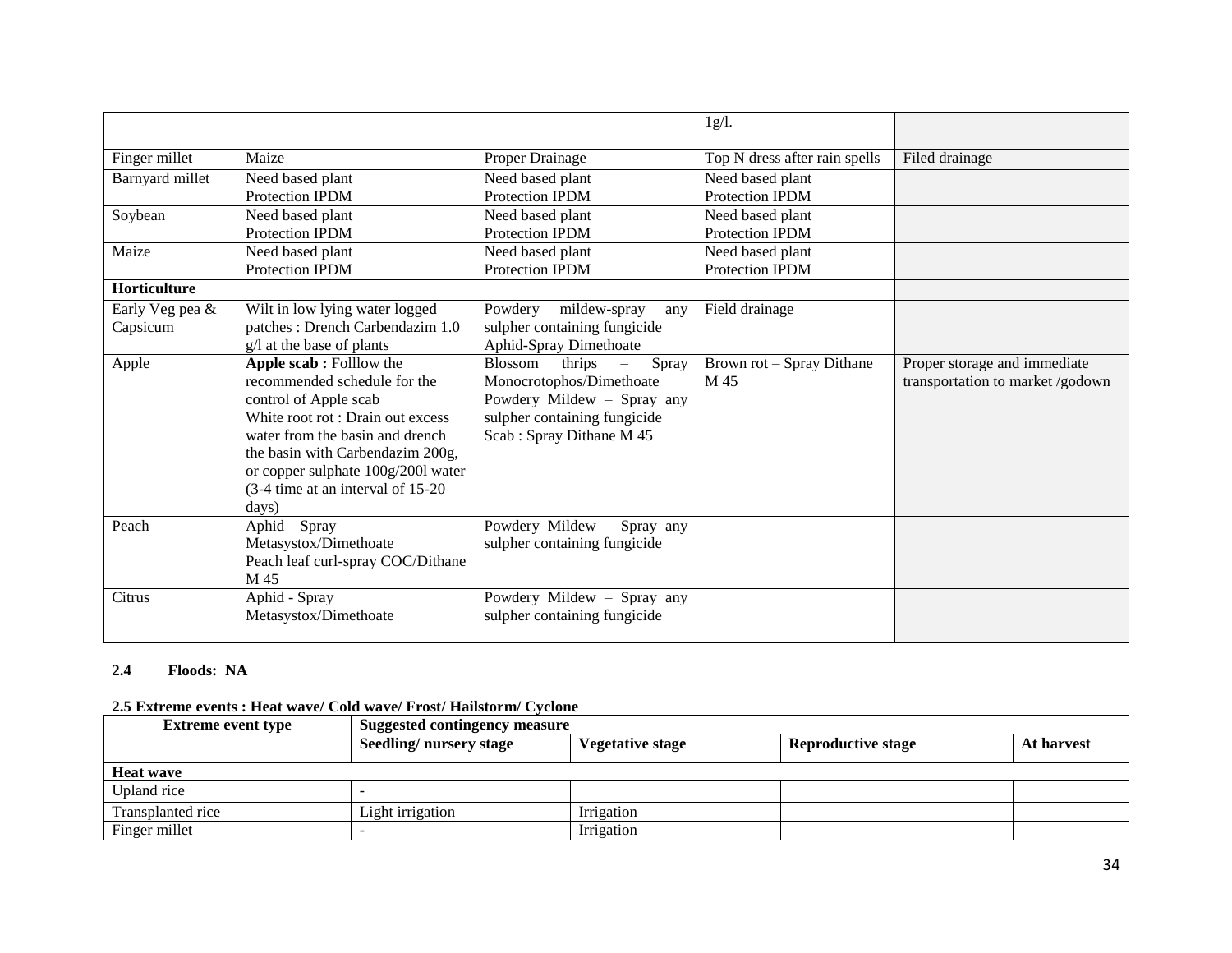| Horticulture                |                                 |                                 |                             |           |
|-----------------------------|---------------------------------|---------------------------------|-----------------------------|-----------|
| Fruit crop                  | Irrigation in the evening hours | Irrigation and mulching in tree | Mulching in tree basin      |           |
|                             |                                 | basin                           |                             |           |
| Veg crop (Tomato, Capsicum, | Irrigation                      | Life saving irrigation in       | $\blacksquare$              |           |
| Caulifower etc.)            |                                 | evening hours                   |                             |           |
| Cold wave                   |                                 |                                 |                             |           |
| Frost                       |                                 |                                 |                             |           |
| Wheat                       | $\blacksquare$                  | Light irrigation, spray of 2@   |                             |           |
|                             |                                 | urea, burning around the field  |                             |           |
|                             |                                 |                                 |                             |           |
| Oilseed                     | $\overline{\phantom{a}}$        | Light irrigation, spray of 2@   |                             |           |
|                             |                                 | urea, burning around the field  |                             |           |
| Pulse                       |                                 | Light irrigation, spray of $2@$ |                             |           |
|                             |                                 | urea, burning around the field  |                             |           |
| Horticulture                |                                 |                                 |                             |           |
| Veg pea                     | ۰                               | Light irrigation and spray of   |                             |           |
|                             |                                 | karathane 1 ml/lt water in      |                             |           |
|                             |                                 | January                         |                             |           |
| Potato                      |                                 | Light irrigation and two spray  |                             |           |
|                             |                                 | of Indofill M-45                |                             |           |
| Mango                       |                                 | Fumigation by burning of        |                             |           |
|                             |                                 | waste material near orchard     |                             |           |
|                             |                                 | during Jan. in evening hour.    |                             |           |
| <b>Hailstorm</b>            |                                 |                                 |                             |           |
| Horticulture                |                                 |                                 |                             |           |
| Apple                       | $\blacksquare$                  | $\overline{a}$                  | Cover the tree with halenet |           |
| Pear                        | $\blacksquare$                  | ۰                               | Cover the tree with halenet |           |
| Peach                       | $\sim$                          | ۰                               | Cover the tree with halenet |           |
| Plum                        |                                 |                                 | Cover the tree with halenet |           |
| Cyclone                     | <b>NA</b>                       | <b>NA</b>                       | <b>NA</b>                   | <b>NA</b> |
| Horticulture                |                                 |                                 |                             |           |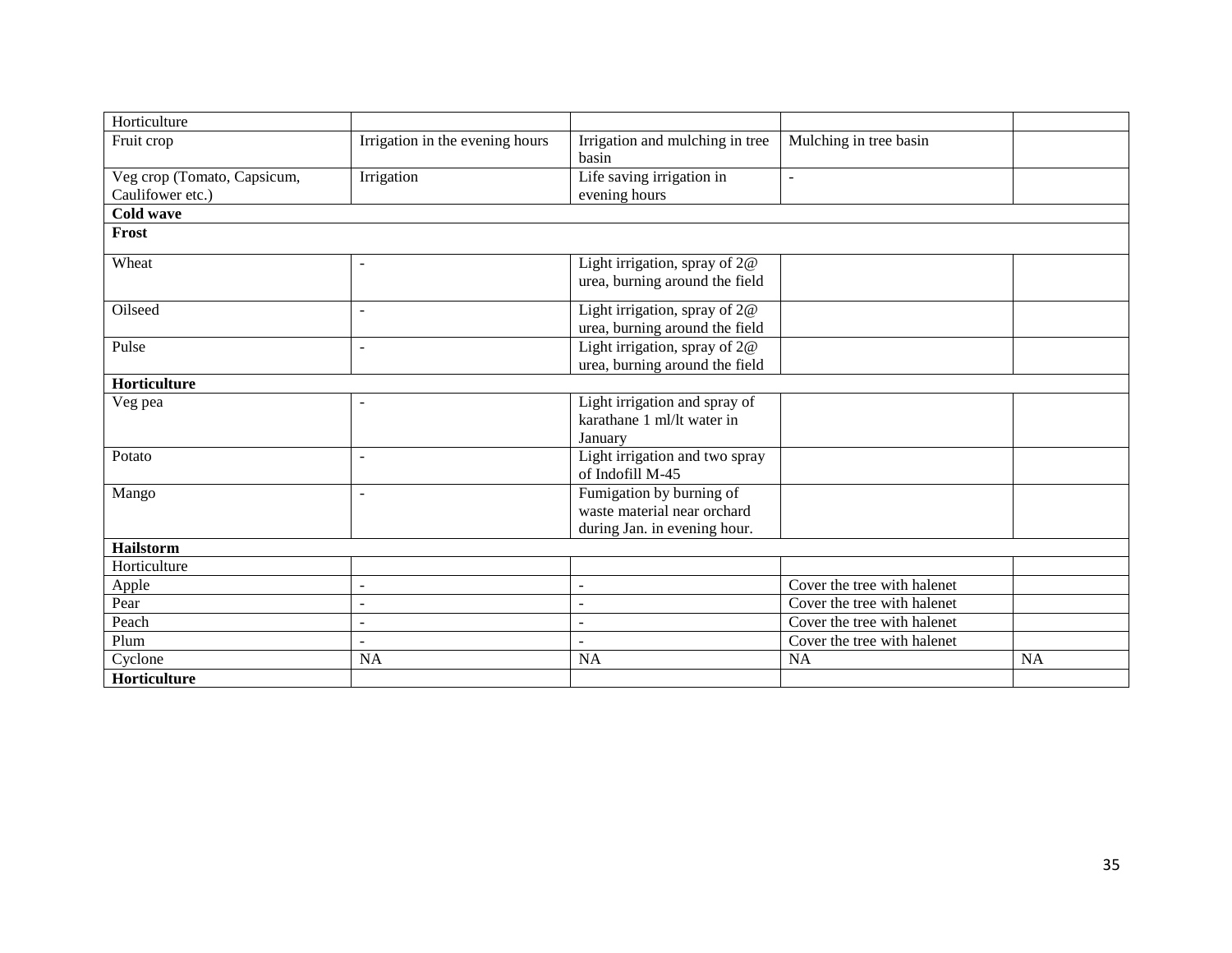## **3.1.1 Contingent strategies for Livestock, Poultry & Fisheries**

|                  |                                                        | <b>Suggested contingency measures</b>                                                                                      |                                   |
|------------------|--------------------------------------------------------|----------------------------------------------------------------------------------------------------------------------------|-----------------------------------|
|                  | Before the event <sup>s</sup>                          | During the event                                                                                                           | After the event                   |
| <b>Drought</b>   |                                                        |                                                                                                                            |                                   |
| Feed and fodder  | Increasing area under fodder production,               | Utilization of fodder from Perennial & reserve sources.                                                                    | Availing<br>culling<br>Insurance, |
| availability     | Crops residues and tree fodder storage.                | Open grazing in forests and alpine slopes/community lands                                                                  | undesirable Livestock; Raising    |
|                  | Use managers, use chaff cutters, hay                   | Feeding of crop residues; use of managers and chaff cutters,                                                               | of short duration fodder crop,    |
|                  | storage. Establishment of fodder banks                 | feeding of household waste, Provide Urea Molasses Mineral                                                                  | replacement of unproductive       |
|                  | and Stock sufficient Urea Molasses                     | Block (UMMB), mineral and vitamin mix, 4% urea treatment                                                                   | animals with improved ones        |
|                  | Mineral Block (UMMB), mineral and                      | of dry fodder                                                                                                              |                                   |
|                  | vitamin mix, 4% urea treatment of dry                  |                                                                                                                            |                                   |
|                  | fodder.                                                |                                                                                                                            |                                   |
|                  | Prepare the silage of non-leguminous                   |                                                                                                                            |                                   |
|                  | fodder crops for the scarcity period.                  |                                                                                                                            |                                   |
|                  | Animal insurance                                       |                                                                                                                            |                                   |
| Drinking water   | Storage of water in tanks, Traditional                 |                                                                                                                            | Rejuvenation of water sources     |
|                  | water ponds, rivers                                    | Utilization of stored water, Stall drinking                                                                                |                                   |
|                  | Health and disease Advance preparation with medicines. |                                                                                                                            | Proper veterinary care,           |
| management       | Vaccinate animals against common                       |                                                                                                                            | awareness camps, capacity         |
|                  | diseases like FMD, HS, BQ, Rabbies,                    |                                                                                                                            | building of locals, trainings on  |
|                  | awareness camps, distribution of first                 | Treatment of affected livestock by mass campaign, Modern                                                                   | health care management            |
|                  | Aids kits.                                             | veterinary care, Animal camps.                                                                                             |                                   |
| <b>Cold wave</b> |                                                        |                                                                                                                            |                                   |
|                  | Shelter/environme Provision of conventional house,     | Keep the animal enclosed with proper heating of house with                                                                 | Allow animal for pasture          |
| nt management    | covering                                               | fire places.                                                                                                               | grazing.                          |
|                  | of roof with polythene or leaf straw of                | Group living, dry grass flooring, gunny bags curtains on                                                                   | Massage of milking animals and    |
|                  | pines.                                                 | windows $\&$ door, Jute bags wrapped on the back $\&$ belly of                                                             | other species, hot water bath of  |
|                  | Brought back from high hill pasture lands              | animals, restricted open grazing during cold days. Prevent                                                                 | animals                           |
|                  | to lower hills; restricted open grazing                | water-logging conditions in animal houses. In Kachha houses,                                                               |                                   |
|                  |                                                        | the floor should be elevated. Feeding of straw & hay to                                                                    |                                   |
|                  |                                                        | animals with concentrates and protect the young ones from                                                                  |                                   |
|                  |                                                        | cold.                                                                                                                      |                                   |
|                  |                                                        | Health and disease Vaccinate $\&$ de-worm animals, balanced Extra vitamins and minerals, extra allowance of balanced feed. | Health check-up of animals for    |
| management       | feeding                                                | Warm living conditions, avoid exposure to cold and rains/snow. any disease.                                                |                                   |
|                  |                                                        | The prophylactic and preventive measures for the control of                                                                |                                   |
|                  |                                                        | diseases. Deworm animals against endo and ecto-parasites.                                                                  |                                   |

#### **Livestock**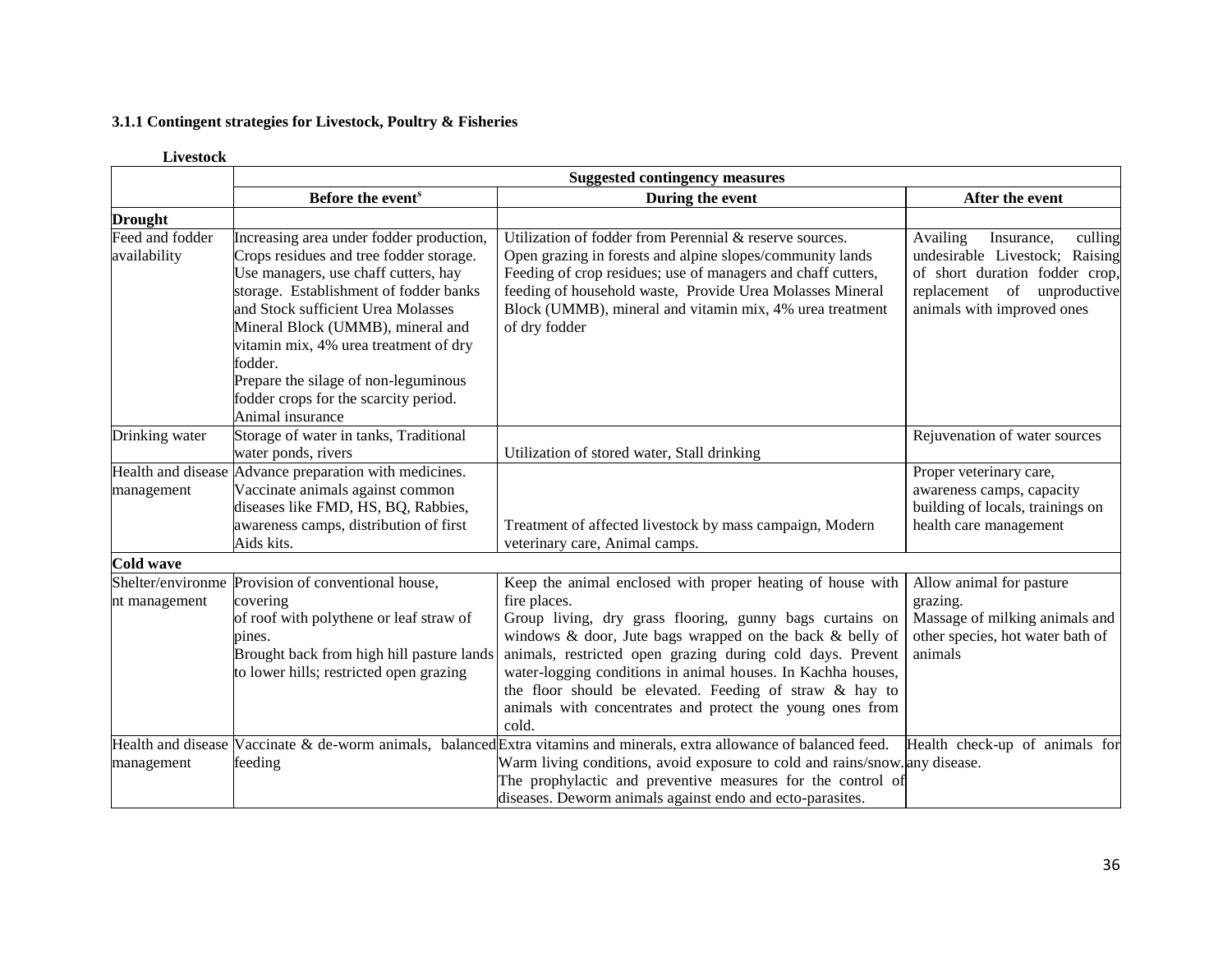## **Poultry**

|                    | <b>Suggested contingency measures</b>                      |                                               |                                                 |  |  |  |
|--------------------|------------------------------------------------------------|-----------------------------------------------|-------------------------------------------------|--|--|--|
|                    | Before the event <sup>a</sup>                              | During the event                              | After the event                                 |  |  |  |
|                    | <b>Drought</b>                                             |                                               |                                                 |  |  |  |
| of<br>Shortage     | feed Surplus storage of poultry feed;                      | Utilization of stored feed; No impact as they | Availing Insurance for poultry                  |  |  |  |
| ingredients        | No special preparations if they are kept                   | are kept in captivity.                        | Culling affected & unproductive birds.          |  |  |  |
|                    | as backyard.                                               | Moreover If they are kept as backyard then    |                                                 |  |  |  |
|                    |                                                            | household waste is sufficient for their       |                                                 |  |  |  |
|                    |                                                            | keeping.                                      |                                                 |  |  |  |
| Drinking water     | Storage of water in tanks                                  | Utilize stored water                          | Keep birds in open range system                 |  |  |  |
| Health and disease | Advance preparation with medicines                         | Deworm the birds. Local management            | Keep as backyard activity and local health care |  |  |  |
| management         | and vaccinate birds.                                       |                                               |                                                 |  |  |  |
|                    | Promote hardy and disease resistant                        |                                               |                                                 |  |  |  |
|                    | poultry birds like broiler, guinea fowl                    |                                               |                                                 |  |  |  |
|                    | and desi birds procured from reliable                      |                                               |                                                 |  |  |  |
|                    | sources.                                                   |                                               |                                                 |  |  |  |
| Cold wave          |                                                            |                                               |                                                 |  |  |  |
|                    | Shelter/environment Closed housing with proper ventilation | Proper ventilation for fresh air.             | Maintain or provide ambient temperature, proper |  |  |  |
| management         |                                                            | and provision of heater/blower during cold    | ventilation, hygienic conditions in house       |  |  |  |
|                    |                                                            | waves                                         |                                                 |  |  |  |
| Health and disease | Vaccination, de-worming                                    | Extra vitamins, minerals and extra allowance  | De-worming, clean environment, treatment if     |  |  |  |
| management         |                                                            | of feed.                                      | required.                                       |  |  |  |

<sup>a</sup> based on forewarning wherever available

## **Fisheries :**

|                                | <b>Suggested contingency measures</b>                        |                                                                                   |                                       |  |
|--------------------------------|--------------------------------------------------------------|-----------------------------------------------------------------------------------|---------------------------------------|--|
|                                | Before the event <sup>a</sup>                                | During the event                                                                  | After the event                       |  |
|                                |                                                              | <b>Drought</b>                                                                    |                                       |  |
|                                | Shallow water in ponds Water harvesting structures with rain | Up to 50% of pond surface area may be Water harvesting structures with rain water |                                       |  |
|                                | due to insufficient rains water impounding from catchment    | covered with floating algae like azolla to reduce impounding from catchment       | areas:                                |  |
| /inflows                       | areas                                                        | evaporation.                                                                      | watershed development planning<br>and |  |
|                                | Keep a deeper portion as a refuge                            | Water to supplement at least 20% of the implementations with focus on renovation  |                                       |  |
|                                | pond/depression/trench preferably at                         | impoundment of pond to safeguard the stocked and de-silting of pond               |                                       |  |
|                                | lower side of pond                                           | fish biomass may be arranged if available.                                        |                                       |  |
|                                |                                                              | Partial or complete fish harvesting may be done                                   |                                       |  |
|                                |                                                              | in extreme conditions to reduce the density $\&$                                  |                                       |  |
|                                |                                                              | stress.                                                                           |                                       |  |
| <b>Heat wave and Cold wave</b> |                                                              |                                                                                   |                                       |  |